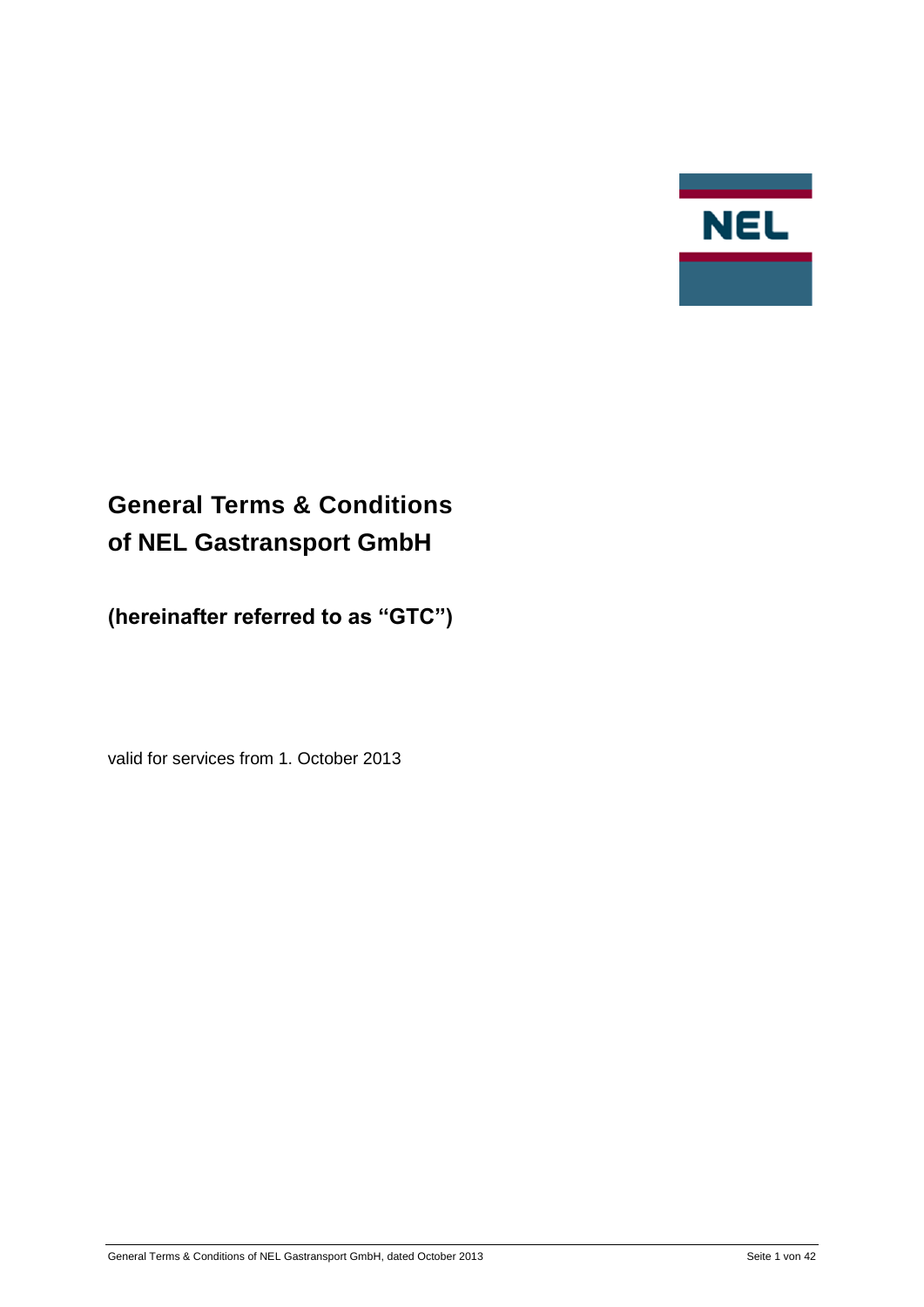# **Table of Contents**

|                  | <b>General Terms &amp; Conditions</b>                                                                                   | 1                |
|------------------|-------------------------------------------------------------------------------------------------------------------------|------------------|
|                  | Section 1 Conclusion of contract                                                                                        | 5                |
| <b>Section 2</b> | <b>Definitions of terms</b>                                                                                             | 6                |
|                  | Section 2a Admission to the primary capacity platform                                                                   | 8                |
| <b>Section 3</b> | Scope of the entry contract                                                                                             | 9                |
| <b>Section 4</b> | <b>Purpose of the exit contract</b>                                                                                     | 9                |
| <b>Section 5</b> | <b>General entry and exit requirements</b>                                                                              | $\boldsymbol{9}$ |
| <b>Section 6</b> | Preconditions for use of booked capacity at market area<br>interconnection and cross-border interconnection points      | 10               |
| <b>Section 7</b> | Incorporation of entry and exit points to balancing groups                                                              | 11               |
| <b>Section 8</b> | <b>Bundled booking points</b>                                                                                           | 11               |
| <b>Section 9</b> | <b>Capacity products</b>                                                                                                | 12               |
|                  | Section 10 Conversion of interruptible capacity                                                                         | 13               |
|                  | Section 11 Subscribing/unsubscribing network usage for supplying<br>end-consumers                                       | 14               |
|                  | Section 12 Nomination and renomination at market area interconnection points<br>and cross-border interconnection points | 14               |
|                  | Section 13 Nomination and renomination                                                                                  | 16               |
|                  | Section 13a Operational processing of nominations                                                                       | 17               |
|                  | <b>Section 13b Communication test</b>                                                                                   | 18               |
|                  | Section 13c Balancing of nominations ("Matching")                                                                       | 19               |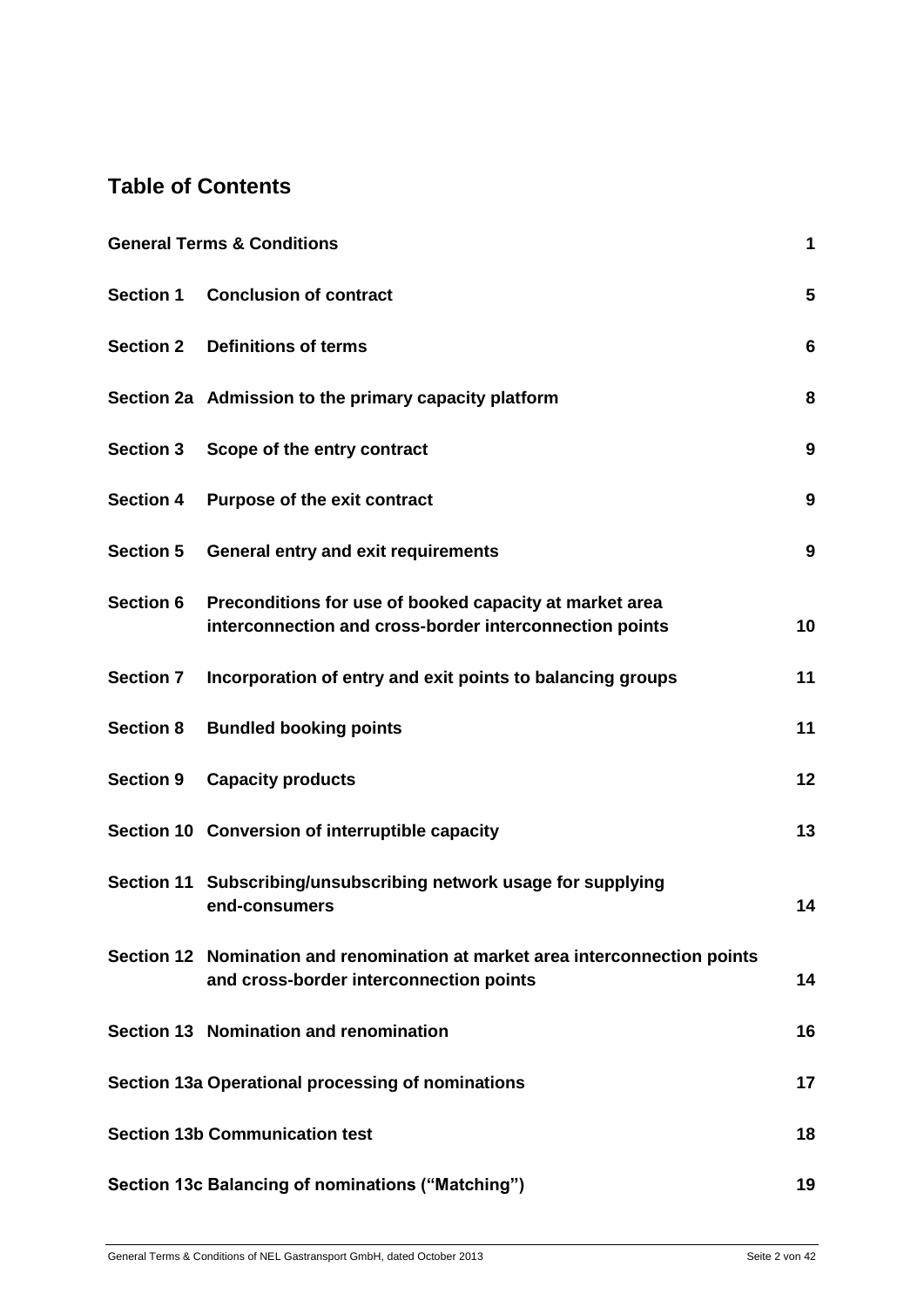|                         | Section 14 Nomination Replacement procedure                                                                             | 19 |
|-------------------------|-------------------------------------------------------------------------------------------------------------------------|----|
|                         | Section 15 Technical feed-in and offtake notice                                                                         | 20 |
|                         | Section 16 Capacity return                                                                                              | 20 |
|                         | Section 17 Transmission system operator offering firm capacity left unused on<br>short notice per Section 16 (2) GasNZV | 21 |
|                         | Section 18 Withdrawal of capacity left unused over a longer term per<br>Section 16 (3) and (4) GasNZV                   | 21 |
|                         | Section 19 Secondary market trading                                                                                     | 22 |
|                         | <b>Section 20 Technical requirements</b>                                                                                | 23 |
|                         | Section 21 Non-compliance with gas quality or pressure specification                                                    | 24 |
|                         | Section 22 Allocation of quantities                                                                                     | 24 |
|                         | Section 23 Meter operation and Metering                                                                                 | 25 |
|                         | Section 24 Settlement of oversupply/undersupply quantities                                                              | 27 |
| <b>Section 25 Fees</b>  |                                                                                                                         | 28 |
|                         | Section 26 Invoicing and payment                                                                                        | 30 |
| <b>Section 27 Taxes</b> |                                                                                                                         | 30 |
|                         | <b>Section 28 Maintenance</b>                                                                                           | 31 |
|                         | Section 29 Interruption of interruptible capacity                                                                       | 32 |
|                         | Section 29a Reduction procedure for firm capacity nomination                                                            | 32 |
|                         | Section 30 Capacity overrun                                                                                             | 33 |
|                         | Section 31 Suspension or modification of contractual obligations                                                        | 33 |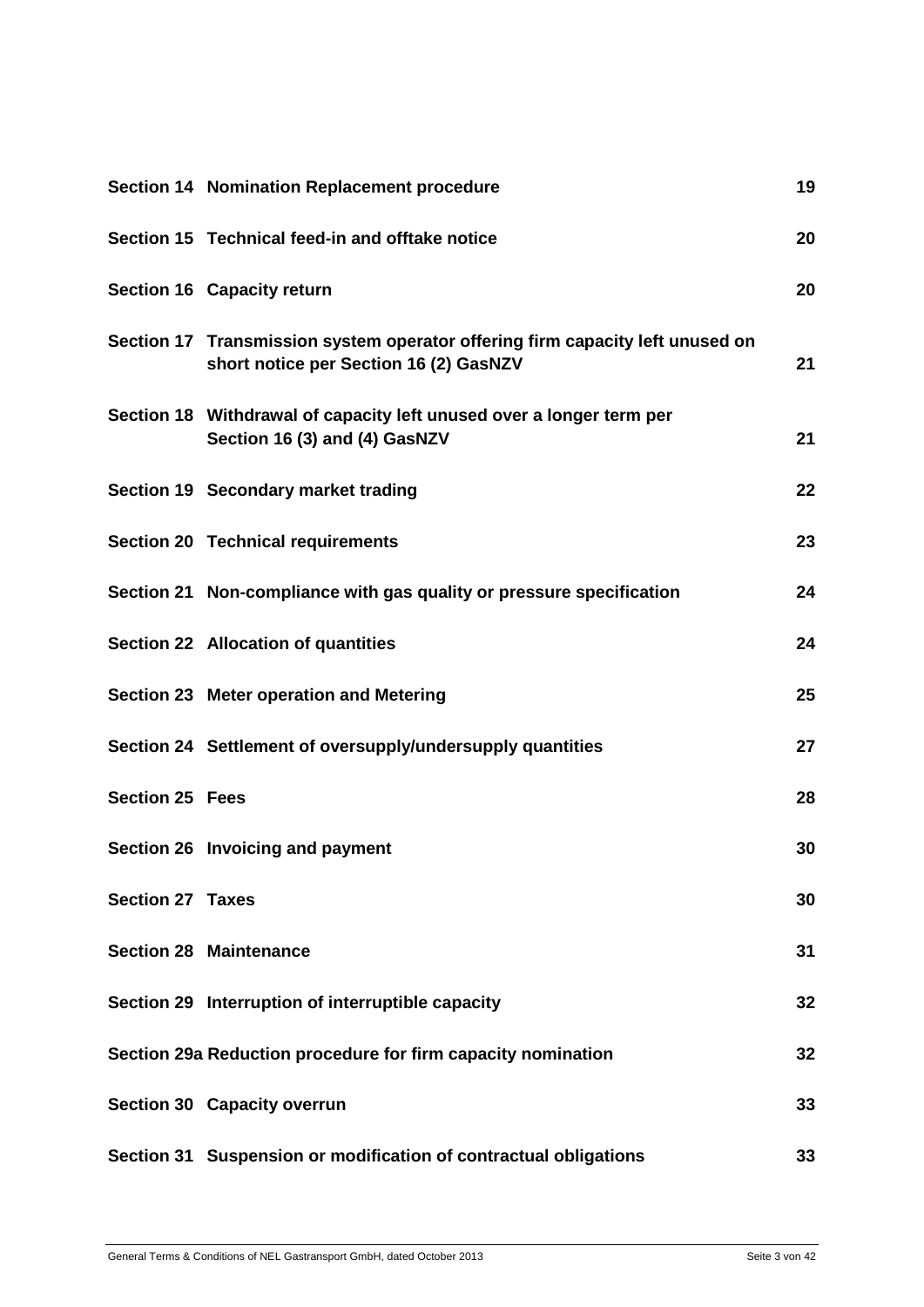|                             | Section 32 Transmission System Operator contact person and availability | 35 |
|-----------------------------|-------------------------------------------------------------------------|----|
|                             | Section 33 Data transmission and data processing                        | 35 |
|                             | Section 34 Force majeure                                                | 35 |
| <b>Section 35 Liability</b> |                                                                         | 35 |
| <b>Section 36 Deposit</b>   |                                                                         | 36 |
|                             | Section 37 Termination of contract                                      | 39 |
| <b>Section 38 Loyality</b>  |                                                                         | 40 |
|                             | <b>Section 39 Confidentiality</b>                                       | 40 |
|                             | Section 40 Legal succession                                             | 41 |
|                             | <b>Section 41 Contract amendments</b>                                   | 41 |
|                             | <b>Section 42 Severability</b>                                          | 41 |
| Section 43 Text form        |                                                                         | 42 |
|                             | Section 44 Place of jurisdiction and applicable law                     | 42 |
|                             | Section 45 Index of appendices                                          | 42 |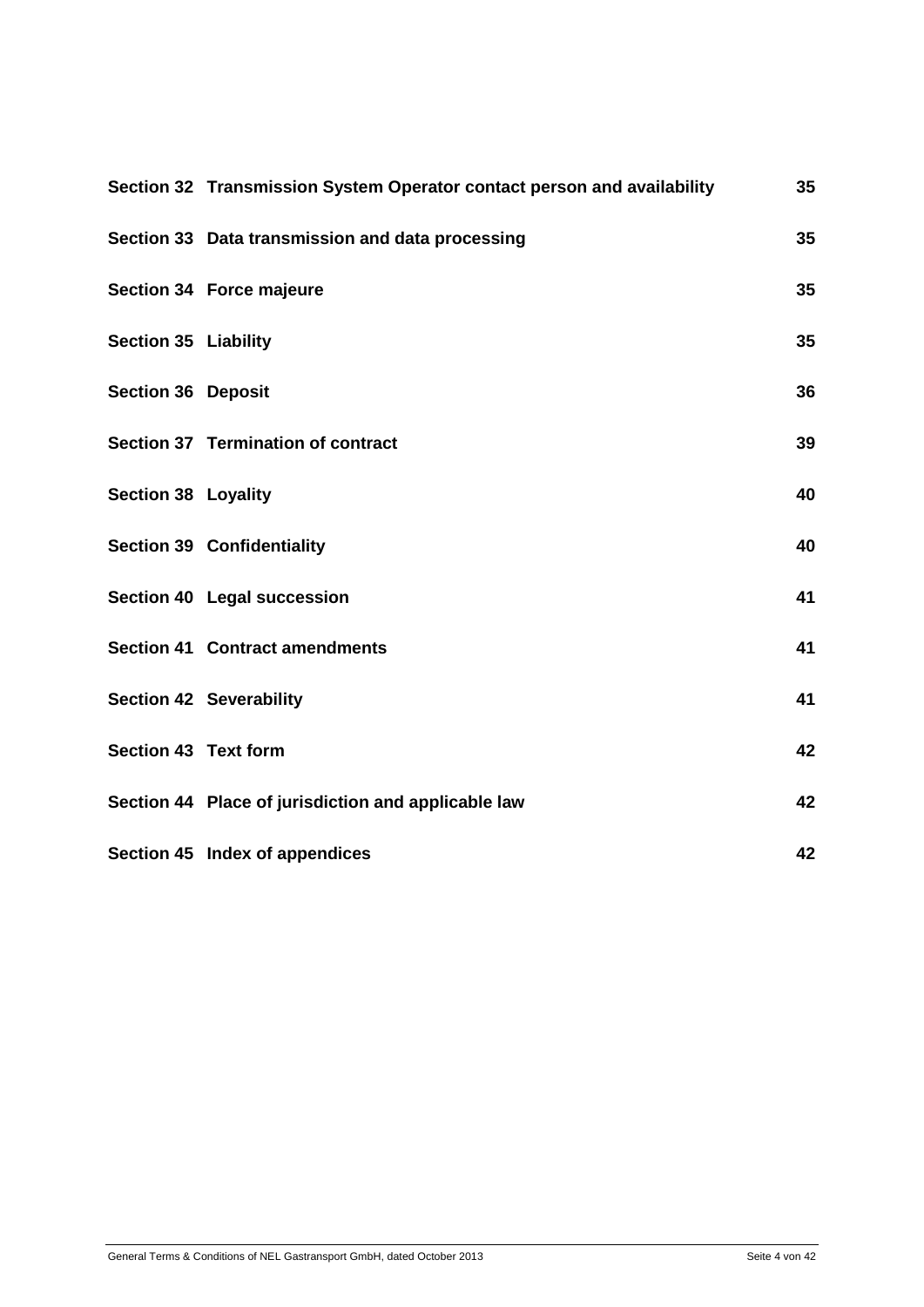#### **Section 1 Conclusion of contract**

- <span id="page-4-0"></span>1. The Shipper concludes this entry/exit contract via the primary capacity platform jointly operated by the transmission system operators. The preconditions for contract conclusion are registration as shipper on the primary capacity platform and acceptance by the transmission system operator as a shipper pursuant to Section 2a. The primary capacity platform´s terms and conditions published on the primary capacity platform operator's website apply regarding registration on the primary capacity platform jointly operated by the transmission system operators in accordance with Section 6 of the Gas Grid Access Ordinance (GasNZV). In case of a failure of the primary capacity platform or the connected systems of the transmission system operators, booking requests for day-ahead capacity may be directly forwarded in text form to the transmission system operator. In this case, allocation is carried out according to transmission system operator´s ability and without any guarantee on the basis of the chronological order of the binding requests received at the regulated daily capacity tariff.
- 2. The entry/exit contract for firm entry and exit capacity at market area interconnection points as well as at cross-border interconnection points comes into effect upon the allocation of capacity at the end of the auction.
- 3. The following capacity types are allocated in the chronological order in which binding requests are received:
	- a) Exit capacity to end-consumers and storage facilities
	- b) Entry capacity from storage, production and LNG facilities
	- c) Entry capacity from facilities within the meaning of section 6 of GasNZV for biogas injection, and
	- d) Interruptible capacity.

In these cases the contract comes into effect upon receipt by the shipper of an electronic booking confirmation. Day-ahead capacity may only be booked until 18:00 hours.

- 4. Entry/exit contracts per item 3 may be concluded as follows: with a term of
	- $\bullet$  one year or longer at any time
	- less than one year a minimum of 3 months prior to commencement of the contract term
	- less than one month a minimum of 20 business days prior to commencement of the contract term.
- 5. The supplementary terms and conditions of the respective transmission system operators in the version applicable at the time of entry/exit contract conclusion constitute an integral part of this contract. In the event of conflicting provisions between the entry/exit contract and the respective transmission system operators' supplementary terms and conditions, the terms of this entry/exit contract shall have precedence over said terms and conditions. Transmission system operators' supplementary terms and conditions may implement ex-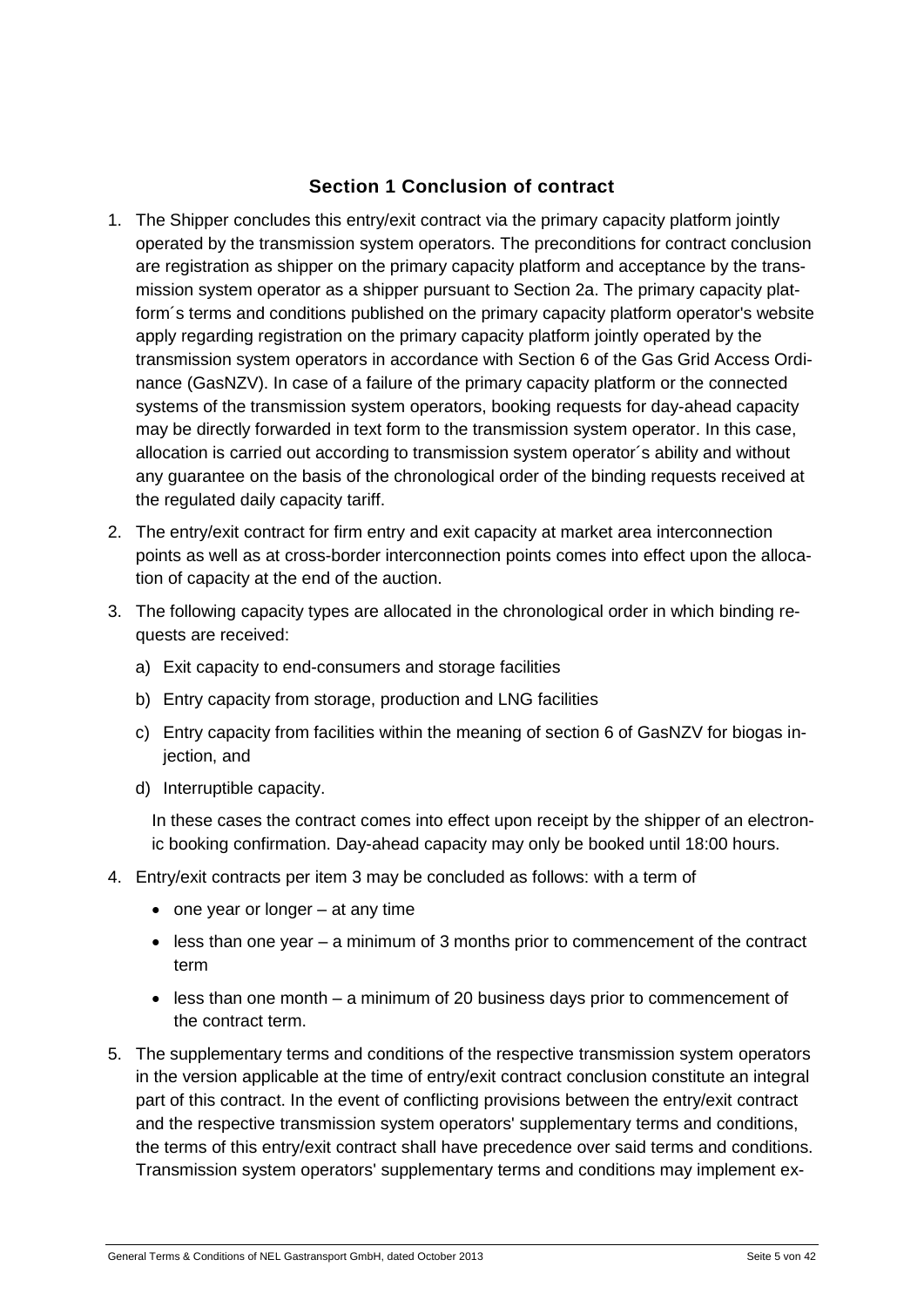ceptions for cross-border interconnection points per items 2 lit. a), item 3 and 6 to the rules outlined in the Federal Network Agency's 'Determination in the matter of capacity management and auction proceedings in the gas sector' (file no. BK7-10-001) dated 24 February 2011 (KARLA).The Transmission system operator and the shipper may agreed on rules deviating from this contract to realize projects pursuant to Section 39 GasNZV.

- 6. The inclusion of shipper´s general terms and conditions shall be expressly objected.
- <span id="page-5-0"></span>7. Section 23 item 4 para 5, Section 23 item 5 and Section 24 item 1 sentence 3 shall apply as of 1 January 2013.

#### **Section 2 Definitions of terms**

The definitions of terms set forth in the following shall apply. Terms used in the singular imply the plural accordingly.

- 1. Bundled capacity: exit capacity and the corresponding entry capacity that a shipper can book together in a single procedure.
- 2. Bundled booking point: consolidation of a bookable exit point and a bookable entry point between two domestic or one domestic and one foreign market area into a single point at which shippers can book bundled capacity.
- 3. Bundled nomination: a single nomination for a bundled booking point.
- 4. Day-ahead capacity: capacity bookable the day before utilization as daily capacity.
- 5. Rest-of-the-day capacity: capacity bookable on the day of utilization for the rest of that day.
- 6. Within-day capacity: capacity bookable on the day of utilization for a particular part of that day.
- 7. Primary capacity platform: booking platform jointly operated by transmission system operators.
- 8. Person holding the network connection As per Section 1 (3) NDAV, applies accordingly to medium and high-pressure networks.
- 9. Exit network operator Network operator with whom the shipper concludes an exit/withdrawal contract per Section 3 (1) sentence 1 GasNZV, including in the form of a supplier framework agreement.
- 10. Exit point

A point within a market area where gas can be withdrawn by a shipper from a network operator's network to supply end-consumers or for injection into storages, or to pass it at market area borders and country borders. Several exit points grouped together within a zone in accordance with Section 11 (2) GasNZV are also considered as exit point.

11. Balancing calorific value

Balancing calorific value is an advance estimate of a final gross calorific value in a given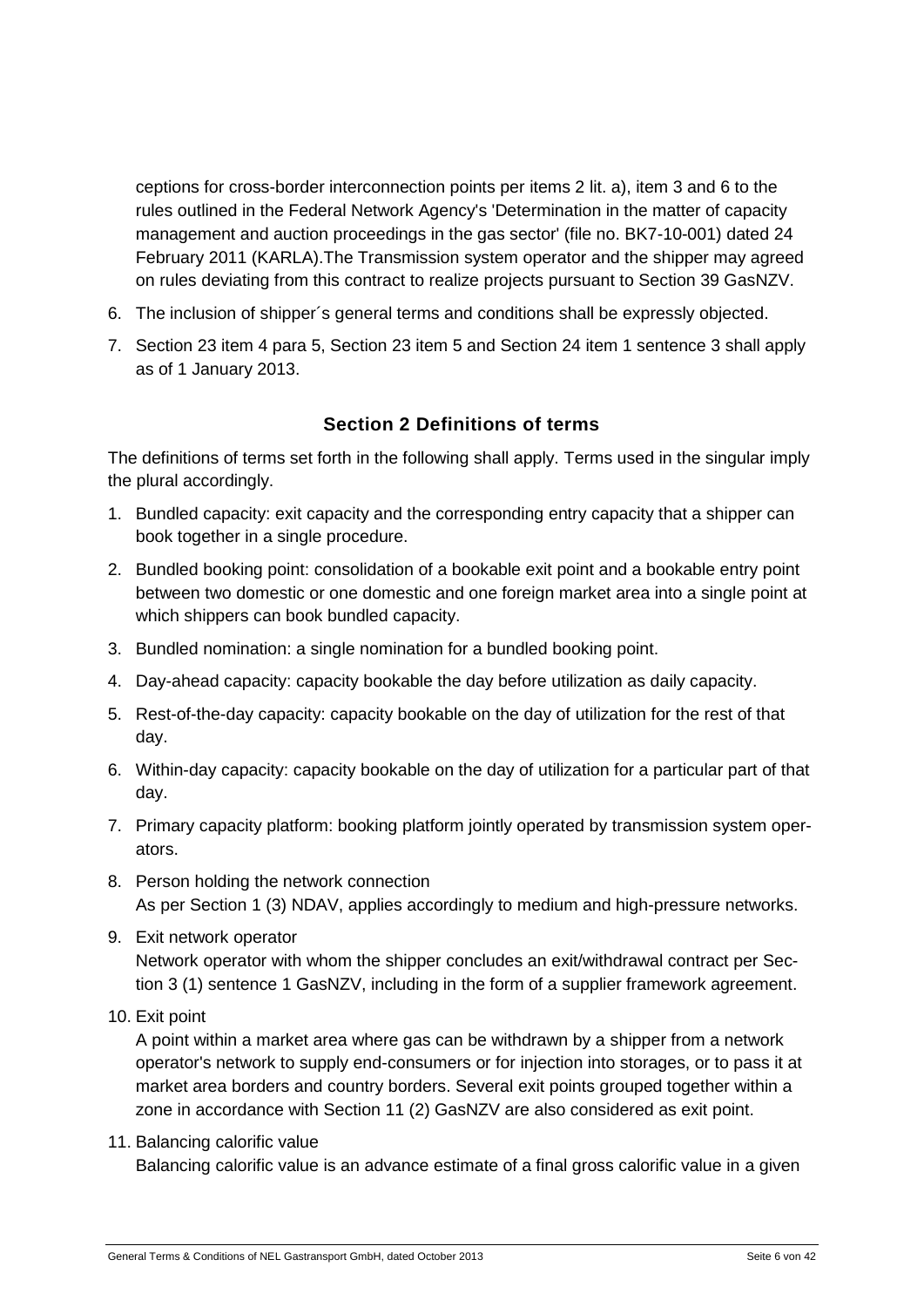calorific value area. It is subject to monthly review if necessary. A calorific value area is a network area in which a single final gross calorific value is applied.

12. Balancing group number

A unique number assigned by the market area coordinator for a balancing group that principally serves the identification of gas quantity nominations/renominations.

13. Entry network operator

Network operator with whom the shipper concludes an entry/injection contract per Section 3 (1) sentence 1 GasNZV.

14. Entry point

A point within a market area where a shipper can put in gas from country borders, market area borders, domestic sources and production plants, LNG plants, biogas plants and storage facilities into the network operator's network. Several entry points grouped together within a zone in accordance with Section 11 (2) GasNZV also constitute an entry point.

15. Gas business year

The period from 1 October, 6:00 a.m. of a given calendar year until 1 October, 6:00 a.m. of the following calendar year.

16. GeLi Gas (supplier business processes)

Uniform business processes and data formats determined by the Federal Network Agency (doc. no. BK7-06-067) dated 20 August 2007, or any directive replacing or amending a determination issued by the Federal Network Agency.

17. Capacity

Maximum hourly flow rate capacity at an entry or exit point, expressed in kWh/h.

18. KARLA

Determination in the matter of Capacity Management and Auction Proceedings in the Gas Sector issued by the Federal Network Agency (Reference: BK7-10-001) dated 24 February 2011.

19. Flow commitment

The contractual agreements outlined under Section 9 (3) sentence 2 no. 1, GasNZV.

20. Month M

Month M is the delivery month.

21. Sub-balancing account

Sub-balancing accounts are accounts assigned to a balancing group that allow assigning entry and exit quantities to transport customers and/or clear tracking of partial quantities.

22. Day D

Day D is the delivery day.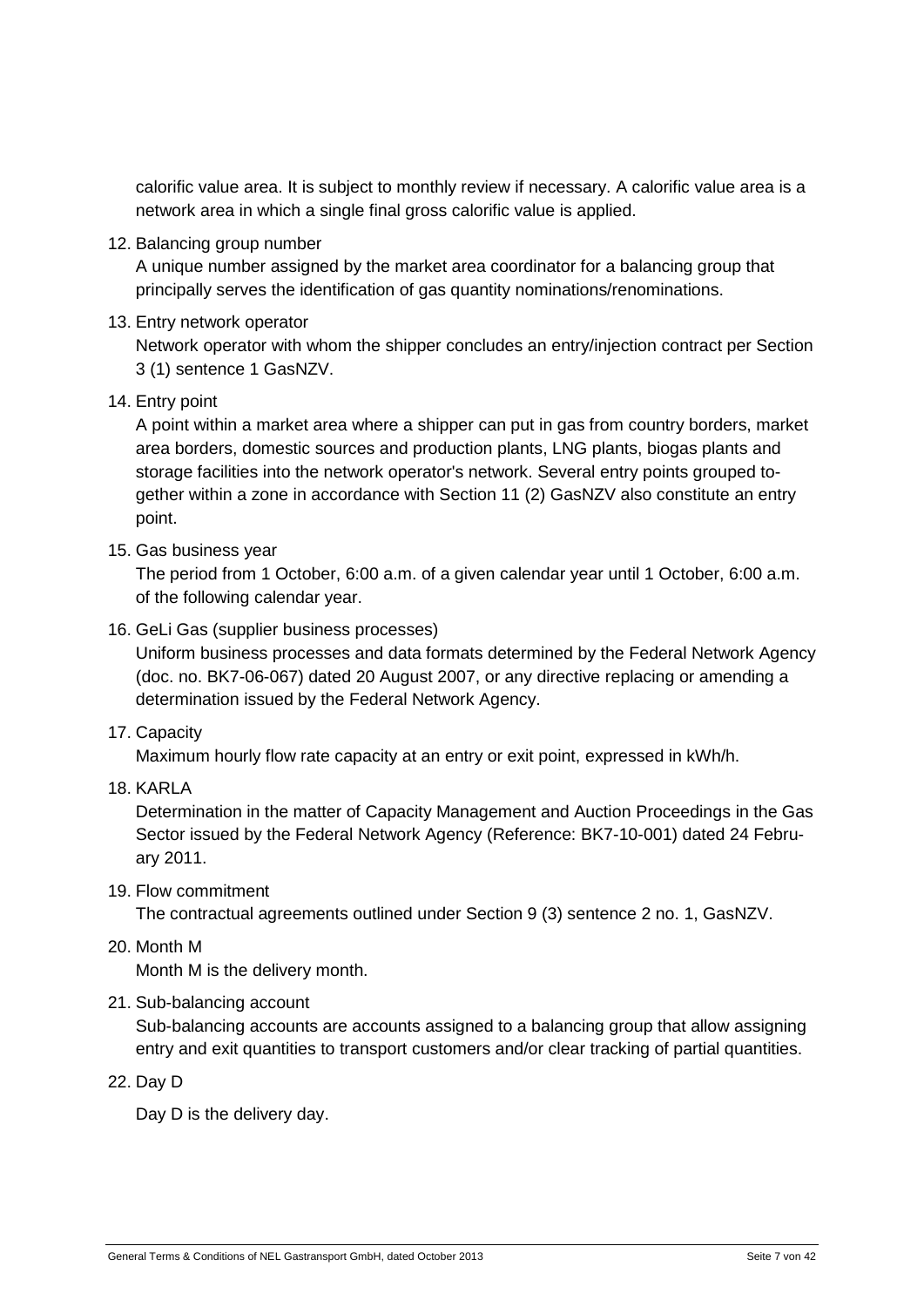23. Interruptible capacity

Capacity offered by the transmission system operator on an interruptible basis. The transmission system operator may interrupt the use of interruptible capacity.

24. Business days

In contrast to the definition of business days found under Section 2 no. 16 GasNZV, hereinafter 'business days' denotes every day except Saturdays, Sundays and legal holidays in relation to deadlines. Any day recognized as a public holiday in any German Federal Land shall be considered a national holiday. The 24th and 31st of December are always considered holidays.

<span id="page-7-0"></span>25. For all time specifications the official German time ([Central](http://dict.leo.org/ende?lp=ende&p=DOKJAA&search=Central&trestr=0x8001) [European](http://dict.leo.org/ende?lp=ende&p=DOKJAA&search=European&trestr=0x8001) (Summer-) [Time](http://dict.leo.org/ende?lp=ende&p=DOKJAA&search=Time&trestr=0x8001) (MEZ/MESZ)) shall apply.

#### **Section 2a Admission to the primary capacity platform**

- 1. The transmission system operator may request from the shipper a trade register extract to prove its authorization to represent the company, or in the case of foreign shippers a corresponding proof. The form provided via the primary capacity platform needs to be completed and signed by the shipper's representative as stated in sentence 1 of this item. The name of at least one person authorized to represent the shipper as a user of the primary capacity platform must be stated in the form. Sentence 2 of this item shall accordingly apply to any user that will be added after completed admission.
- 2. The transmission system operator shall be entitled to not admit the shipper to use the primary capacity platform if justified cases for obtainment of a deposit or an advance payment according to Section 36 exist and the shipper does not provide a security or an advance payment in due time.
- 3. The transmission system operator shall immediately admit the shipper to the use of the primary capacity platform, but at least 10 business days after receipt of the complete admission request according to item 1, provided that the conditions for admission as under items 1 and 2 have been met.
- 4. The shipper shall be obligated to notify the transmission system operator of any changes relevant for admission without undue delay. If the transmission system operator get to know that the conditions for admission as under items 1 and 2 are not or only partially met anymore the transmission system operator shall notify the shipper thereof. The shipper shall be obligated to provide the missing conditions for admission as under items 1 and 2 within 10 business days.
- 5. The transmission system operator shall be entitled to withdraw any granted admission in the events as under Section 37 and in the event of missing conditions for admission. The transmission system operator shall guarantee the execution of existing contracts, in particular with respect to the return of capacities as under Section 16. In addition, the transmission system operator shall be entitled to deactivate individual users of the shipper from using the primary capacity platform for material reason. The transmission system operator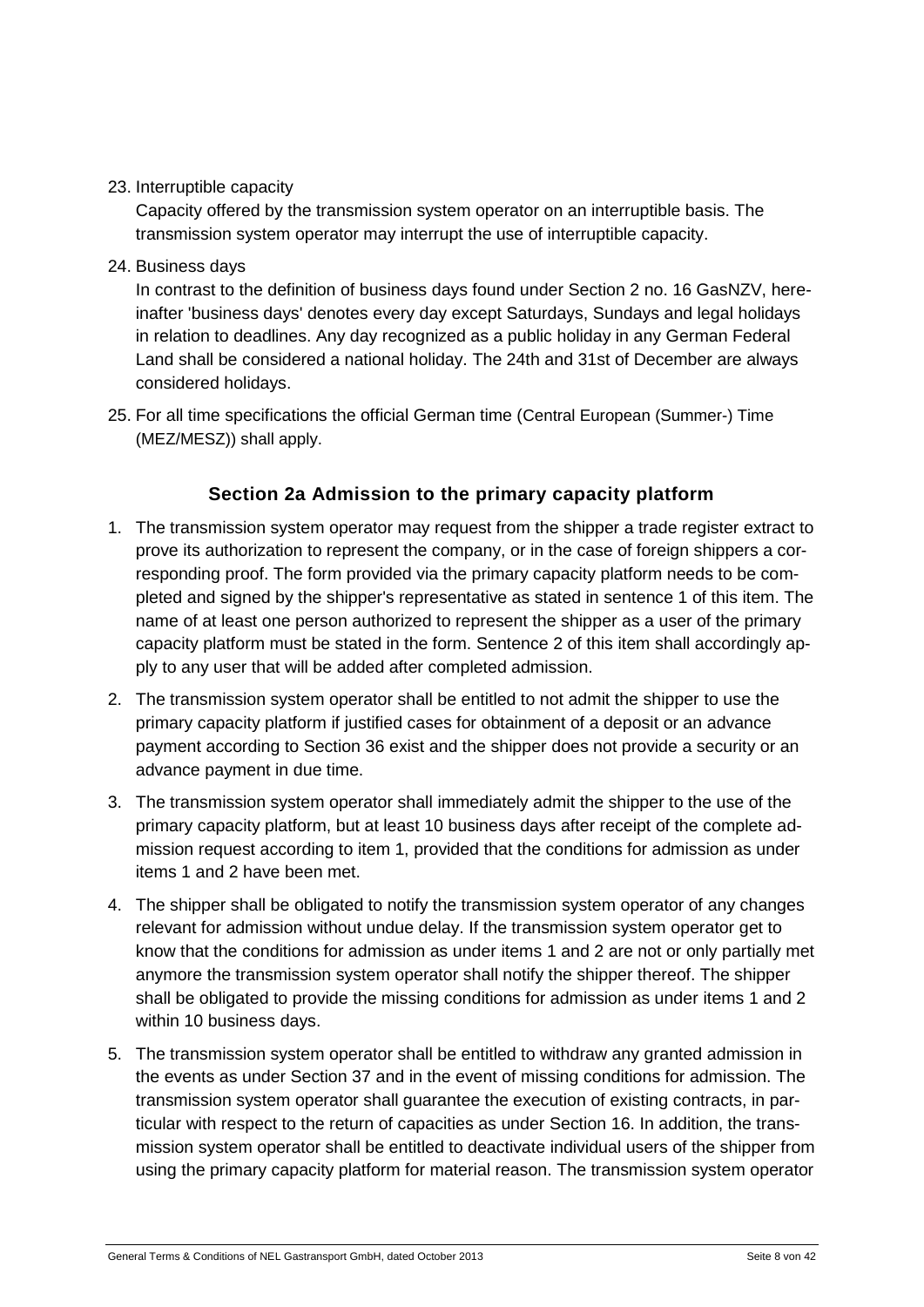shall inform the shipper thereof without undue delay. The shipper may apply for a new admission form under the conditions stated above at any time.

#### **Section 3 Scope of the entry contract**

- <span id="page-8-0"></span>1. Concluding an entry contract obligates the entry transmission system operator to reserve the booked capacity at the respective entry points of the transmission system operator's network for the shipper in accordance with the entry contract.
- 2. The entry contract entitles the shipper to use the network from the entry point up to the virtual trading point of the respective market area.
- 3. The shipper is obligated to provide the gas quantities to be transported in accordance with sections 12, 13, 14 at the booked entry point and deliver them to the entry transmission system operator. The entry transmission system operator is obligated to take delivery from the shipper of the gas quantity provided per sentence 1.
- <span id="page-8-1"></span>4. Physical identity of the gas need not to be ensured. The provision and offtake of gas quantities may be carried out together with other gas quantities in a commingled stream.

#### **Section 4 Purpose of the exit contract**

- 1. Concluding an exit contract obligates the exit transmission system operator to reserve the booked capacity at the respective exit points of the transmission system operator's network for the shipper in accordance with the exit contract.
- 2. The exit contract entitles the shipper to use the network from the virtual trading point up to the exit point of the respective market area.
- 3. The exit transmission system operator is obligated to deliver to the shipper the gas quantities to be transported in accordance with sections 12, 13, 14 at the booked exit point. The shipper is obliged to take delivery from the exit network operator of the gas quantity provided per sentence 1 at the booked exit point.
- <span id="page-8-2"></span>4. The identicalness of the gas need not be preserved. Gas quantities may be received or provided mixed together with other gas quantities within a single gas flow.

#### **Section 5 General entry and exit requirements**

- 1. The prerequisites for entry and exit usage are having a balancing group contract in place, incorporation of the booked entry or exit point to a balancing group or sub-balancing account and nomination of the entry or exit gas quantity if nomination requirements apply per Section 12 or 13.
- 2. Biogas quantities may be incorporated to a separate biogas balancing group in accordance with Section 35 GasNZV. Only if doing so the priority transport of biogas can be ensured.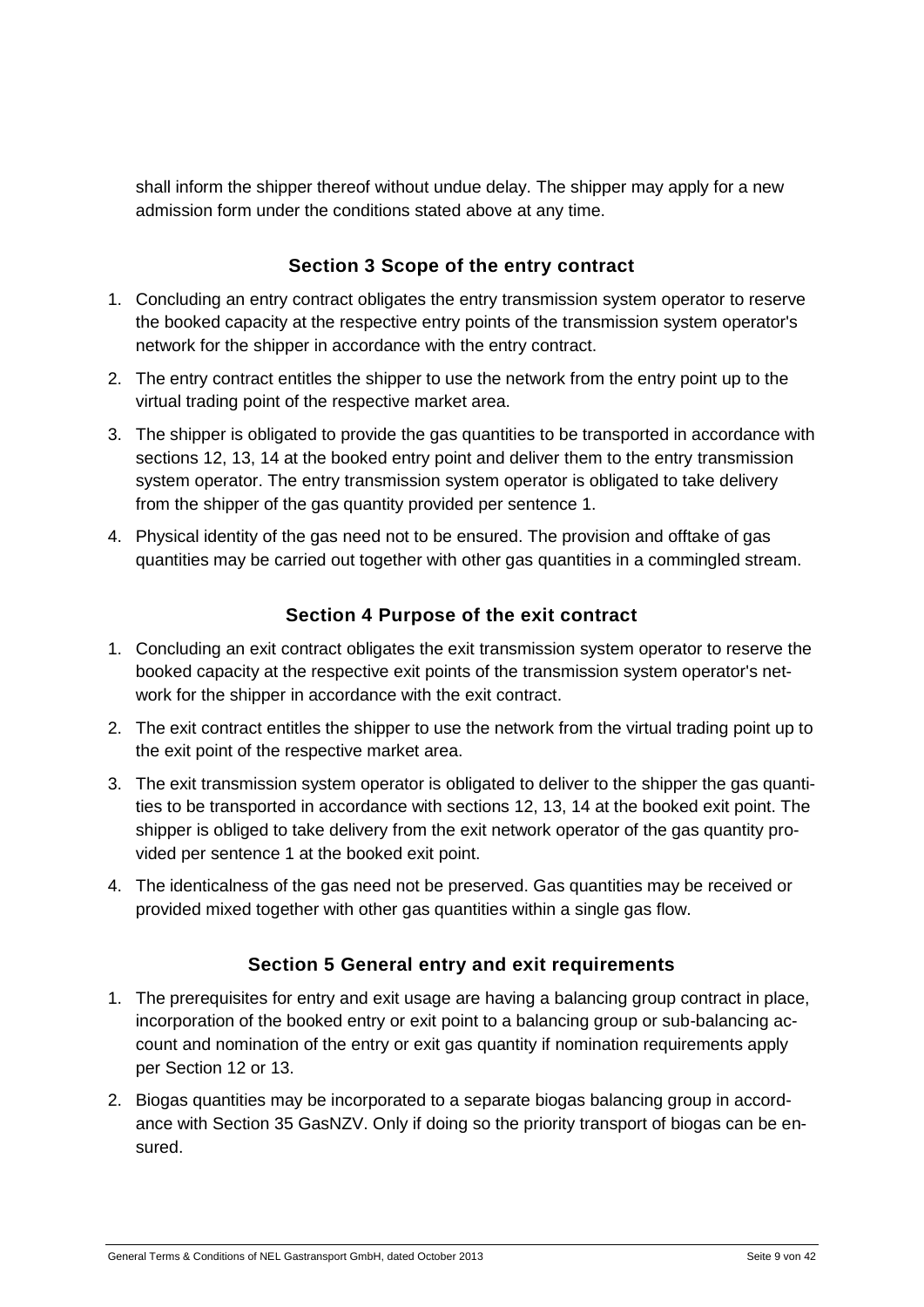3. Usage of booked capacity is subject to compliance with applicable capacity allocation restrictions and capacity usage restrictions.

#### <span id="page-9-0"></span>**Section 6 Preconditions for use of booked capacity at market area interconnection and cross-border interconnection points**

- 1. The precondition for the use of bundled capacity are inclusion of the bundled booking point as exit point in the delivering market area, and as an entry point in the receiving market area within the respective balancing groups formed.
- 2. The shipper appoints a balancing group manager to be responsible for bundled nomination at a bundled booking point and informs the transmission system operators accordingly.
- 3. A precondition for use of capacity is prior conclusion of a balancing group contract or, in the case of bundled capacity the prior conclusion of balancing group contracts and prior fulfillment of technical requirements (most notable the communications testing) for use of the capacity.
- 4. The shipper must incorporate to the balancing groups the bundled or non-bundled booking point at which he has acquired bundled or non-bundled (unbundled) day-ahead capacity without undue delay, however by 18:00 hours on the day before delivery day at the latest. To do so the shipper informs the transmission system operators of the balancing group numbers during day-ahead booking. Incorporation within the prescribed period requires a successfully conducted advance communication test between the transmission system operators and the appointed balancing group manager in accordance with the transmission system operators' supplementary terms and conditions, and the one-time submission of the confirmation per Section 12 Item 2.
- 5. A bundled booking point can be incorporated to several balancing groups. Should the shipper prefer to divide the bundled capacity booked by him at this point among several balancing groups/sub-balancing accounts, the shipper notifies the respective transmission system operators of such division per bundled booking point. Items 2 and 3 apply accordingly. Sentences 1 and 2 do not apply to bundled day-ahead capacity.
- 6. Use of booked capacity must be in compliance with any capacity allocation restrictions and capacity usage restrictions.
- 7. The possibility of incorporation of rest-of-the-day or within-day capacity offered is ensured.
- 8. The transmission system operators' supplementary terms and conditions outline further specifics regarding Item 7.
- 9. When several shippers incorporate their bundled capacity to a given balancing group, or a single shipper or several shippers incorporate bundled capacity to a balancing group to which unbundled capacity has already been incorporated, they are required to agree on the appointment of one balancing group manager who submits a consistent nomination for all capacity incorporated per item 2.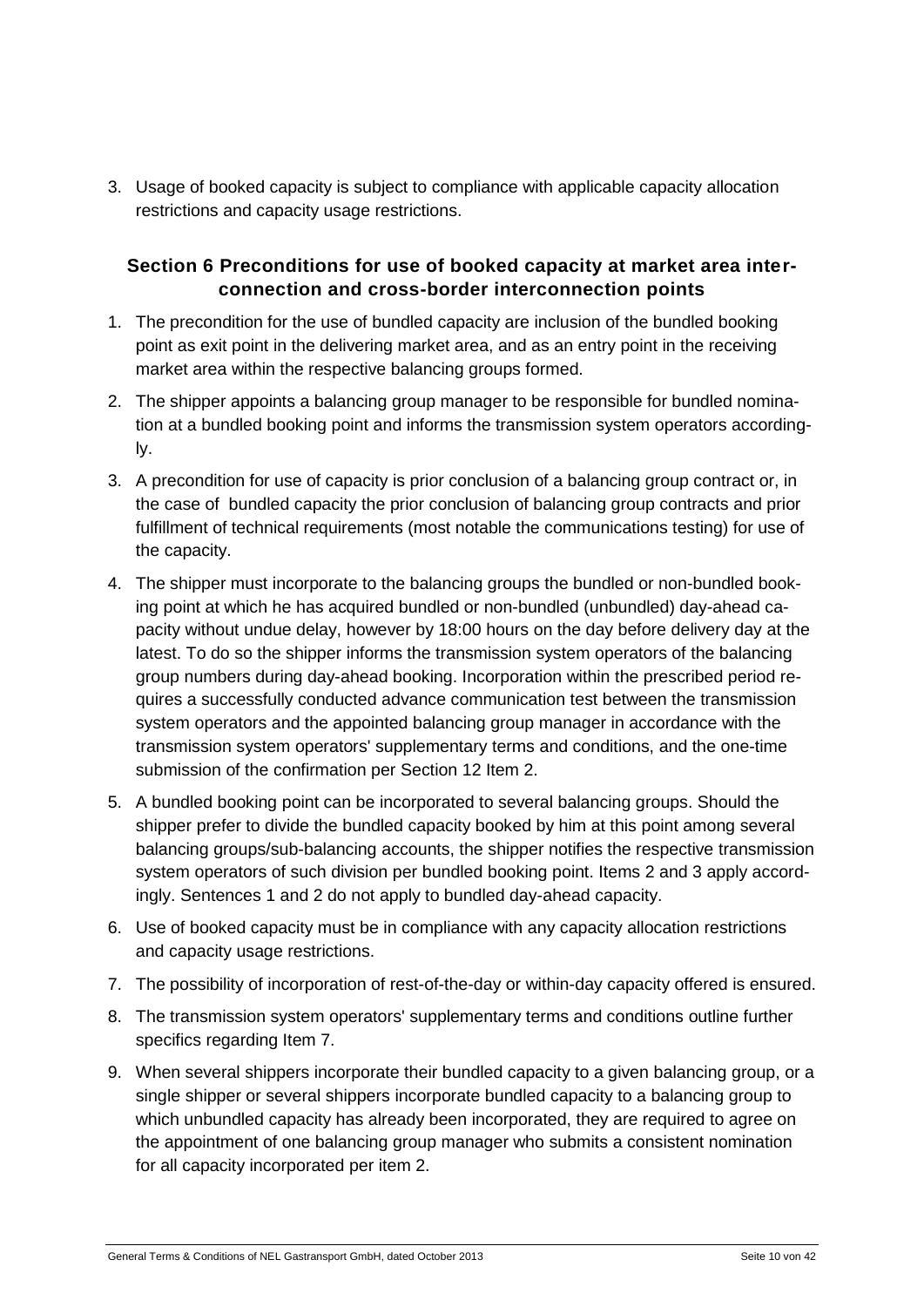#### **Section 7 Incorporation of entry and exit points to balancing groups**

- <span id="page-10-0"></span>1. The shipper may incorporate an entry or exit point to several balancing groups/subbalancing accounts. In such case the shipper shall notify the transmission system operators of the capacity quantities incorporated to the respective balancing group/subbalancing account at that point. Exit points to end consumers and entry points at biogas plants can only be booked by one shipper, and only incorporated to one balancing group.
- 2. Entry or exit points may only be incorporated to balancing groups or sub-balancing accounts with identical gas quality (H-or L-gas).
- 3. The shipper must incorporate the entry or exit point where he acquired unbundled dayahead capacity in accordance with Section 6 Item 4.
- 4. The shipper shall notify the transmission system operators of the number of the balancing group/sub-balancing account to which the entry or exit points are being incorporated. The shipper warrants being authorized by the balancing group manager to incorporate on the latter's behalf entry or exit points to a balancing group or a sub-balancing account. If the shipper itself is not balancing group manager the transmission system operator reserves the right to require presentation of power of attorney documenting such authorization in case of doubt. The shipper shall indemnify the transmission system operator against thirdparty liability claims arising from not having the warranted legally valid authorization from the balancing group manager.

# **Section 8 Bundled booking points**

- <span id="page-10-1"></span>1. The market area interconnection points and cross-border interconnection points connecting transmission networks with each other will be consolidated for each flow direction to form a single booking point.
- 2. Shippers may book bundled capacity at bundled booking points on a firm or an interruptible basis. Booking enables the shipper to handle the transport via a bundled booking by a bundled nomination. This arrangement applies to new contracts. Old contracts (contracts concluded on or before 31 July 2011) remain unaffected unless shippers holding exit and corresponding entry capacity contracts request modification of these contracts. Where there is still an old contract on one booking side, non-bundled (unbundled) capacity may only be sold on the other booking side until expiry of the contract at the latest.
- 3. In the event the shipper demands the conversion of corresponding entry and exit contracts into bundled capacity pursuant to item 2 sentence 3 and at least one of the unbundled entry and exit contracts to be converted is an unbundled interruptible capacity contract, the contracts in whole shall be converted into entry and exit contracts for bundled interruptible capacity. In this case, the contract date of the last entry or exit contract for interruptible unbundled capacity concluded and converted shall be authoritative for determining the chronological order for the interruption pursuant to Section 29 item 4. The fees for interruptible capacities shall remain unaffected.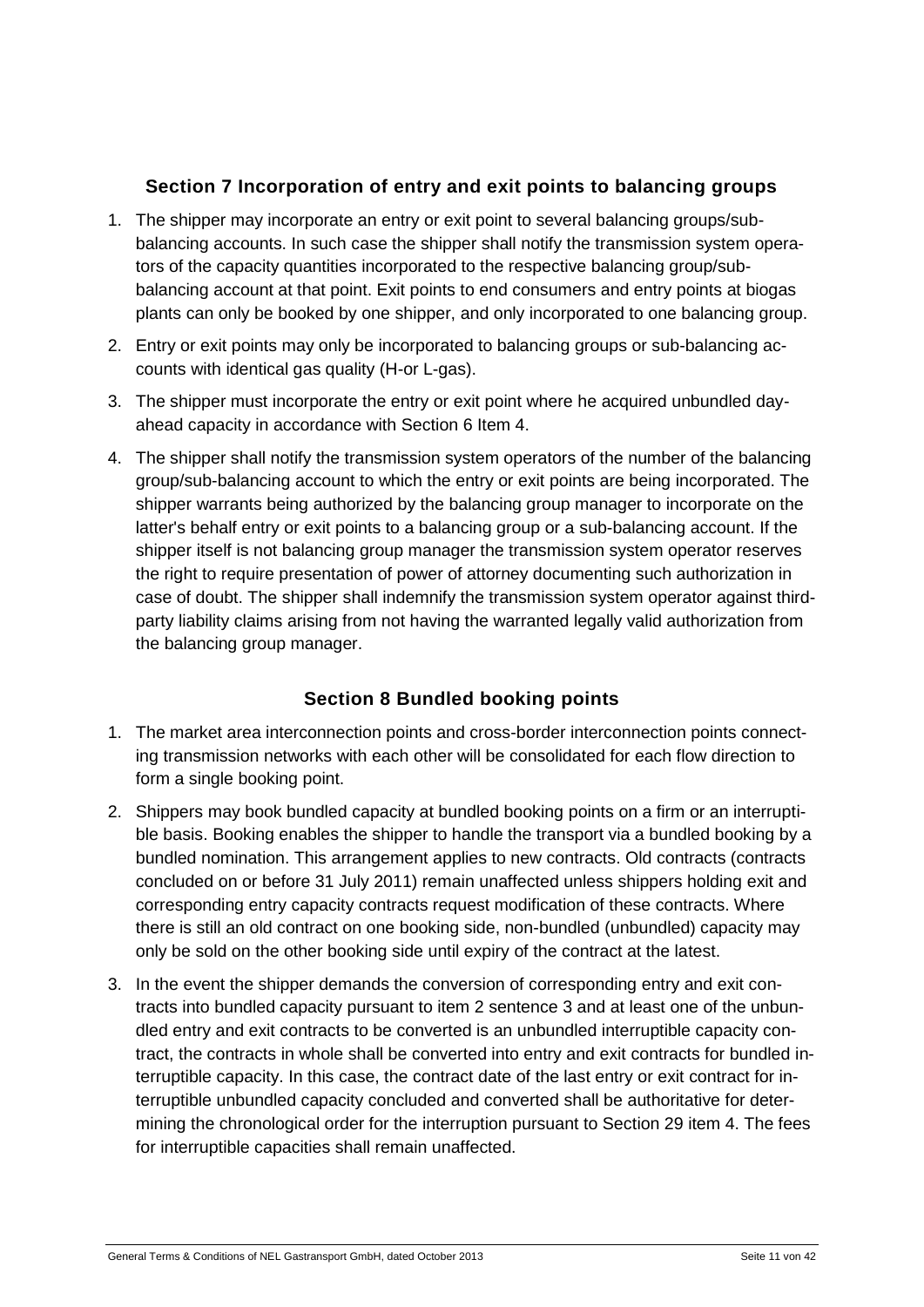- 4. At bundled and non-bundled booking points transmission system operators may also offer bundled and unbundled capacity with capacity allocation restrictions and capacity usage restrictions.
- 5. Bundling per item 1 is done among the transmission system operators' relevant individual booking points.
- 6. In the event of marketing of bundled capacity pursuant to Section 1 item 2, the auction surcharge or in case of day-ahead capacity the entire price, respectively, shall be split between the adjacent transmission system operators and shall be communicated to the shipper via the booking confirmation. The respective transmission system operator shall invoice the shipper for its share of the auction surcharge or in case of day-ahead capacities its share of the entire price. The transmission system operator is entitled to amend for the future its share in the auction surcharge or in case of day-ahead capacities in the entire price in coordination with the adjacent transmission system operator.
- 7. The parties to the contract are entitled to terminate an entry or exit contract when the corresponding contract at the bundled booking point is terminated. Accordingly, the parties are entitled to adjust a contract if the corresponding contract is adjusted. The rights and obligations proceeding from an entry or exit contract at the bundled booking point is suspended for the duration of any suspension of the performance obligations under the corresponding contract at the bundled booking point, or while the corresponding contract is not yet effective.

#### **Section 9 Capacity products**

- <span id="page-11-0"></span>1. Via the primary capacity platform in particular the capacity products listed below may be offered on a firm basis per Section 1.
	- a) Freely allocable entry capacity: Allows network usage from the booked entry point to the virtual trading point of the market area where booking was made (Section 3 (3) GasNZV).
	- b) Freely allocable exit capacity: Allows network usage from the virtual trading point to the booked exit point of the market area where booking was made (Section 3 (3) GasNZV).
	- c) Freely allocable entry capacity for biogas: Allows the same usage as per a., but only permitted for feeding in biogas.
	- d) Freely allocable exit capacity for biogas: Allows the same usage as per b., but only permitted for offtaking biogas.
	- e) Restricted-allocable capacity: Allows use of the network from the booked entry point to one or more defined exit points. Use of the virtual trading point is excluded.

The transmission system operator offers the products per Items  $a$ ) – d) also on an interruptible basis according to a transparent, non-discriminating, and standardised proce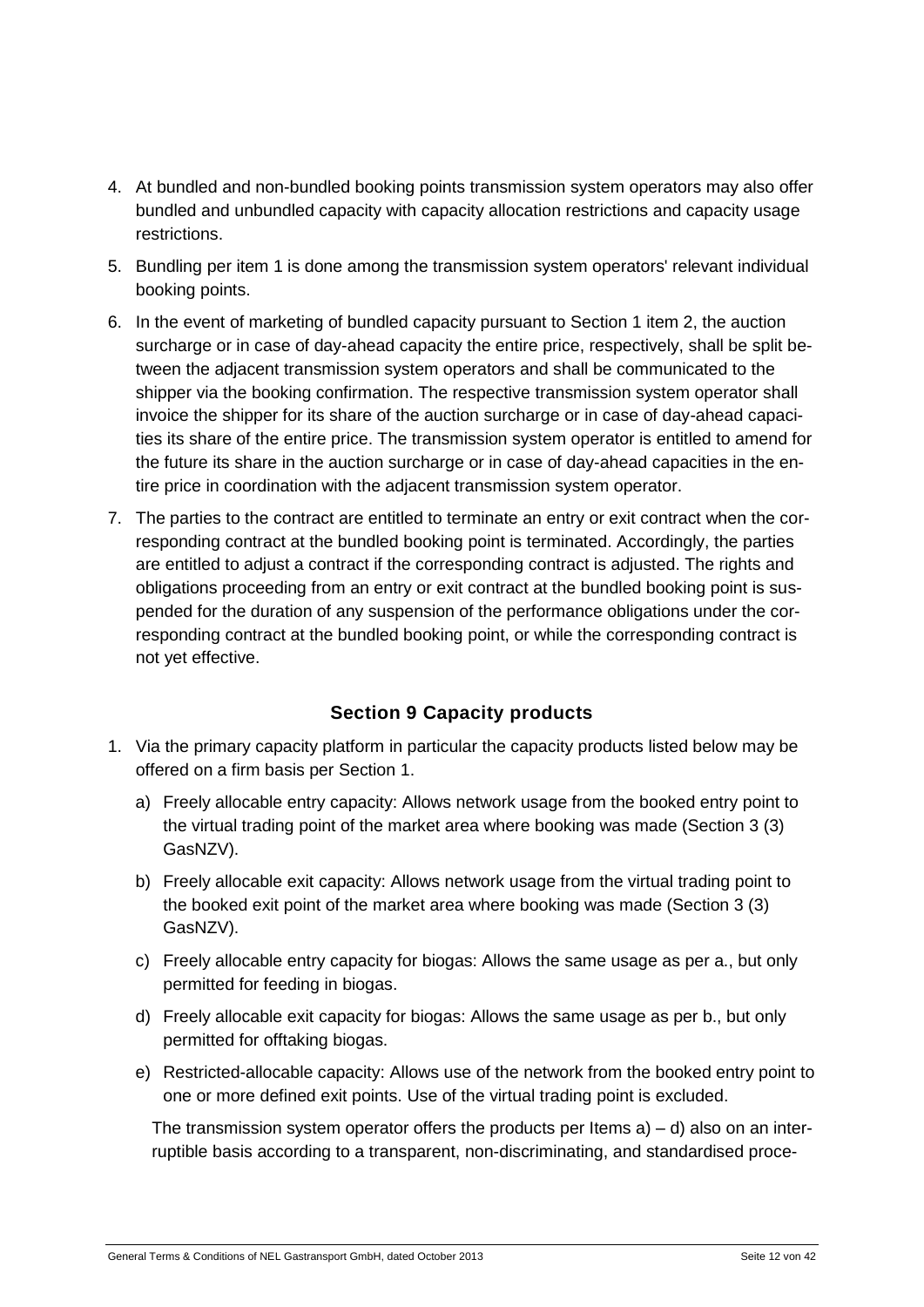dure within the transmission system operators. The transmission system operator is entitled to offer interruptible capacities only in case that firm capacities are not available.

In their supplementary terms and conditions transmission system operators may offer additional capacity products, including particularly capacity products with capacity allocation restrictions and capacity usage restrictions as well as relating services thereto. Transmission system operators publish capacity allocation restrictions and capacity usage restrictions affecting individual entry or exit points on the primary capacity platform.

- 2. Entry and exit contracts can be concluded on a yearly, monthly, quarterly or daily basis according to the offerings on the primary capacity platform. Further details are outlined on the primary capacity platform. Annual capacity products for market area interconnection points and cross-border interconnection points always begin on October 1 of a given year; quarterly products begin on January 1, April 1, July 1 or October 1 of a given year, and monthly products begin on the first of the month.
- 3. The transmission system operator markets available capacity on a firm basis in the following order:
	- a) Free capacity
	- b) Capacity again available because of renomination restrictions per Section 17
	- c) Returned capacity per Section 16
	- d) Withdrawn capacity per Section 18.
- 4. The transmission system operator may offer at cross-border and market area interconnection points reverse flow capacities. Usually, reverse flow capacities are to be booked on an interruptible basis. Nevertheless, the transmission system operator may offer reverse flow capacities on a firm basis.
- <span id="page-12-0"></span>5. The Gas Day shall apply on the begin and end of the capacity products.

#### **Section 10 Conversion of interruptible capacity**

- 1. Holders of interruptible capacity at market area interconnection points or cross border interconnection points may submit bids to convert interruptible capacity into firm capacity at an auction of firm capacity (Section 13 (2) GasNZV). The shipper may specify in a binding bid whether all interruptible capacity is to be converted into firm capacity, in whole or in part. Both proportion conversion and conversion of multiple interruptible capacity quantities may be realized by the transmission system operator's allowing placement of a separate bid on the primary capacity platform.
- 2. Holders of interruptible capacity per Section 1 (3) a) c) can convert interruptible capacity into firm if they made a binding declaration at the time of booking that their interruptible capacity is to be replaced by firm capacity, in whole or in part. Both proportion conversion and conversion of multiple interruptible capacity quantities can be realized by the transmission system operator allowing separate booking on the primary capacity platform.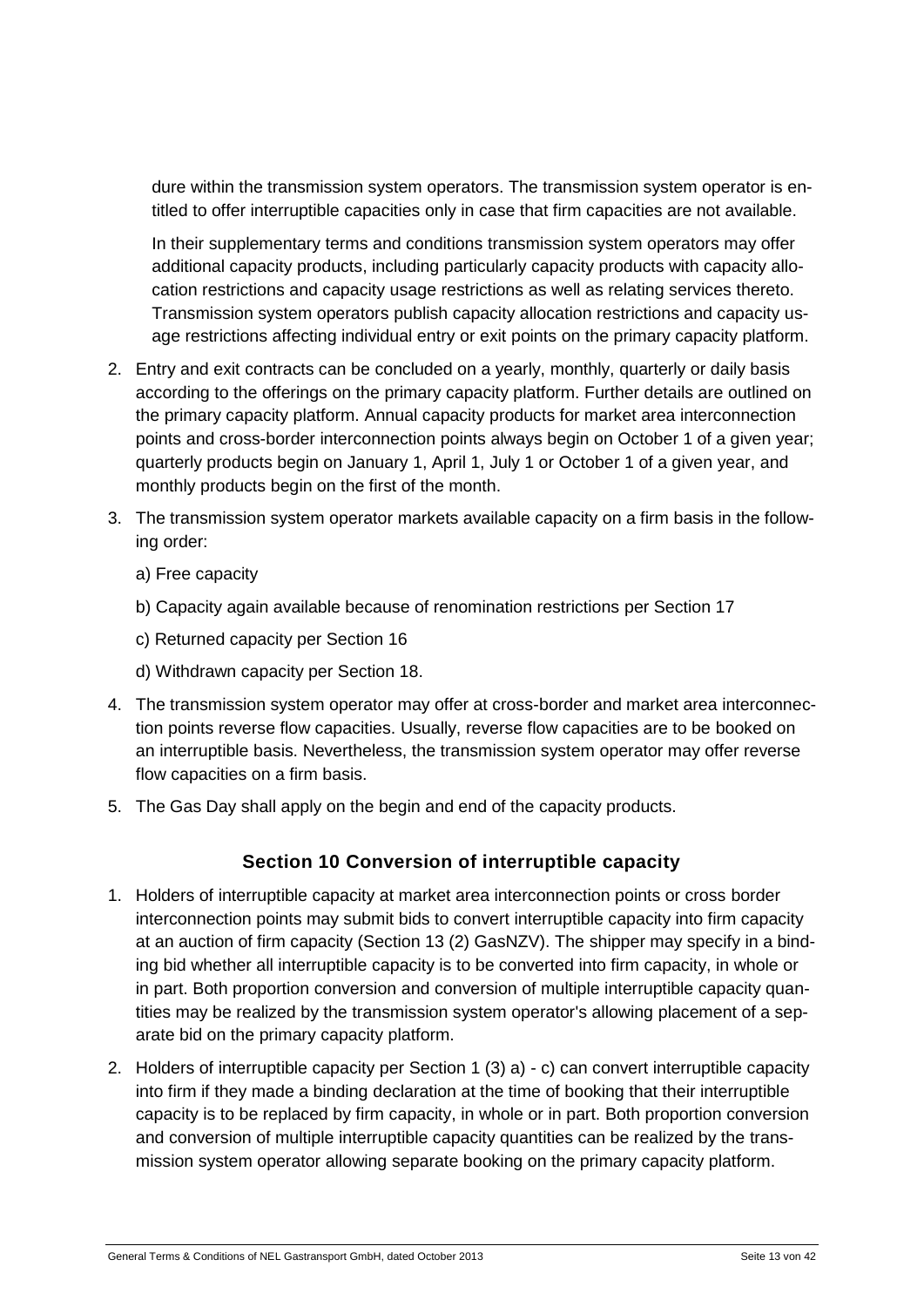3. If the shipper's capacity per items 1 or 2 is converted, the shipper shall pay the applicable charges determined by auction (item 1) or published by the transmission system operator (item 2). Interruptible capacity is reduced accordingly for shipper capacity per items 1 or 2 that is converted.

#### <span id="page-13-0"></span>**Section 11 Subscribing/unsubscribing network usage for supplying endconsumers**

- 1. The processing of supply to end-consumers at exit points is governed by the Federal Network Agency determination on uniform business processes and data formats and dated August 20, 2007 (doc. no. BK7-06-067), or any directive replacing or amending a directive issued by the Federal Network Agency (GeLi Gas).
- 2. The booking of available capacities (e.g. successive or extensional bookings) to endconsumers that are directly connected to the transmission system of the transmission system operator does not actuate the proceedings relating to the registration/deregistration according to GeLi Gas as stated in item 1.

#### <span id="page-13-1"></span>**Section 12 Nomination and renomination at market area interconnection points and cross-border interconnection points**

- 1. Responsible for nomination and renomination is the balancing group manager appointed by the shipper for this purpose.
- 2. The balancing group manager nominates the gas quantities to be transported under the arrangements for the use of firm capacity at a particular booking point until 14:00 hours of the day prior to delivery day. This initial nomination is accepted if it is received by the transmission system operator by 14:00 hours. The nominated value is otherwise zero, unless the parties have agreed otherwise. For bundled nomination, the nominating balancing group manager must have been authorized, in text form, by the other balancing group manager whose balancing group is affected by the nomination; authorization vis-à-vis the respective transmission system operators need to be given once only.
- 3. The nominating balancing group manager can replace his initial nomination with a renomination at least two hours prior to the hour. Renomination is permitted up to 90% of capacity booked by the shipper at the booking point, subject to a minimum 10% of booked capacity. With initial nominations of a minimum 80% of booked capacity, half of the unnominated amount is allowed for upward re-nomination. With initial nominations of a maximum 20% of booked capacity, half of the non-nominated amount is allowed for downward renomination. Allowable renomination amounts are rounded to whole kilowatt hours per hour for allocation purposes.
- 4. Nominations shall be first allocated to firm capacity products, and then to interruptible.
- 5. Renominations for firm capacity exceeding the permitted amount per item 3 shall only be accepted up to the amount of total booked capacity. The part of the renomination exceed-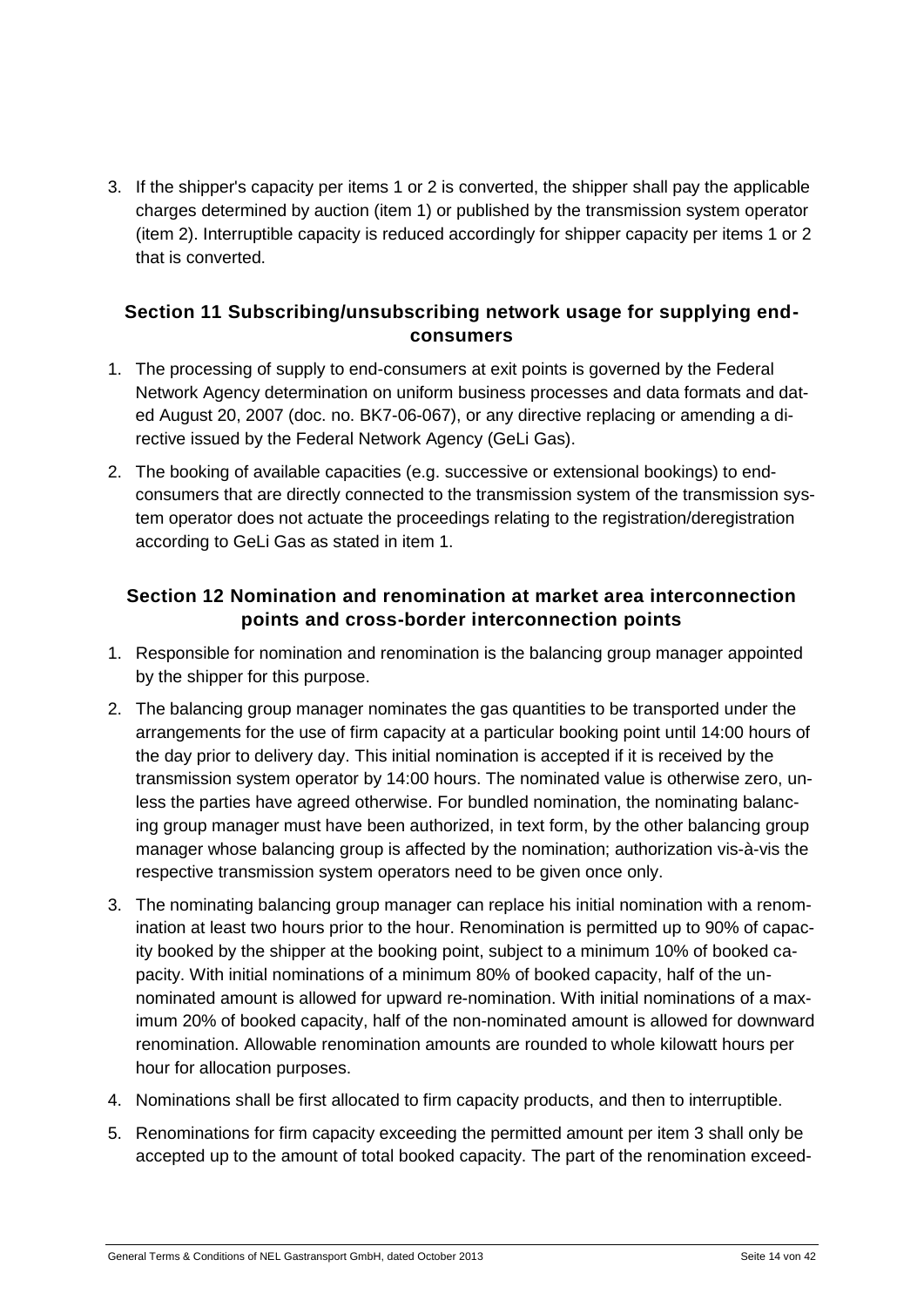ing the quantity permitted shall be treated as a nomination of interruptible capacity, and shall be interrupted first.

- 6. Renomination of firm capacity falling below the quantity permitted per item 3 is accepted. If interruption in counter-current direction is necessary, the renomination amount is raised to the minimum allowable renomination value.
- 7. The renomination restriction does not apply to shippers that have booked less than 10% of reported annual technical capacity at the booking point on a firm basis.
- 8. If several shippers incorporate a booking point to the same balancing group, the balancing group manager can set up a sub-balancing account for every shipper in the balancing group. In such case the responsible balancing group manager nominates gas quantities to the corresponding sub-balancing account for each individual shipper. Renomination limits per Items 3 and 7 then apply to the shipper's total capacity incorporated to subbalancing accounts at the respective booking point. Unless sub-balancing accounts are set up, total capacity at the booking point within a balancing group is applied concerning renomination limits.
- 9. Nominations must be submitted individually for each flow direction. Bundled capacity is nominated by submitting a bundled nomination.
- 10. Day-ahead capacity may be nominated until 20:00 hours. Renomination of day-ahead capacity is excluded. Day-ahead capacity is not considered towards determining the permissible renomination range per Item 3.
- 11. The amount of booked capacity per item 3 and the renomination limit calculated thereupon are determined after 14:00 hours based on the capacity booked per the entry or exit contracts or capacity renominated to the balancing group less capacity returned to the balancing group by 14:00 hours.
- 12. The amount of technical annual capacity required per item 7 shall be published via the primary capacity platform by the transmission system operators yearly once in august for the following Gas Year. As far as a market area interconnecting point is affected, the transmission system operators concerned shall jointly agree on the amount of technical annual capacity to be published.
- 13. Bundled nominations per Item 9 sentence 2 are to be returned to the appointed transmission system operator(s). The nominating balancing group manager receives a confirmation.
- 14. Item 10 only applies to firm day-ahead capacity. Only capacity nominated after 20:00 hours counts as renominations per Item 10 sentence 2. The renomination restriction as stated in item 10 sentence 2 applies to all capacities booked at the same booking point and incorporated in the same balancing group or sub-balancing account.
- 15. No bundled nominations can be made until the clarification of the process-related requirements by the transmission system operators and the Federal Network Agency; the nomination rules per Section 13 shall apply instead in this regard. The transmission system operator endeavours to inform the balancing group manager daily until 18:30 hours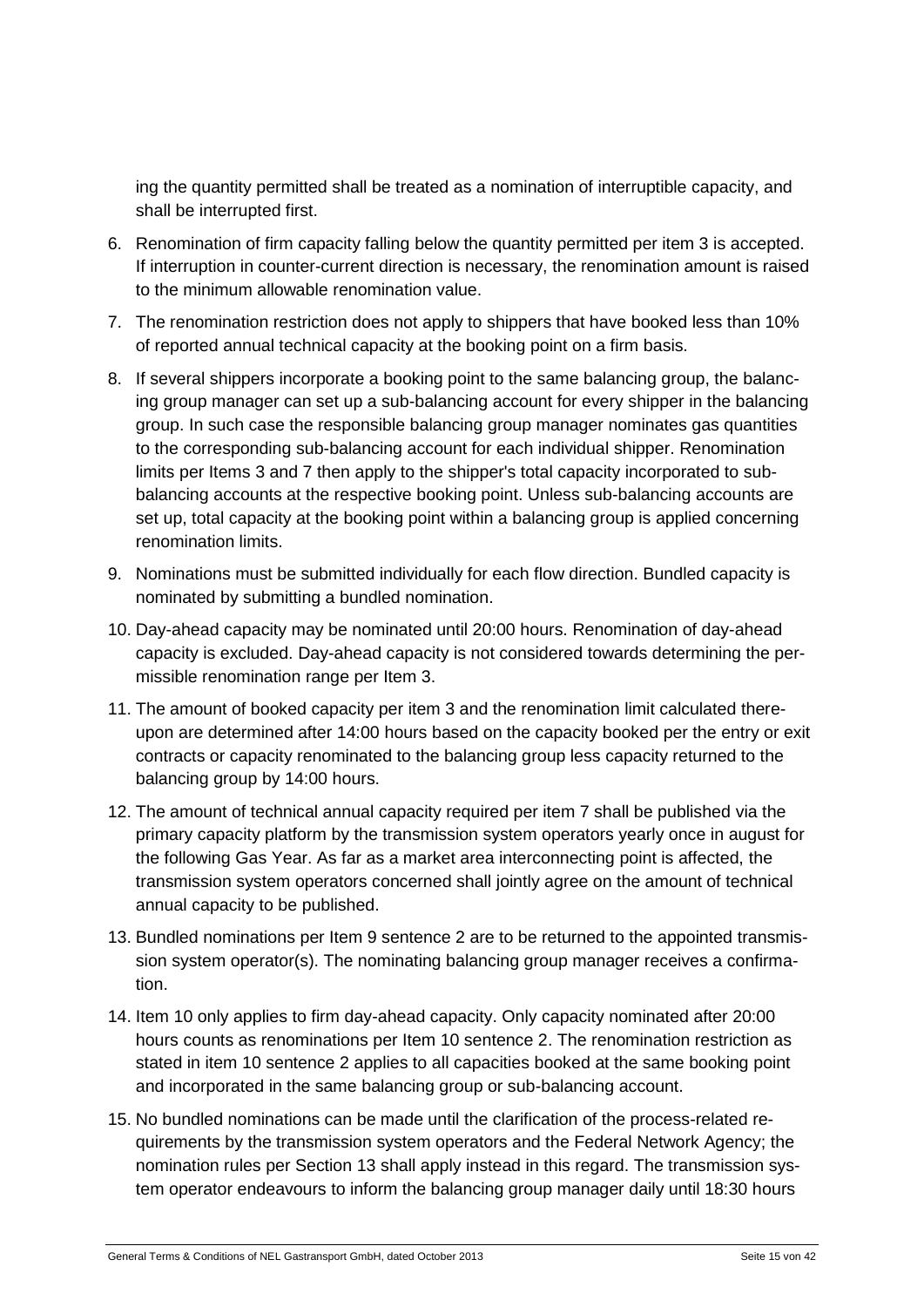about the portfolio of capacities within its balancing group per point for the following Gas Day as follows:

- Notation of the point,
- Point-ID (preferably the Energy Identification Code of the DVGW),
- Flow direction (entry or exit),
- Capacity product,
- Sum of the incorporated firm capacity without day-ahead capacity,
- Information, whether a renomination restriction applies and in case it does, the information about the lower and higher renomination thresholds according to item 3,
- Sum of the incorporated firm day-ahead capacities,
- Sum of the incorporated interruptible capacities,
- Firm and interruptible shares of incorporated temperature related and restricted capacity products, when offered.

The shipper declares its consent to the forwarding of these data to the balancing group manager. The details concerning the respite and data format are to be stated in the transmission system operator's supplementary terms and conditions.

#### **Section 13 Nomination and renomination**

<span id="page-15-0"></span>1. Shipper is required to nominate the entry quantities to be transferred at each entry point incorporated to the shipper's balancing group. The transmission system operator is entitled to state rules thereto in its supplementary terms and conditions. Exit nominations are to be provided in the cases outlined under Items 3 and 4. Physical biogas feed-in does not have to be nominated. The respective transmission system operator is entitled to state an obligation to give a technical notice in case of feed-in per sentence 4 in its supplementary terms and conditions. The transmission system operator may waive nominations at entry points defined by oneself.

Nominations are first allocated to firm capacity products, and then to interruptible. Nominations must be submitted individually for each flow direction. Nomination of balancing groups or sub-balancing accounts with day-ahead capacities starts from 18:30 hours. Transmission system operators may accept nominations before 18:30 hours. Renomination rights remain unaffected.

2. Shippers may authorize a third party (e.g. balancing group manager) to nominate. This third party provides nominations to the transmission system operator on behalf of the contracting shipper. The balancing group manager is authorized to submit combined nominations for several shippers as long as the shippers have the same balancing group for incorporation their entry or exit points. If the balancing group manager does not submit a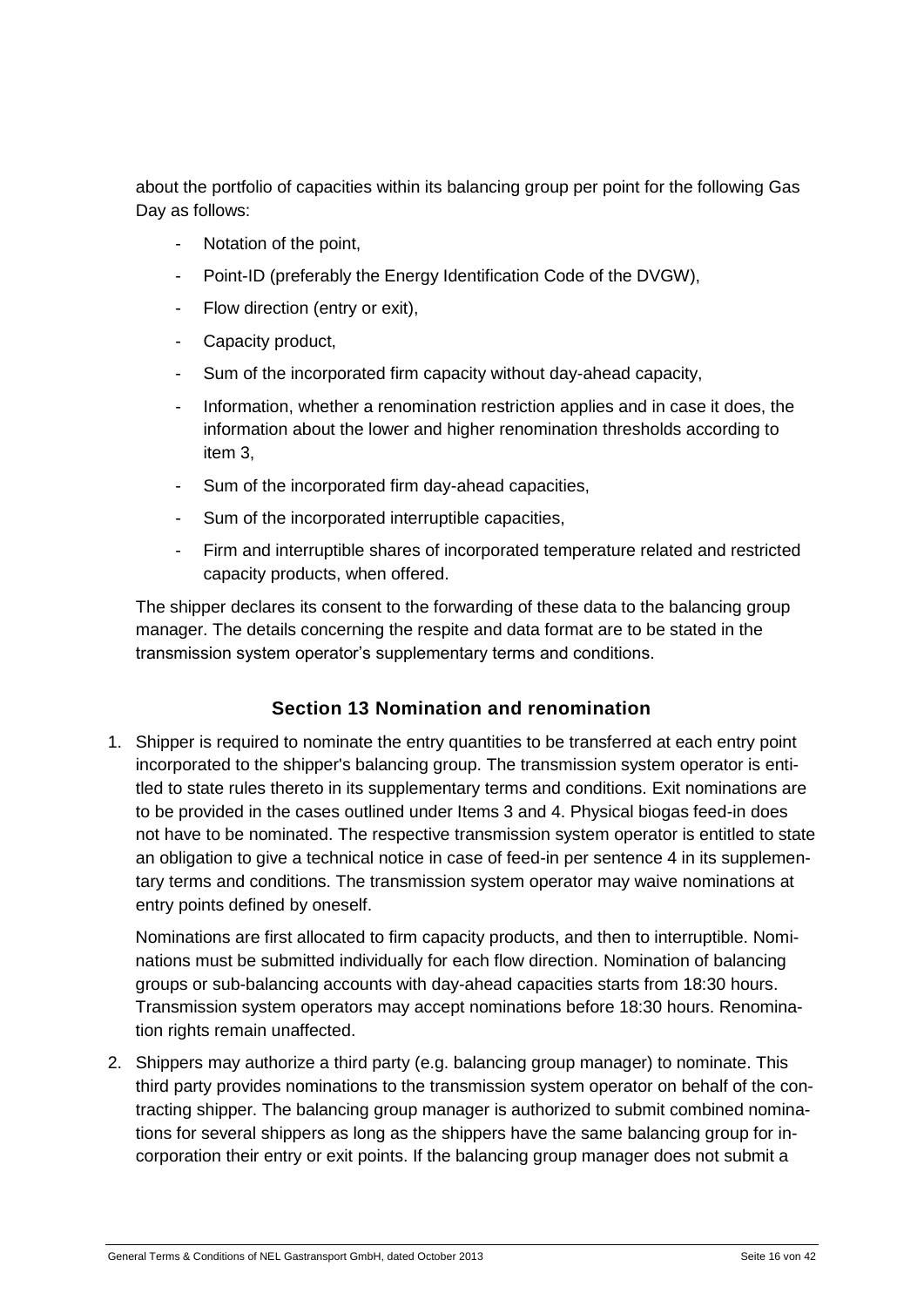combined nomination as described above or a shipper submits a nomination directly, the capacity amounts are to be attributed to sub-balancing accounts.

- 3. At exit points that are not exit points to end-consumers the shipper must nominate the exit quantities to be received at the respective exit point to the exit network operator. The transmission system operator is entitled to state rules in its supplementary terms and conditions.
- 4. If several shippers have booked capacity at the same exit point and incorporated this exit point to different balancing groups, the respective shippers must submit nominations to the exit network operator. This does not apply if nomination is not required due to allocation rules. Nomination obligations shall also apply if a shipper has incorporated the same exit point in different balancing groups.
- 5. For operational transport handling and in case of an amendment of the allocation rules, that is leading to a nomination obligation, the initial setup of point-specific communication processes between entry/exit network operators and shippers or the shipper's third-party contractor, if nomination is required at entry and exit points, thus requiring an implementation period of a maximum 10 business days. The implementation period is a maximum 5 business days for changing the incorporation of one entry or exit point from one balancing group to another, and for established communication channels. No special implementation deadlines shall apply for short-term day-ahead capacity trading for entry or exit points implemented per sentence 1 and incorporated to a balancing group the day before.
- 6. The applicable provisions outlined in Common Business Practice 2003-002/02 CBP "Harmonisation of the Nomination and Matching Process" in its current version apply regarding nominations and renominations, posted on the transmission system operator's website. A deviation from the provisions mentioned in sentence 1 is allowed in case the adjacent transmission system operator at a cross-border interconnection point does not apply the provisions outlined in Common Business Practice 2003-002/02 CBP.
- 7. Barring any contrary provisions under Section 12, Section 13 shall also apply to nomination and renomination at market area interconnection points and cross-border interconnection points.

#### **Section 13a Operational processing of nominations**

- <span id="page-16-0"></span>1. The transmission system operator and the shipper as the nominating party commit themselves to 24 hours of availability on each gas day. Accessibility must be ensured under one single phone number and via a further route of communication (email or fax). Furthermore, the nominating party and the transmission system operators shall at all times be able to receive, to send and to process the data required for the handling of nominations.
- 2. The data exchange in the context of the nomination shall be consistently in machinereadable and appropriate form on the basis of whole numbers of units of energy [kWh / h] on an hourly basis. Any deviating procedures must be accordingly agreed with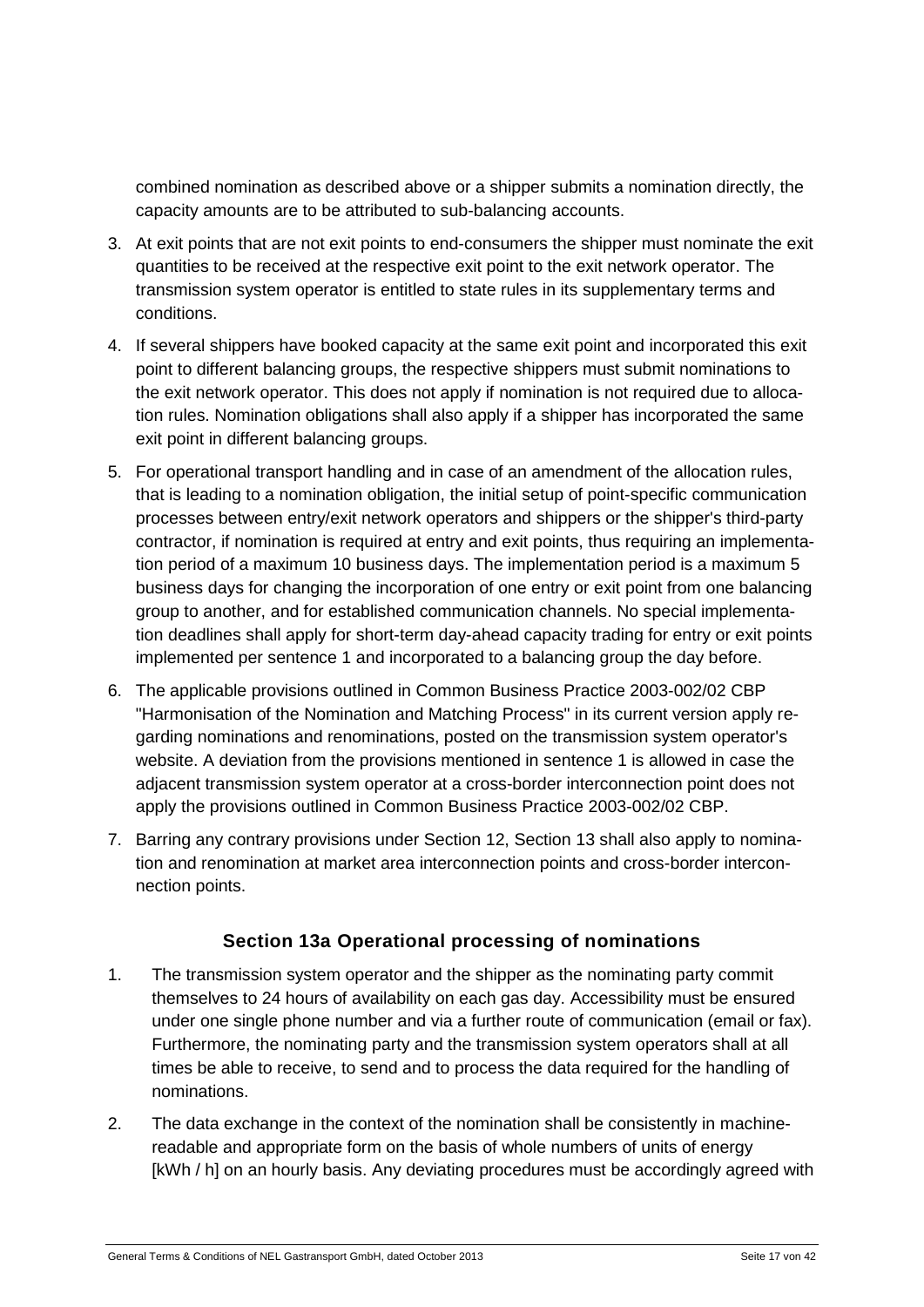the transmission system operator. For the exchange of all data and messages necessary for the nomination process, the transmission system operator and the nominating party agree on the standard nomination modes using the Edig@s data format. In its supplementary terms and conditions, the transmission system operator may also offer, in addition to the standard nomination mode using the Edig@s data format, further nomination modes.

- 3. The nominating party shall inform the transmission system operator without undue delay about any obstacles relating to the establishment or use of interfaces as defined in Sections 13a to 13c, to the mutual collaboration or to the procedures.
- 4. As far as nominations are required, the data formats defined pursuant to Edig@s shall apply. These requirements shall apply mutatis mutandis to renominations. The nominating party shall ensure that congruent nominations for all points requiring nomination are presented to the parties affected by the nominating process, and that the nomination is transmitted in due time. Only the nomination values confirmed by the transmission system operator shall be authoritative.
- 5. The transmission system operator may refuse the nomination if any contractual terms should not be met or if the nomination should be incomplete. If the amount of the nomination should exceed the amount of the capacity incorporated into the balancing group or sub-balancing account, the transmission system operator may limit the nomination to this amount. In this case, the nomination shall be deemed submitted in accordingly limited form by the shipper. The further auxiliary conditions and/or capacity limitation rights for capacity products of the transmission system operator pursuant to the supplementary terms and conditions shall remain unaffected.

#### **Section 13b Communication test**

- <span id="page-17-0"></span>1. The transmission system operator shall perform a communication test with the nominating party. Details relating to the communication requirements of the transmission system operator and the communication test performed by the same can be found on the website of the transmission system operator.
- 2. The transmission system operator shall furthermore have the right to repeat a communication test at any time during the term of the respective entry and exit contract.
- 3. As long as the nominating party fails the communication test pursuant to the criteria defined by the transmission system operator for reasons within the responsibility of the nominating party, the transmission system operator may set all the nominations by the nominating party for the following gas days after the date of the failure of the communication test to zero (0), using a standardized method of the respective transmission system operator.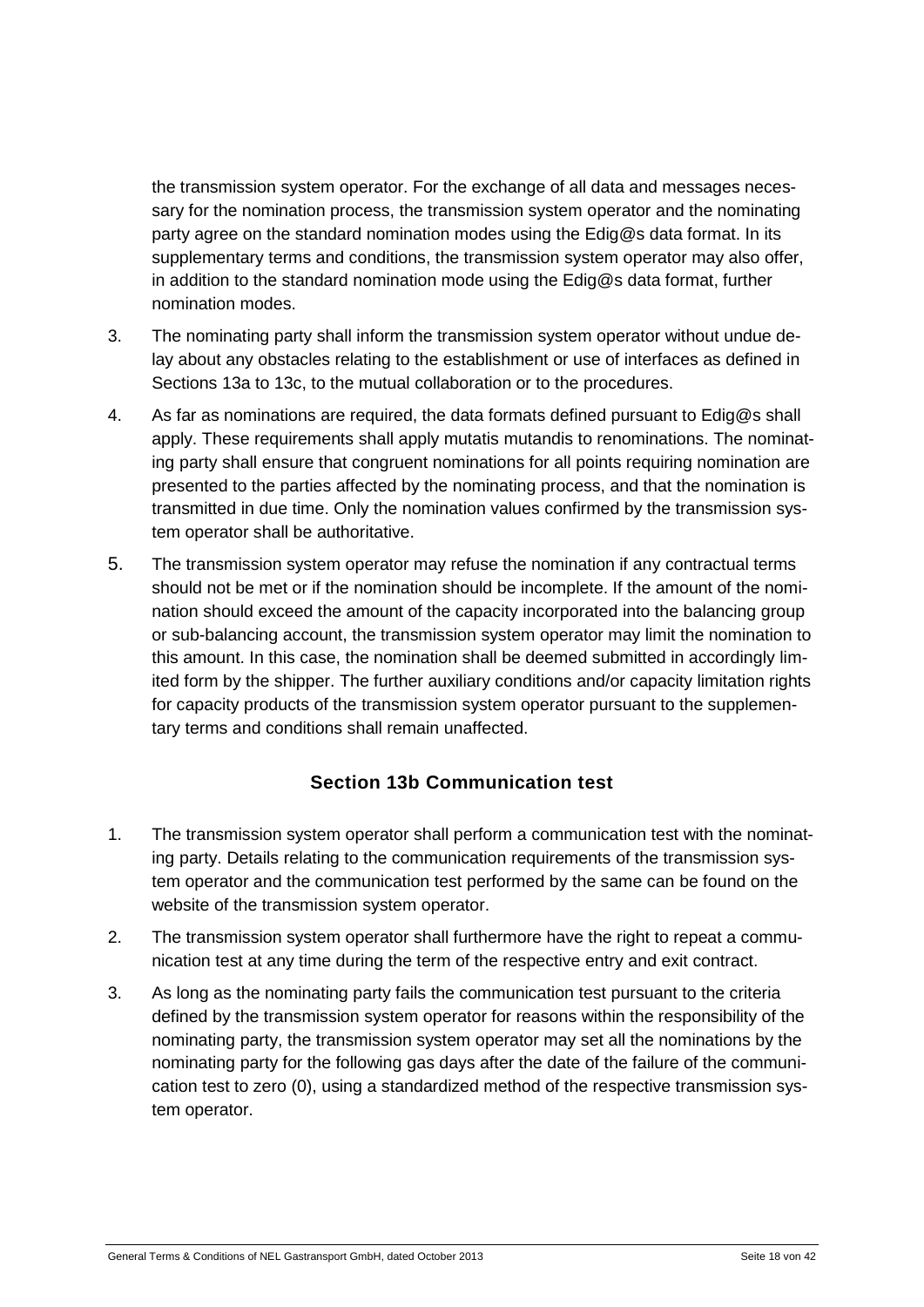# **Section 13c Balancing of nominations ("Matching")**

- <span id="page-18-0"></span>1. The nominating party must ensure that it submits nominations for the entry points and exit points of the balancing group which require nomination to the respective grid or plant operator.
- 2. At all points requiring nomination, the transmission system operator shall carry out a matching with the adjacent grid or plant operators and synchronize all the nominations received, taking into account the "lesser-of" rule in accordance with the provisions of Common Business Practice (CBP), with the respectively affected adjacent system operators.
- 3. If the respective pair of balancing group numbers or sub-balancing account numbers do not agree upon matching, or are unknown on either side, the nomination or renomination for the gas day shall be set to zero (0). The same shall apply to cross-border interconnection points if the shipper codes do not match.

# **Section 14 Nomination Replacement procedure**

- <span id="page-18-1"></span>1. Transmission system operators offer a nomination replacement procedure if technically possible and economically feasible. This requires the transmission system operators and shipper to conclude a separate contract. The transmission system operator publishes on its website, if a nomination replacement procedure is offered. If a nomination replacement procedure is offered, the conditions for this have to be published on the transmission system operator's website.
- 2. The nomination replacement procedure can be agreed to begin or end on the first of the month. An implementation deadline of 10 business days applies for conclusion and termination. When initially applying the procedure the shipper must notify the entry or exit network operator of the entry or exit points whose metering data are to be utilized in the nomination replacement method, in addition to concluding the agreement 20 business days before the nomination replacement procedure agreed with the entry network operator is applied. Sentence 3 applies accordingly to notice of termination of application of the nomination replacement procedure.
- 3. The substitute procedure replacement can only be used if sufficient firm capacity is booked for the respective points in an entry or exit contract. A substitute procedure replacement cannot be used with capacity booked as interruptible.
- 4. If the transmission system operator offers an online flow control or time lag method, the prerequisite for use is the availability of a flexible flow source to which the transmission system operator with whom the shipper has concluded a nomination replacement procedure agreement has access. The virtual trading point is not a flexible flow source, but can connect a flexible flow source with entry or exit points whose metering data are utilized in the nomination replacement procedure. The transmission system operator with whom the shipper has concluded the nomination replacement procedure agreement also takes over controlling of the entry quantities at the agreed entry point. This is based on metering data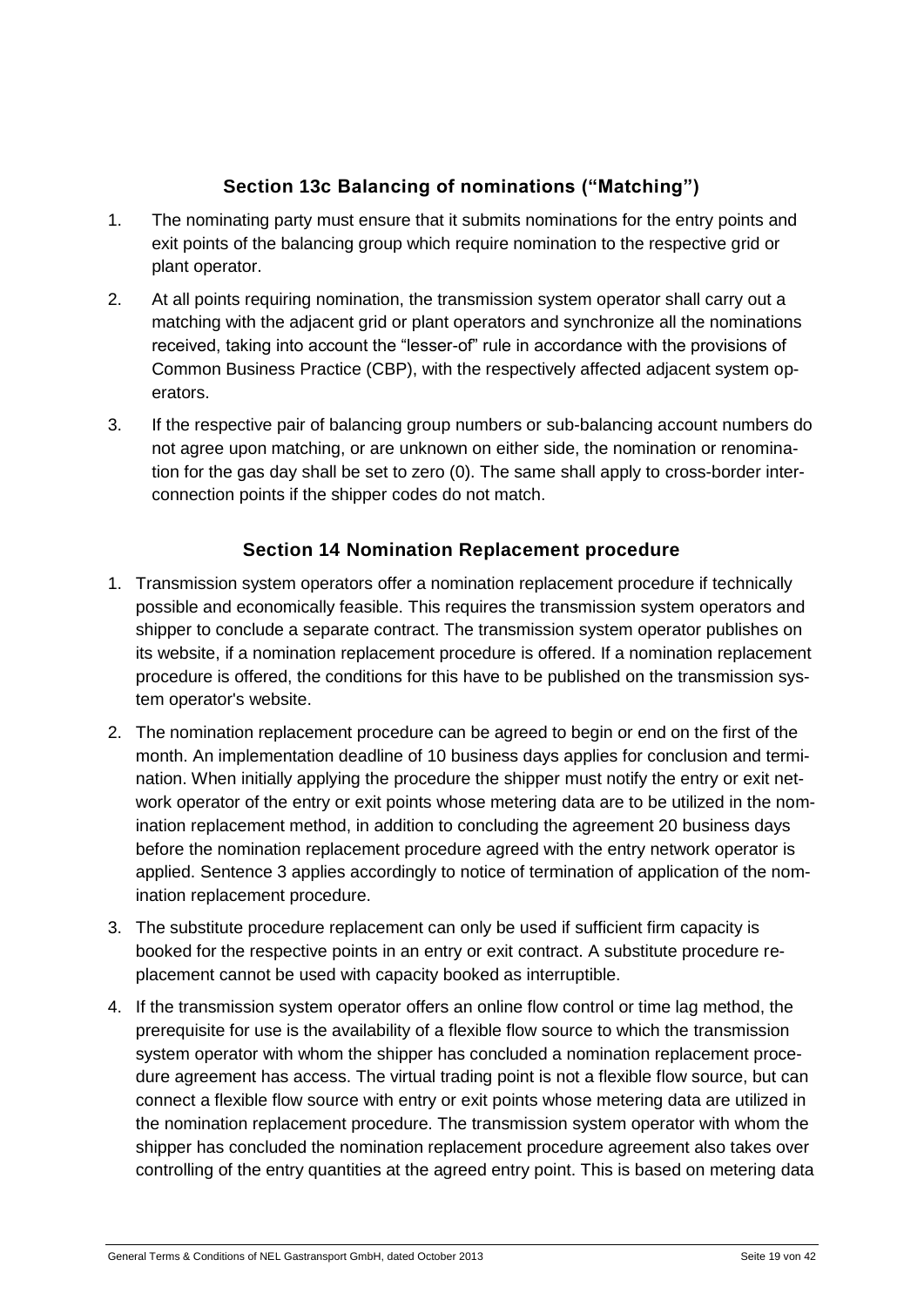from one or more entry or exit points. The shipper must make the metering data available. With the time-lag method, the hourly metered value counts as nomination for the entry point; the maximum time lag is 4 hours.

# **Section 15 Technical feed-in and offtake notice**

- <span id="page-19-0"></span>1. For end-consumers with registering load profile measurement and generally unpredictable, extremely high and volatile gas consumption, the exit network operator may require prior technical offtake notice and compliance with the technical limits per Section 8 (5) GasNZV as necessary to maintain system integrity for the network. In such case the exit network operator notifies the shipper generally 1 month in advance in writing of the requirement to submit technical exit reports.
- 2. If the exit network operator requires an offtake notice according to item 1 EDIG@s-messages have to be used. If the shipper is not able to generate EDIG@s-messages, the parties may temporarily agree on another format. For this purpose, the parties will agree particularly on type, extent, technical execution of provision and documentation of data.
- <span id="page-19-1"></span>3. The above mentioned procedure applies accordingly for technical feed-in notices according to Section 13 item 1.

#### **Section 16 Capacity return**

- 1. Shipper can return booked firm capacity in whole or in part, related to the booking period and quantity, to the transmission system operators via the joint booking platform (primary capacity platform) at any time until 14:00 hours on the day before supply. Any subsequent primary use or secondary marketing of the returned capacities by the shipper is excluded, except as provided under subsection 8.
- 2. Bundled firm capacity can be returned in bundled form only.
- 3. Confirmation of capacity return is given via the joint booking platform with a time stamp for the shipper. This confirmation shall not release the shipper from its obligation to pay.
- 4. Return is possible for any day or days in the future and for any proportion of the originally booked capacity.
- 5. The Transmission system operators market returned capacities as primary capacity under the applicable rules. They can combine returned capacities and any primary capacity that is still available to offer products of longer duration. Returned capacity will be marketed after other primary capacity available for the period in question.
- 6. If the transmission system operator markets returned capacity, in whole or in part, the shipper will be released accordingly from its obligation to pay. The extent of release from the obligation to pay depends on the revenues obtained capped at the regulated transport tariff for the period of primary marketing and the amount of re-marketed capacity. If the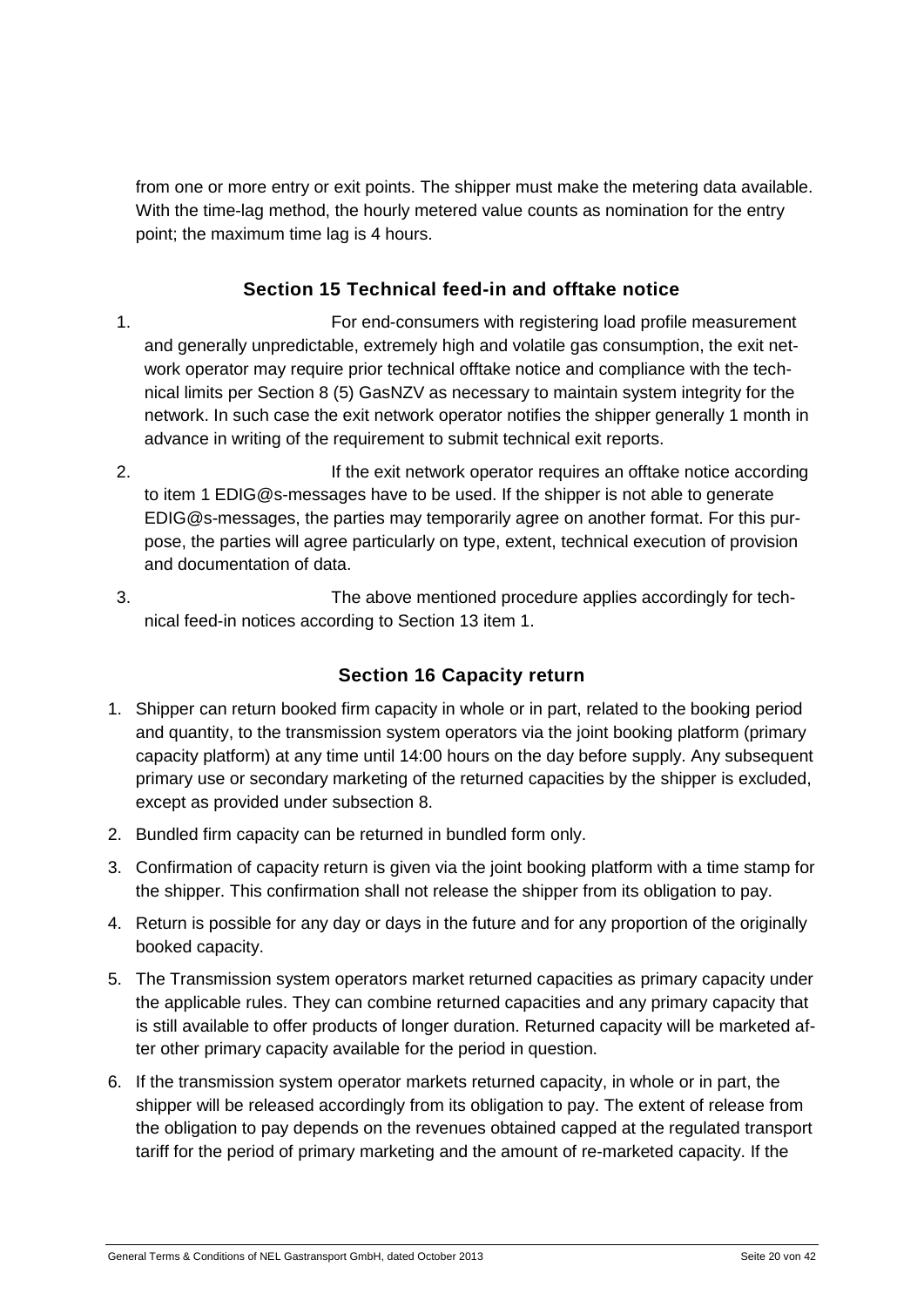capacity returned by the shipper was obtained at an auction, the obligation to pay the surcharges to be added to the regulated transport tariff remains unaffected.

- 7. If several shippers return capacity for a particular day, the capacities will in case of supply surplus be re-marketed by the transmission system operator in the order in which they were returned (time stamp).
- 8. Returned capacity that could not be re-marketed will be made available again to the shipper daily for the following day after completion of day-ahead marketing, but not later than 20:00 hours for use in the balancing group it had been incorporated to prior to return.
- 9. The transmission system operator issues the shipper a credit for the tariff referred to in Item 6. The credit is issued monthly, and set off against any outstanding transport charges.
- 10. The shipper's releasing from payment obligations per item 6 only applies upon receipt of credit. The credit is issued in the month following marketing of the capacity.
- 11. The transmission system operator notifies the shipper by 18:30 hours of the capacity amount made re-available per Item 8.
- 12. The rules of Section 16 do not apply for exit points to end-consumers. Section 16 GasNZV remains unaffected.

#### <span id="page-20-0"></span>**Section 17 Transmission system operator offering firm capacity left unused on short notice per Section 16 (2) GasNZV**

- 1. The transmission system operator may offer firm capacity booked by the shipper that cannot be used in whole or in part for the next day, taking into account existing renomination rights.
- 2. The shipper remains obligated to pay charges if capacity is successfully remarketed.
- 3. Section 16 (4) GasNZV does not apply.

#### <span id="page-20-1"></span>**Section 18 Withdrawal of capacity left unused over a longer term per Section 16 (3) and (4) GasNZV**

1. Pursuant to Section 16 (3) GasNZV, the transmission system operator may withdraw firm capacity left unused or partially unused capacity over a longer period by the shipper if a contractual congestion occurs.

A contractual congestion exists when

- at a capacity auction per Section 1 item 2 with annual capacity a market clearing price is realized above the regulated transport tariff, or no annual capacity could be offered, or
- in capacity marketing per Section 1 Item 3 additional booking requests with a minimum term of one year are received for fully booked entry or exit points.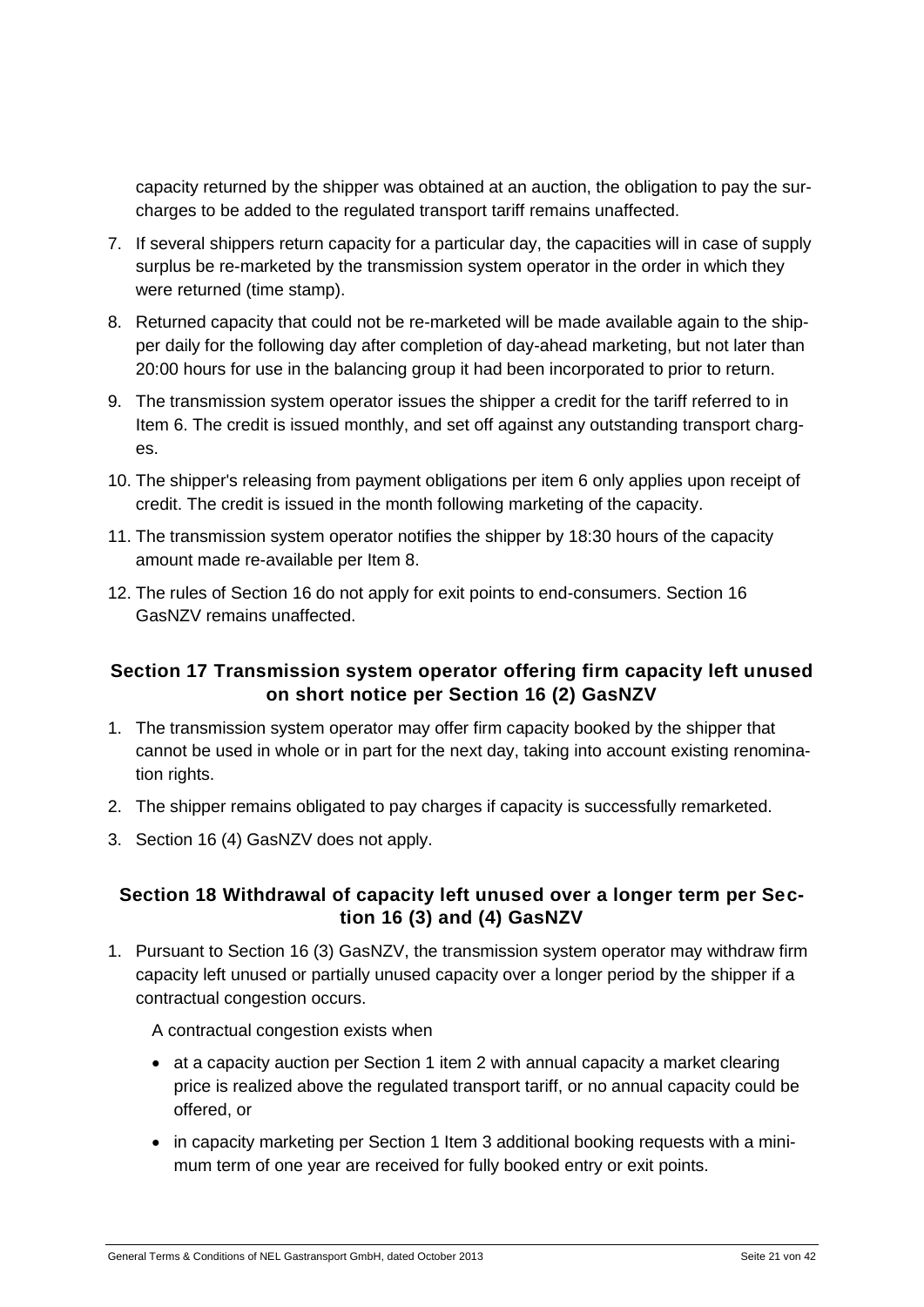- 2. Withdrawal is done for all contracts in place for the entry or exit point that have a combined term of at least one year, irrespective of respective individual contract durations.
- 3. Capacity is withdrawn in the amount of firm capacity booked by the shipper left unused on a non-temporary hourly basis over a period of 3 consecutive months or more within the preceding calendar year. One of these three months must be January, February, March, October, November or December. If several such periods can be identified lasting 3 calendar months, the minimum is to be determined of identified minimal non-utilization instances over all these periods. Withdrawal may maximally be made up to this limit. In determining the withdrawal amount the relevant capacity is that consistently and continuously available to the shipper in the previous calendar year, i.e. in terms of both timing and quantity. Any partial resale, return or reduction in booked capacity by the shipper will be considered accordingly.
- 4. The shipper may object to the withdrawal per Section 16 (4) GasNZV.
- 5. If several shippers have booked capacity at an entry or exit point and incorporate these to the same balancing group in a combined nomination, the transmission system operator may withdraw capacity from the respective shippers proportionately, weighted by capacity booked at that entry or exit point. This does not apply if the balancing group manager nominates in separate sub-balancing accounts for each shipper.
- <span id="page-21-0"></span>6. Section 16 applies accordingly regarding handling of and billing for withdrawn capacity that is actually marketed.

#### **Section 19 Secondary market trading**

- 1. The shipper may only lease or assign booked capacity per Section 12 (2) GasNZV to a third party using the secondary platform. Bundled capacity can only be leased or assigned as bundled capacity. The provisions below govern the leasing and assignment of entry and exit contracts/contract rights.
- 2. The shipper may lease capacity rights (with or without nomination rights) under an entry or exit contract to a third party without the transmission system operator's permission, in whole or in part. The shipper shall remain obligated to the transmission system operator to fulfill the obligations resulting from the entry or exit contract, in particularly the payment of charges.
- 3. The shipper may with the transmission system operator's consent assign the entry or exit contract in whole or in part to a third party. The third party concerned must be approved by the transmission system operator. Consent may only be withheld for reasons that would likewise justify rejection of initial conclusion of an entry or exit contract with the third party in question. Such justification shall be in particular if the third party per Section 36 meets the conditions for requiring deposit and has not provided such. Transfer in relation to the transmission system operator only becomes effective upon approval per sentence 1 or notification per Section 40 point 2. Transmission system operators' supplementary terms and conditions outline the deadlines for assignment of entry and exit contracts be-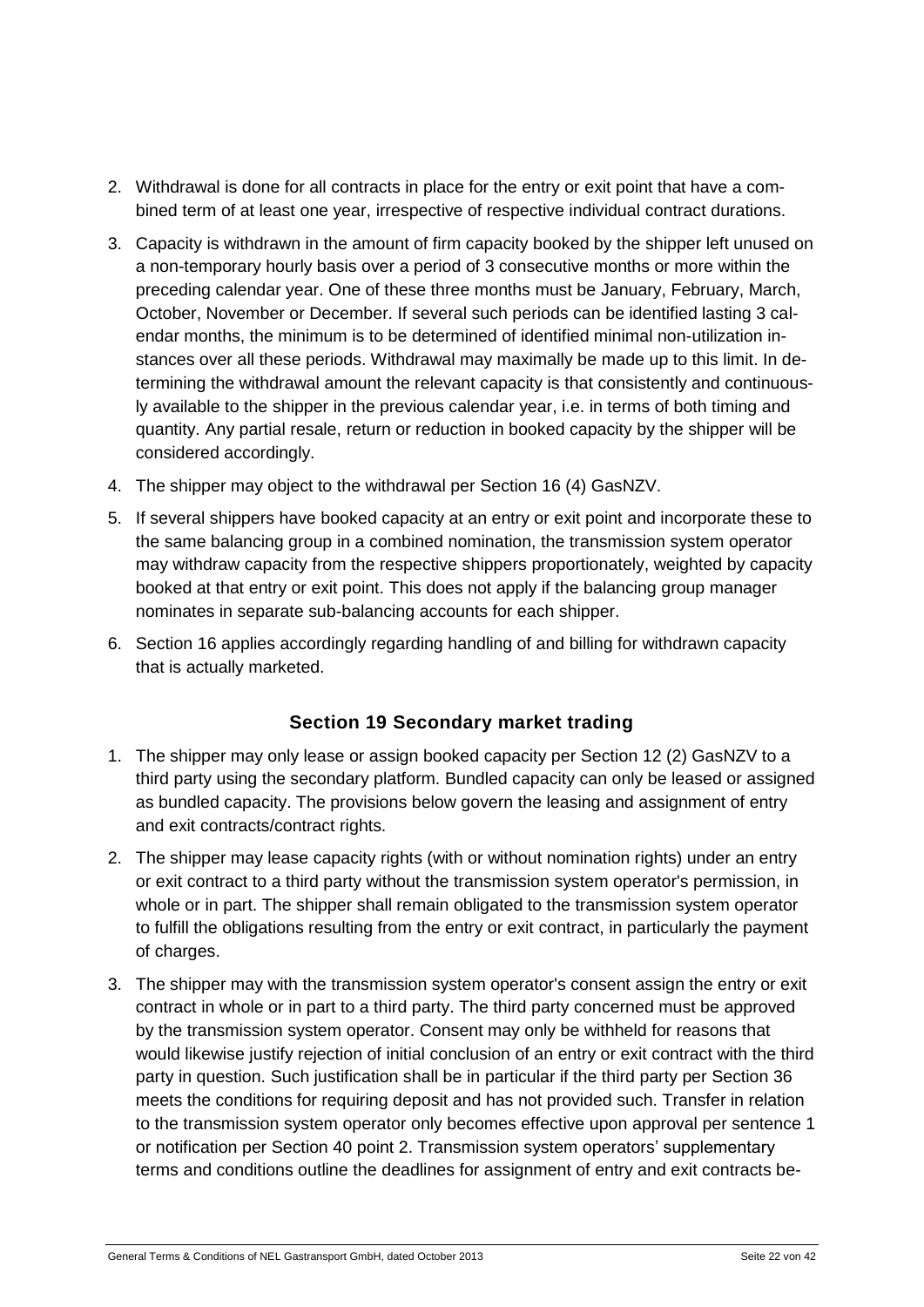tween shippers. Transmission system operators shall endeavor to offer the assignment by no later than Day D-1, 11:00 hours, as soon as possible.

#### **Section 20 Technical requirements**

- <span id="page-22-0"></span>1. The shipper must ensure that the gas available for entry meets the requirements per Section 19 GasNZV. Gas quantities to be delivered have to apply to worksheet G 260, 2<sup>nd</sup> Gas Family, of the German Technical and Scientific Association for Gas and Water (DVGW) as amended from time to time, and to the applicable nominal value of the Wobbe Index. Section 36 (1) GasNZV governs the technical specifications for biogas entry.
- 2. The technical specifications for the respective entry or exit points published on the transmission system operator's website constitute part of the entry or exit contract. Either party may request that a neutral party inspect whether the gas quality conforms to the transmission system operator's requirements per sentence 1. If the other party cannot reach agreement with the neutral party within one month of receipt of the other party's request, the review inspection shall be conducted by the Engler-Bunte-Institut at Karlsruhe University. The party requesting the inspection shall bear the cost of inspection if compliance is confirmed. If compliance is not confirmed, the transmission system operator must pay the cost.
- 3. The transmission system operator must notify shippers of any changes in technical specifications necessary due to amended laws or regulations as promptly as possible in view of the circumstances. The transmission system operator shall amend the respective contracts affected by changes with effect from the effective date of the amendments per sentence 1. When a change in technical specifications is necessary to fulfill the transmission system operator's legal obligations to cooperate, the transmission system operator may make such changes 4 months after notifying the shipper thereof. If the change affects the shipper's use of capacity, the shipper has the right to terminate the respective contract as of the effective date of the change with 3 months' notice. If the transmission system operator provides notice per sentence 1 less than 4 months in advance of the effective date of the change, the shipper may terminate the contract in question without notice as of the effective date of the change.
- 4. Superseding Item 3 sentence 3, the transmission system operator is entitled to change gas quality or pressure specifications in coordination with the Federal Network Agency providing 3 years' notice, effective at the start a gas fiscal year, without the shipper's consent. If a new entry or exit contract begins during the notice period after the transmission system operator has announced a change, the notice period already applicable applies to that contract as well. Any change in gas quality or pressure specifications must be limited to the entry or exit points affected the change. The contract affected by the change is to be amended with effect from the effective date of the change in gas quality or pressure specifications. When the transmission system operator changes gas quality or pressure specifications as outlined here, the shipper is entitled to terminate the contract for the corresponding entry or exit points subject to a notice period of one year prior to the effective date of the change in gas composition or pressure specifications.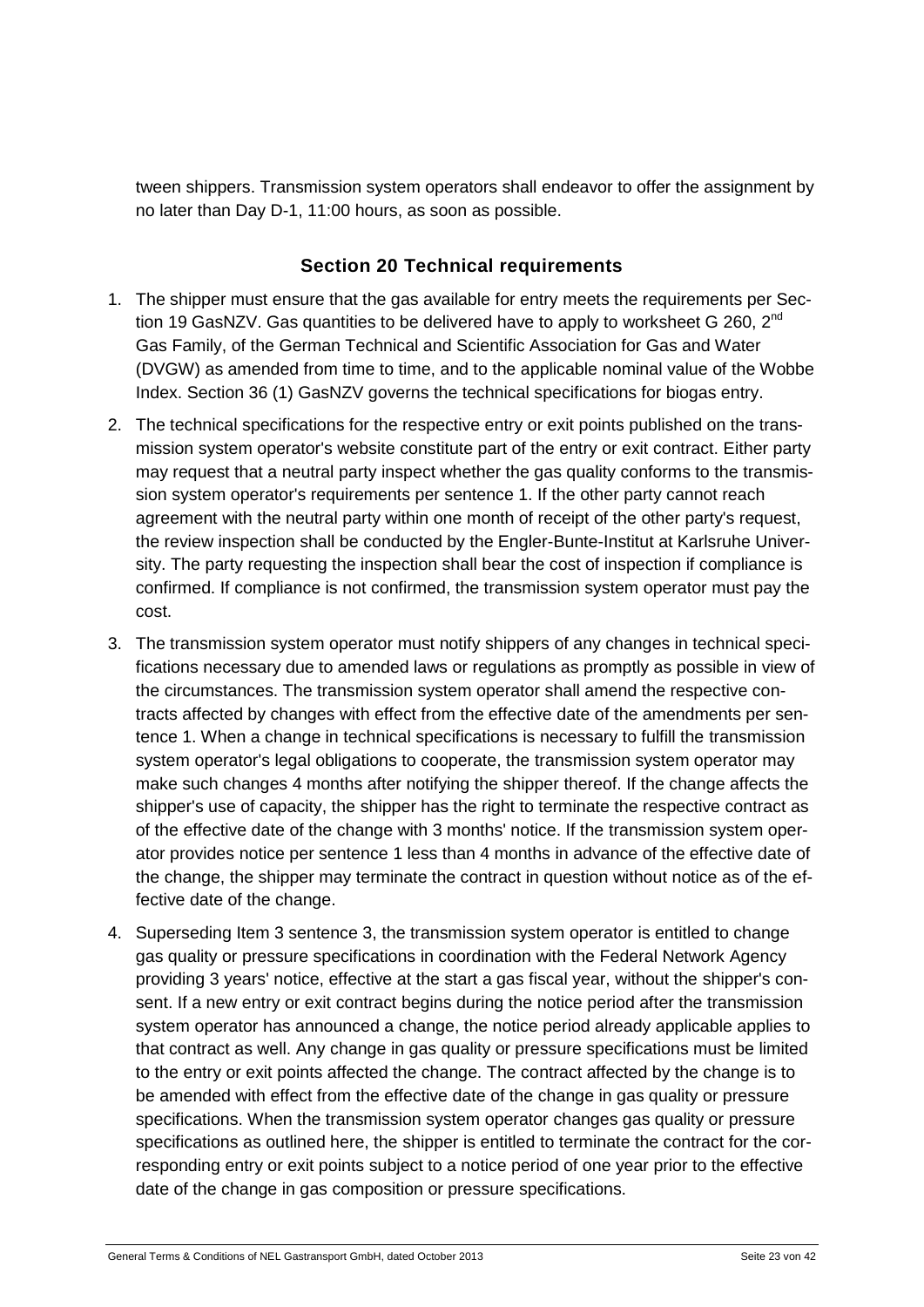#### **Section 21 Non-compliance with gas quality or pressure specification**

- <span id="page-23-0"></span>1. If gas quantities supplied by the shipper at the entry point do not meet the technical specifications for gas quality or pressure in accordance per Section 20 Items 1 and 2 (hereinafter "off-spec gas"), the entry network operator is entitled to refuse acceptance of the offspec gas, in whole or in part. The shipper must in such case immediately adjust nomination accordingly at that entry point and reduce the supplying of off-spec gas at that entry point accordingly. None of the transmission system operator's rights vis-à-vis the shipper are affected.
- 2. If gas quantities supplied by the exit network operator at the exit point do not meet the technical specifications for gas quality or pressure in accordance per Section 20 Items 1 and 2, the shipper is entitled to refuse acceptance of the off-spec gas, in whole or in part. The exit network operator must in such case immediately reduce the supplying of off-spec gas at that exit point accordingly. None of the shipper's rights vis-à-vis the transmission system operator are affected.
- 3. In the case of reduction per the above, renominations shall be carried out immediately in order to avoid imbalances.
- <span id="page-23-1"></span>4. Each party shall immediately inform the other party upon becoming aware of off-spec gas being supplied at an entry or exit point, or expecting off-spec gas to be supplied.

#### **Section 22 Allocation of quantities**

- 1. The entry network operator to whom entry nominations were submitted per Section 12 Items 1 and 2 and Section 13 determines for each balancing group or sub-balancing account the gas quantities fed in at entry points and allocates these to the respective balancing groups or sub-balancing accounts based on nominations or using the allocation procedure per the entry contract.
- 2. In allocating biogas entry quantities, any liquefied petroleum gas quantities added by the entry network operator for conditioning are not considered for adjustment to the required calorific value for the entry network operator's network in accordance with Section 36 (3) GasNZV.
- 3. The exit network operator allocates gas quantities withdrawn at exit points to storage facilities, at market area interconnection points and at cross-border interconnection points to the respective balancing groups or sub-balancing accounts based on nominations or using the allocation method per the exit contract.
- 4. For each balancing group or sub-balancing account the exit network operator determines the gas withdrawal quantities at exit points to metered end-consumers ("RLM") based on metered values and allocates these according to balancing group or sub-balancing account.
- 5. For each balancing group or sub-balancing account the exit network operator determines the gas withdrawal quantities to end-consumers with standard load profiles at exit points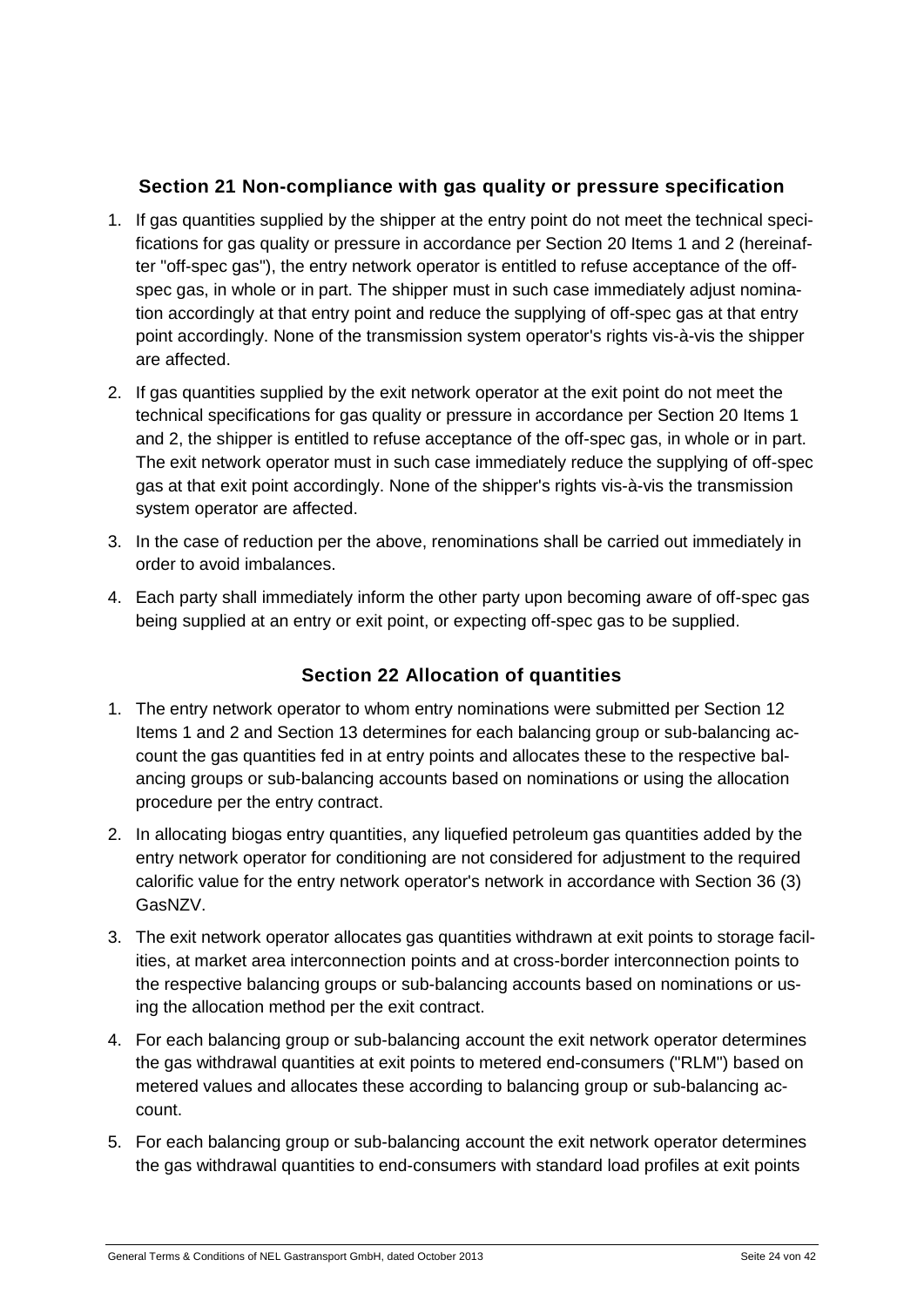and allocates these according to balancing groups or sub-balancing accounts based on the standard load profile determined by the exit network operator.

6. If several entry or exit points are contributed to balancing groups, shippers and the respective entry/exist network operators agree on and implement allocation rules in the entry/exit contract to ensure that gas quantities allocated to this point are only accounted for once.

#### **Section 23 Meter operation and Metering**

- <span id="page-24-0"></span>1. Metering data taken by the transmission system operator or a third party per Section 21 b of the Energy Industry Act (EnWG) are used by transmission system operators for balancing and calculating oversupply/undersupply quantities and exceeding of capacity limits.
- 2. Barring contrary provisions agreed between the connection user and a third party per Section 21 b EnWG, the provisions outlined below apply, in which case the transmission system operator is the meter operator and metering service provider. As metering service provider the transmission system operator provides metering data to the shipper.

The transmission system operator determines the type, number and size of metering and control devices, in accordance with Section 8 of the Metering Access Regulation (MessZV). These determinations must take energy industrial concerns properly into account with respect to the consumption amount and consumption behavior. The transmission system operator provides and operates the metering and control devices required for measurement and meter reading with RLM end-consumers.

- 3. For remote reading the end consumer must have a suitable, externally dialable telecommunications connection without time limit and a 230 V connection. The transmission system operator may use a GSM modem instead of a telecommunications connection. Upon request the transmission system operator must notify the end consumer of the relevant technical specifications (distances between connections, connections to metering installation etc.). Remote reading must be available prior to commencing supply to a RLM meter or conversion of an SLP into a RLM meter. The setup and use of telephone and electricity connections are free of charge for the transmission system operator. Cost accruing through delays caused by the transmission system operator shall not be borne by the shipper or the end consumer. Costs accruing through delays caused by the end consumer shall not be borne by the transmission system operator.
- 4. The transmission system operator must immediately notify the shipper daily by 13:00 hours of the previous day's load profile, recorded hourly and read daily at the RLM exit points in the MSCONS format. The load profile energy amounts are calculated using the balancing calorific value.

After the close of the supply month, all load profiles are plausibility-checked per DVGW (German Technical and Scientific Association for Gas and Water) worksheet G 685 and substitute values recorded as applicable. Load profiles are converted using the billing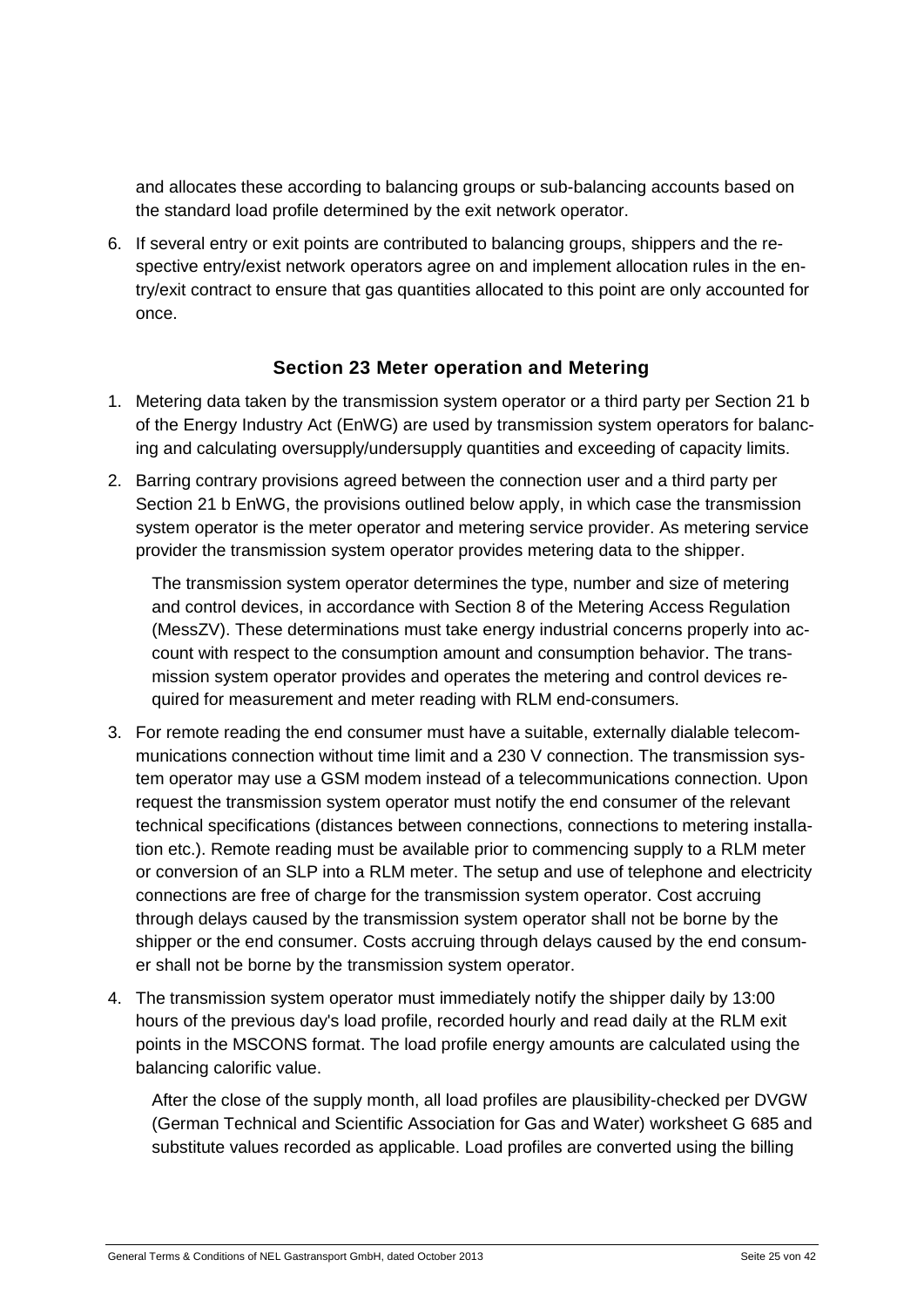calorific value. The transmission system operator must provide the shipper the load profile at RLM exit points for the supply month by no later than M +10 days.

If the transmission system operator records replacement values using DVGW worksheet G 685, the load profile is also to be provided, converted using the balancing calorific value, within M +10 days.

The applied calorific value and Z number are communicated in MSCONS.

For RLM-Exit points, which are allocated to a biogas balancing group, instead of the above mentioned procedures item 5 shall apply.

- 5. For RLM-Exit points, which are allocated to a biogas balancing group, the load profile will be corrected to the final gross caloric value according to DVGW work sheet G 685 on Day M+12 business days. If a correction of the compression factor (K-number) is necessary according to DVGW work sheet G 486 this will be considered as well. The transmission system operator notifies the complete monthly timeline in the applicable ALOCAT format as amended from time to time on Day M+12 business days to the market area coordinator.
- 6. For end consumers supplied using the load profile method, metering devices are read by the transmission system operator, his agent or by the end consumer at the request of the transmission system operator at regular intervals not substantially exceeding 12 months on a date and schedule determined by the transmission system operator. If an agreement per Section 40 (2) sentence 2 EnWG is in place, the shipper must observe the meterreading schedule specifications outlined therein.

The transmission system operator must arrange interim meter readings between regular readings, particularly upon a change of supplier, end-consumer move-in/out, termination of this contract or a material change in demand, in accordance with GeLi Gas. If this is not possible, the transmission system operator may estimate consumption by way of extrapolation or on the basis of the last reading. The actual situation must be appropriately taken into account.

- 7. The shipper must pay the transmission system operator separately when ordering an additional reading.
- 8. If an inspection of metering equipment reveals that error margins have been exceeded, the over-/undercharged amount must be reimbursed or paid.

If the amount of error in an SLP end-consumer's metering device cannot be determined with accuracy or the device is unreadable, the transmission system operator estimates consumption for the period since the last accurate metering based on average consumption for the metering periods preceding and following reading, or on the previous year's consumption. The actual situation must be taken into account adequately.

If the amount of error in a RLM-end consumer's metering device cannot be determined with accuracy or the device is unreadable, replacement values are derived for missing or implausible values in accordance with the latest updated version of DVGW worksheet G 685.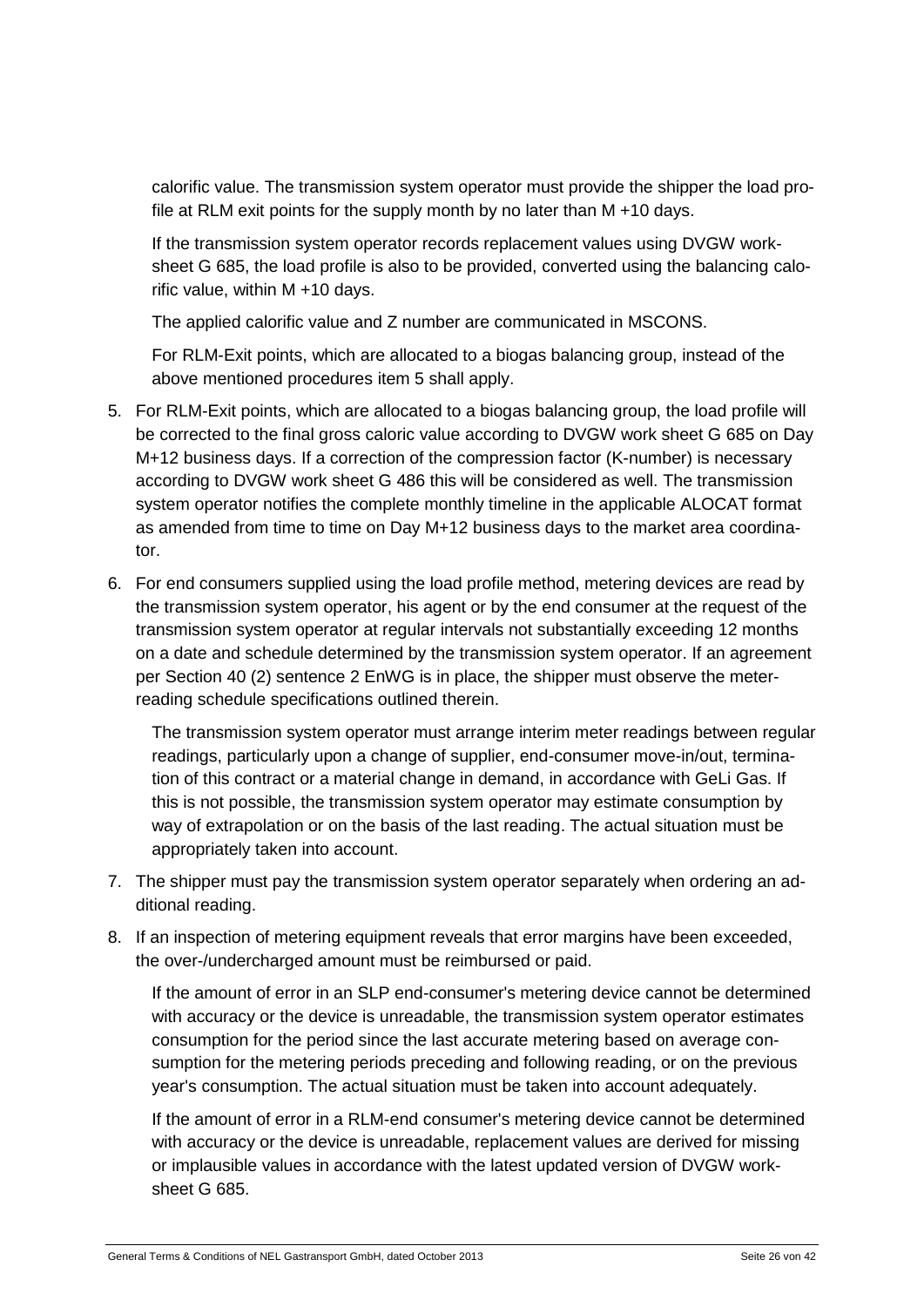Claims per (1) sentence 1 are restricted to the reading period preceding determination of the error, unless the impact of the error can be determined over a longer period. In such case claims expire in 3 years, at the latest.

- 9. Barring other agreements to the contrary per Section 21 b (2) or (3) EnWG, metering data provided by metering service provider to the transmission system operator and processed by the transmission system operators are applied for execution and settlement of this contract. Item 8 paragraphs 2, 3 and 4 apply if the metering data are not properly available to the transmission system operator or if the available metering data are implausible.
- 10. A written request from the connection user and the shipper is required for registering load profile metering with annual withdrawal of less than 1,500,000 kWh and a maximum hourly withdrawal rate of less than 500 kWh/h per Section 24 (1) GasNZV, or below the limits specified by the transmission system operator per Section 24 (2) GasNZV.

The shipper bears the cost of converting standard load profile metering into registering load profile metering in the cases described above, unless otherwise agreed.

Following conversion and commencement of registered load profile metering, charges for registering load profile metering are applied as per the pricelist published by the transmission system operator, regardless of actual consumption and annual energy quantities.

11. The quantity of biogas entered is reported in "kWh" as the product of standard quantity multiplied by billing calorific value, i.e. the calorific value for billing determined for the entry point. The transmission system operator is entitled to calculate replacement values if no metering data are available for biogas quantities delivered by the shipper. Replacement values are recorded in accordance with DVGW worksheet G 685.

#### **Section 24 Settlement of oversupply/undersupply quantities**

- <span id="page-26-0"></span>1. The transmission system operator determines oversupply/undersupply amounts after final determination of the billing-related metering measurement values and data. Consumption during the billing period for SLP and RLM exit points is measured for all exit points using DVGW worksheet G 685 is compared against the final value applied for allocation to the balancing group manager's balancing group. For RLM exit points, which are allocated to a biogas balancing group, the oversupply/undersupply billing is not applicable.
- 2. Oversupply amounts arise as quantity differences in the billing period when the exit gas quantity at the exit point is lower than the gas quantity allocated by the exit network operator to the balancing group/sub-balancing account. Undersupply amounts arise as quantity differences in the billing period when the exit gas quantity at the exit point is higher than the gas quantity allocated by the exit network operator to the balancing group/sub-balancing account. The transmission system operator pays the shipper for oversupply amounts, and invoices the shipper for undersupply amounts.
- 3. The transmission system operator settles oversupply/undersupply amounts with the shipper for SLP end consumers at the respective average balancing energy prices for the bill-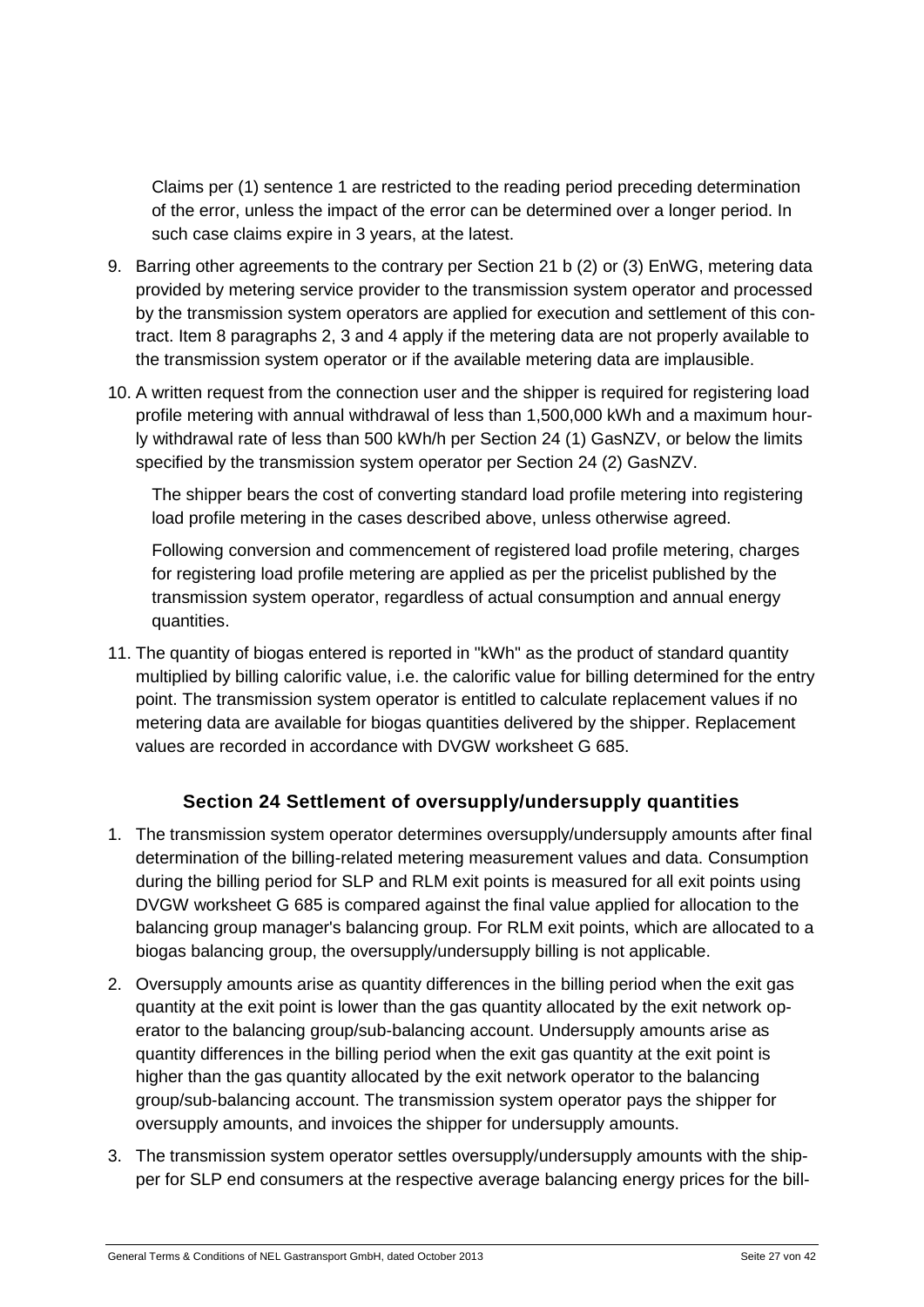ing period. Account settlement for oversupply/undersupply amounts is done using the method described in Appendix 1.

- 4. Oversupply/undersupply amounts for RLM end consumers per exit point arising particularly due to differences between balancing and billing calorific values – are determined monthly for each exit point and settled between the transmission system operator and the shipper at the average monthly balancing energy prices. These prices are the unweighted arithmetic mean of the positive and negative balancing energy prices for the gas days of the month concerned. The monthly average balancing energy price is calculated and published by the market area manager, and is used for settlement of oversupply/undersupply amounts.
- 5. The energy-tax exempt settlement of oversupply/undersupply amounts between transmission system operators and shippers is contingent on one party to the contract having received a declaration with the responsible customs office per Section 38 (3) of the Energy Tax Act (EnergieStG) from the other party. The other party must be notified immediately in writing of any changes pertaining to the declaration, including for example rejection thereof by the responsible customs office.

# **Section 25 Fees**

- <span id="page-27-0"></span>1. The shipper is obligated to pay to the transmission system operator the prices stated in the respective contract in accordance with the pricelist, including the respective specific capacity charge, plus any surcharge for capacity per Section 1 Item 2 and the metering charge, as well as the meter operation charge and billing charges plus any applicable concession or other charges and taxes including biogas pass-on costs of the market area per Section 20 b of the Gas Transport Tariff Ordinance (GasNEV). The applicable charges and prices per the transmission system operator's pricelist are posted on the transmission system operator's website.
- 2. In determining revenue caps per Section 17 (1) of the Incentive Regulation Ordinance (ARegV) and adjusting such caps per Section 17 (2) ARegV in conjunction with Section 4 (3) to (5) ARegV and Section 5 (3) ARegV in conjunction with Section 17 ARegV, the transmission system operator is entitled to adjust transport tariffs charges if this results in a transport tariff charge increase. The transmission system operator must adjust transport tariffs charges if this results in lower tariff charges. In such cases the transmission system operator adjusts tariff charges in accordance with Section 17 ARegV in conjunction with the regulations under Section 2, (2) and (3) GasNEV and Section 5 (3) ARegV. The transmission system operator must notify the shipper immediately in text form of adjusted transport tariffs charges (pricelist).
- 3. Tariff charges may only be adjusted effective January 1 of the following calendar year.

The transmission system operator may utilize his own regulation account for processing differences arising with both increases and reductions (Section 5 ARegV).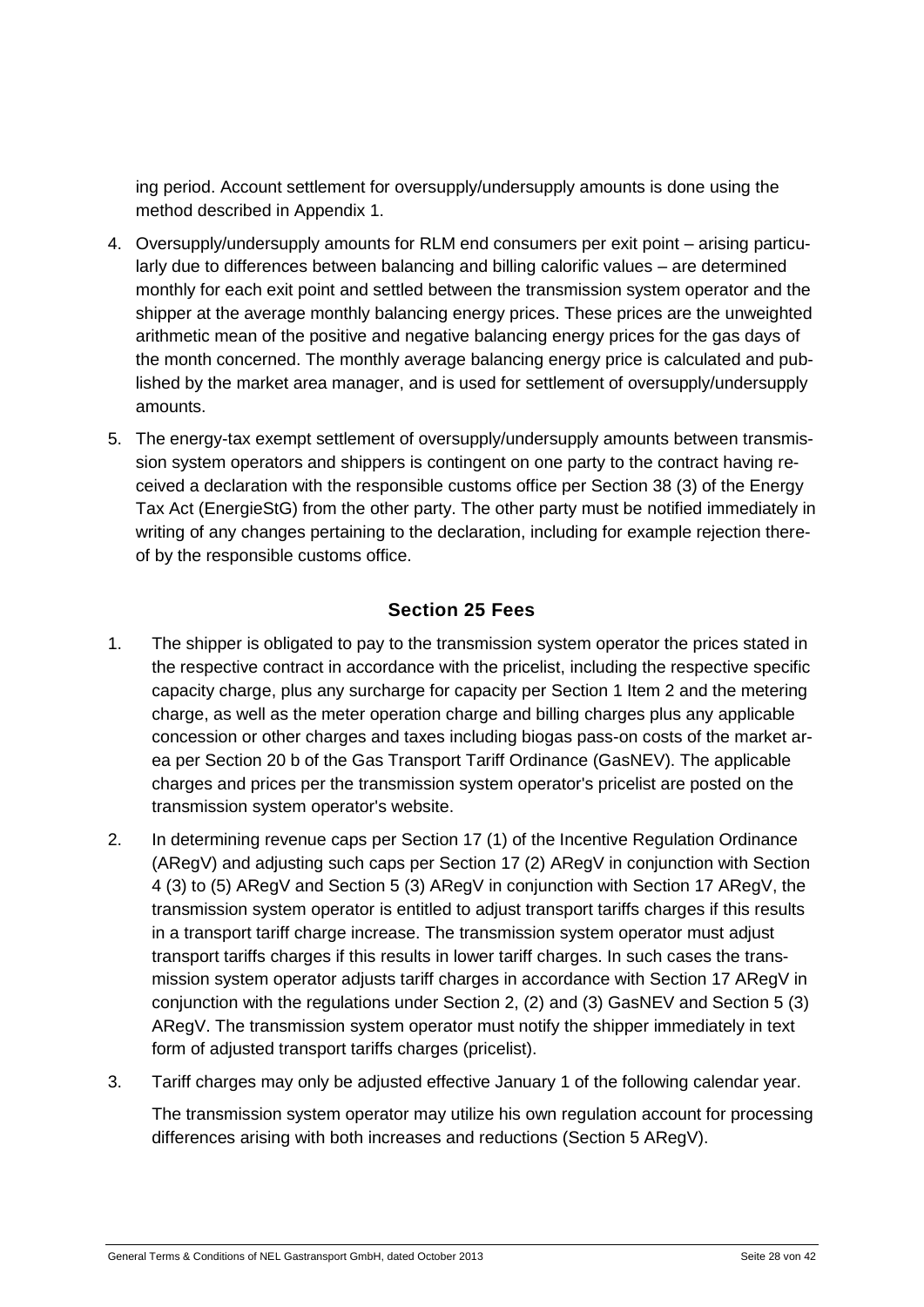- 4. In case of an increase in charges, the shipper may terminate the contract in whole or in part relating to the amount of capacity booking, providing 10 business days' written notice prior to the effective date of the adjustment. If the shipper does not receive the information according to item 2 sentence 4 at least 20 business days prior to the effective date of adjustment, shipper may - superseding sentence 1 - terminate the contract in whole or in part relating to the amount of capacity booking within 10 business days after receiving such information with a 5 business days' prior written notice, to the effective date of the adjustment at the earliest. A termination in part according to sentence 1 and 2 is only allowed, if the capacity within the booked capacity product is reduced consistently for the remaining term of the contract. A termination right according to sentence 1 and 2 is excluded, if the increase in charges is lower or equal to the increase in consumer price index for Germany (VPI) as published by the Federal Statistic Office ("Statistisches Bundesamt"). The change rate of the annual average of the VPI compared to the preceding year which is published by the Federal Statistic Office on the date of the announcement of the charge adjustment is applicable.
- 5. When taxes and other public levies are due on charges per the respective contract including taxes and other public charges on services forming the basis for such charges – are introduced, eliminated or adjusted, the transmission system operator shall implement a corresponding increase or reduction in charges under the respective contract as of the effective date of introduction, elimination or adjustment of such taxes/public charges, unless the revenue cap applies.
- 6. When revenue caps are adjusted in view of hardship per Section 4 (4) sentence 1 no. 2 ARegV, the transmission system operator is entitled adjust tariff charges in accordance with the Federal Network Agency determinations, or on January 1 of the following calendar year.
- 7. The transmission system operator is additionally entitled and/or obligated to adjust charges per item 1 if such adjustments are required pursuant to legal or regulatory changes or judicial decisions.
- 8. The transmission system operator's right and obligation to adjust charges applies to all entry and exit capacity, regardless of the manner of its procedure of conclusion.
- 9. The transmission system operator pays the shipper a flat rate for avoided network costs with biogas physically fed-in directly, in the specified amount per regulations. Avoided network cost payments are settled finally on a monthly basis, applying the technical quantity calculation per Section 23 Item 10. Any liquefied petroleum gas quantities added by the transmission system operator for conditioning are not considered for adjustment to the required calorific value for the transmission network in accordance with Section 36 (3) GasNZV.
- 10. The transmission system operator's supplementary terms and conditions posted on the internet furthermore apply.
- 11. For exit points to end-consumers the shipper has to pay the stated meter operation charge/metering charge according to item 1 from and until the time the transmission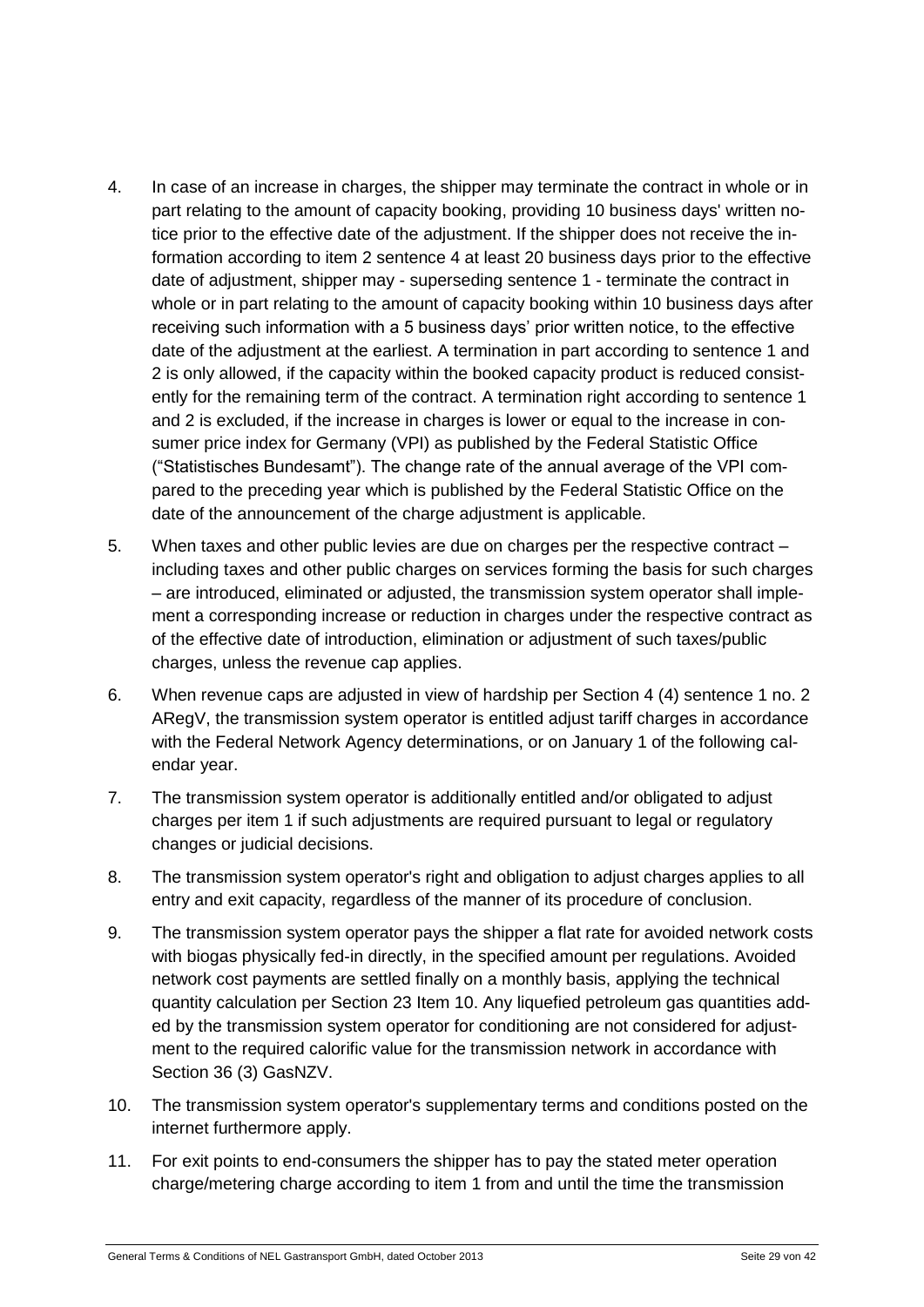system operator is metering service provider according to Section 21 b EnWG at the respective exit point to the end-consumer. The transmission system operator will inform shipper in case that he becomes or is not metering service provider any more, especially as a result of a change of the metering service provider according to Section 21 b (2) EnWG.

#### **Section 26 Invoicing and payment**

- <span id="page-29-0"></span>1. Invoicing is conducted and any installment payments are processed in accordance with the transmission system operator's published supplementary terms and conditions. The network usage billing process per GeLi Gas remains thereby unaffected.
- 2. Distinct indications of an obvious invoice error entitle the shipper to postponement or refuse payment.
- 3. The transmission system operator is entitled to charge a flat late payment penalty. The shipper may however document lower actual damages due to late payment.
- 4. The transmission system operator shall refund any overpayment and the shipper shall pay any outstanding amount resulting from calculation errors in invoice amounts or invoicing data. Invoice correction is only permitted within a maximum of 3 years from receipt of the invoice to be corrected.
- <span id="page-29-1"></span>5. The parties may only offset counterclaims that are uncontested or upheld by legal judgment.

# **Section 27 Taxes**

1. The shipper must pay the applicable charges plus energy tax at the applicable rate on gas quantities delivered by the transmission system operator to a shipper who is not a supplier within the meaning of Section 38 (3) of the Energy Tax Law (EnergieStG).

Such a delivery will deemed to have taken place in particular whenever the transmission system operator delivers gas quantities to the shipper at the exit point in addition to the gas quantities delivered by the shipper to the transmission system operator for transport.

If gas quantities are delivered to a shipper that is a registered supplier within the meaning of Section 38 (3) EnergieStG, the shipper must document to the transmission system operator meeting the requirements per Section 38 (3) EnergieStG by submitting a current registration certificate per Section 78 (4) of the Energy Tax Regulation (EnergieStV) issued by the responsible customs administration office, establishing that the shipper is entitled as a registered supplier to purchase gas quantities tax-free. Documentation of meeting the requirements per Section 38 (3) of EnergieStG must be provided to the respective transmission system operator until one week before the date of delivery. If adequate documentation of meeting the requirements per Section 38 (3) EnergieStG is not submitted within the prescribed period, the transmission system opera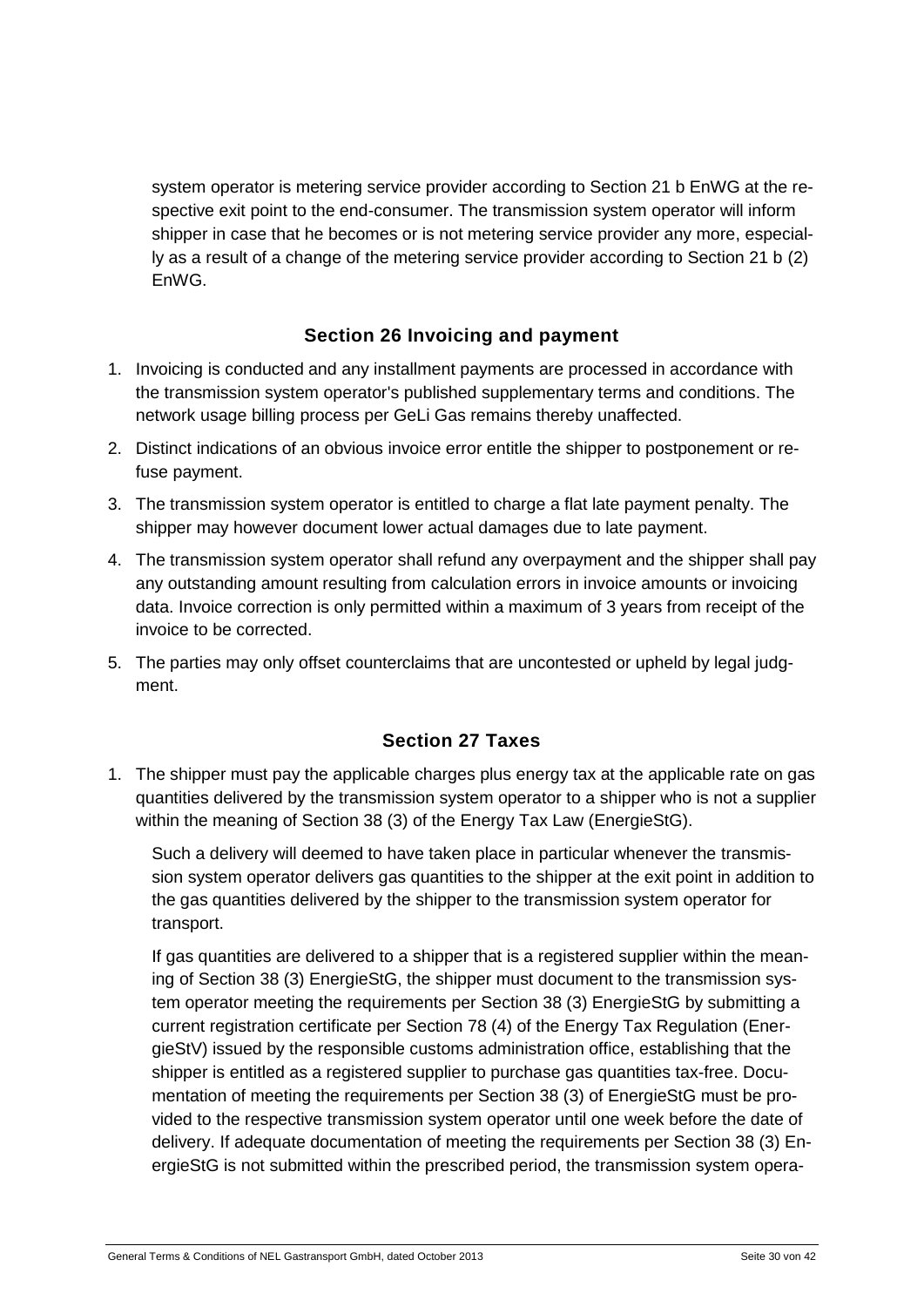tor may invoice the shipper for charges due plus energy tax at the applicable rate on the gas quantity delivery.

The shipper is obligated to notify the transmission system operator immediately in writing if the shipper is not or no longer a supplier within the meaning of Section 38 (3) EnergieStG. A current delivery confirmation from the customs administration is required for address changes, company name changes and changes in legal organizational form. The shipper must reimburse the transmission system operator for resulting energy tax due if this requirement is not met on time.

- 2. All charges listed in the respective contracts are without applicable taxes. The shipper must pay these taxes in addition to the charges.
- 3. The charges per the relevant contract and this clause, plus any surcharges thereupon, represent the payment amount for purposes of the Value Added Tax Law, and do not include Value Added Tax (VAT). The shipper must pay VAT at the applicable rate to the transmission system operator in addition to this payment amount.

#### **Section 28 Maintenance**

- <span id="page-30-0"></span>1. The transmission system operator shall be entitled to carry out maintenance (servicing, inspection and repair) on its pipeline system, as well as measures for new construction, modification and expansion of systems. The transmission system operator shall be released from obligations under this contract if and to the extent the transmission system operator is not able to fulfill its contractual obligations due to aforementioned measures. The shipper is obligated to cooperate, particularly by adjusting network usage during maintenance activities planned by the transmission system operator.
- 2. The transmission system operator shall inform the shipper in due time of measures per item 1 beforehand in suitable manner if and to the extent network usage per this contract should actually be compromised, in whole or in part. This advance notice requirement does not apply if advance notice is not possible for reasons for which the transmission system operator is not responsible or the remedial action necessary to eliminate any interruption of service would be delayed by such an advance notice. In such cases the transmission system operator shall inform the shipper of the reason why the shipper's rights under the contract were compromised.
- 3. When measures per item 1 that does not constitute measures within the meaning of Section 16 (2) EnWG reduces the agreed capacity and/or gas flow at the respective entry or exit point affected for more than 14 calendar days per contract year, the shipper is exempt from payment obligations for the duration and scope of reduction beyond 14 calendar days. This period is reduced pro rata for contracts with a term of less than one year. The shipper is furthermore released from his obligations.
- 4. The foregoing items shall apply accordingly when third-party transmission system operators conduct measures per item 1 as a result of which the transmission system operator is unable to fulfill its obligations under the respective contract, in whole or in part.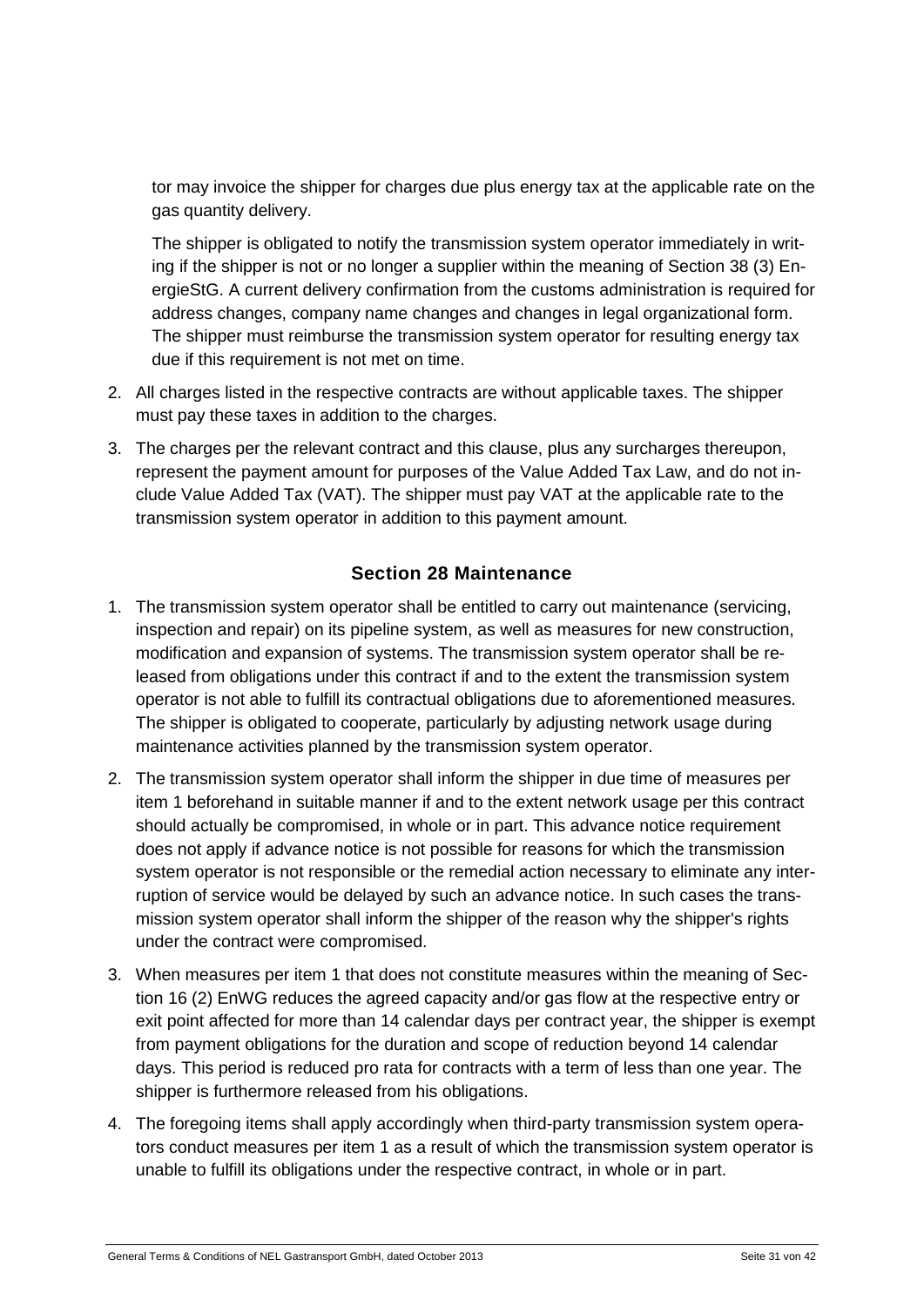5. Item 1 sentences 2 and 3 and Item 2 apply accordingly in the event the transmission system operator is entitled by law or provisions of contracts with third parties to interrupt these third parties' network or connection usage.

#### **Section 29 Interruption of interruptible capacity**

- <span id="page-31-0"></span>1. The transmission system operator is obligated to provide booked interruptible capacity at an entry or exit point as long as the usage of booked firm capacity is not affected.
- 2. The transmission system operator, or in the cases per Section 13 Item 2 and Section 12 (1) the appointed balancing group manager, must give the shipper at least 3 hours' advance notice of the interruption, unless this is not possible due to operational reasons. The transmission system operator must notify the shipper of the reasons for the interruption without undue delay, and no later than occurrence of the interruption.
- 3. For interruptions per item 2, the shipper must ensure via the appointed balancing group manager if necessary – that the gas quantities at the entry and/or exit points affected by the interruption are renominated accordingly without undue delay to avoid quantity differences. In case of interruption at an exit point to an end-consumer, the shipper has to ensure that the withdrawal will be reduced by the end-consumer accordingly. The transmission system operator's supplementary terms and conditions do not apply to renomination deadlines as long as renomination is technically and operationally possible. If usage continues despite an interruption, Section 30 applies accordingly.
- 4. Interruption of interruptible capacity at an entry or exit is done in the chronological order of the respective entry/exit contract concluded, starting with the most recently concluded contract. Biogas capacity is interrupted with a lower priority than other interruptible capacity. This does not apply if there is no corresponding subordinate interruption control for biogas at cross-border interconnection points. Sentences 1 and 2 may be superseded by differing provisions implemented with the adjacent operator for cross-border interconnection points.
- 5. In cases per Section 16 (1) and (2) EnWG, the transmission system operator may deviate from the procedure per item 4 if the security or reliability of the network would otherwise be jeopardized or compromised.

#### **Section 29a Reduction procedure for firm capacity nomination**

<span id="page-31-1"></span>In case the sum of all nominations of booked firm capacities is higher than the available firm capacity within an hour at an entry- or exit-point after the interruption of all interruptible capacities according to Section 29, the aforementioned nominations will be curtailed according to item a) and b). The rules of section 34 and 35 shall remain unaffected.

a. The firm capacity nominations of all biogas balancing groups/sub-balancing accounts have to be considered preferentially. These nominations will not be curtailed provided the available capacity is sufficient. If the available capacity is insufficient, then item b) has to be applied.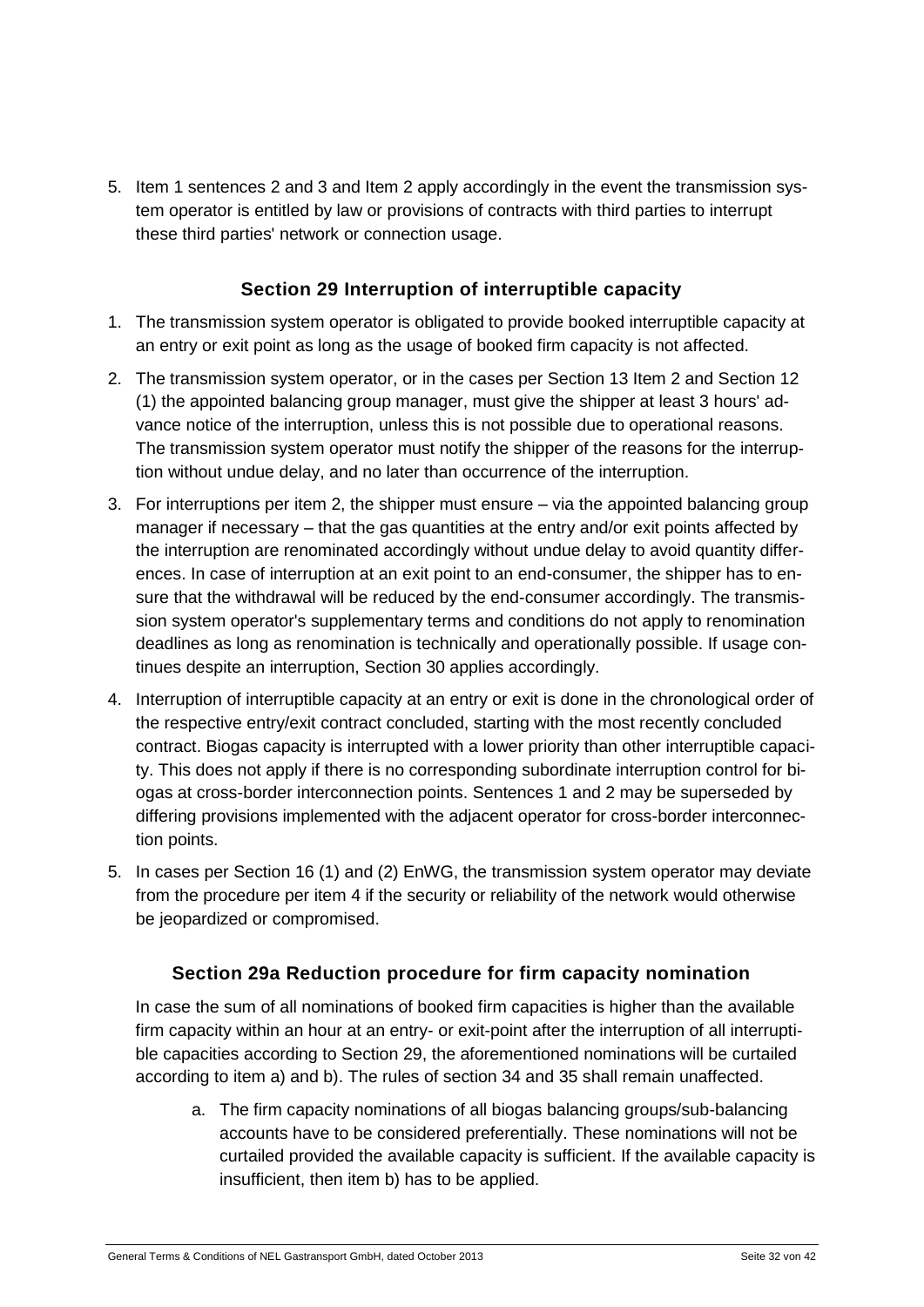b. If the remaining firm capacity resulting from item a) is less than the amount of the sum of all nominations relating to included capacity in the balancing group/sub-balancing accounts, the firm capacity will be initially considered on a pro rata basis taking into account the ratio of the included firm capacities of the balancing group/sub-balancing accounts. In case residual amounts remain, because for one or more balancing accounts more firm capacities have been considered as nominated and at least one other balancing account has been curtailed, then the residual amounts will be allocated additionally on a pro rata basis considering the ratio of the included capacities. If residual amounts remain again after the allocation, the allocation process will be repeated considering the included capacities until the residual amounts are allocated.

In case of curtailment the shipper will be informed without undue delay about the cause and the estimated duration of the curtailment.

#### **Section 30 Capacity overrun**

- <span id="page-32-0"></span>1. The shipper is entitled to use booked capacity at the entry and/or exit point in the amount incorporated to the balancing group/sub-balancing account. The shipper is not entitled to any use exceeding that amount.
- 2. If contrary to item 1 sentence 2 the allocated hourly gas quantities exceed 100% of capacity incorporated to the balancing group for an entry or exit point at the respective entry or exit point in question, an hourly capacity overrun shall have occurred. An hourly overrun shall not increase booked capacity.
- 3. When several shippers have booked capacity at an entry and/or exit point and incorporate these to the same balancing group, the transmission system operator may bill each shipper for capacity overruns proportionately weighted by capacity incorporated at that entry and/or exit point. This does not apply if the balancing group manager nominates in separate sub-balancing accounts for each shipper.
- 4. If the shipper exceeds capacity incorporated, a contractual penalty is due in accordance with the transmission system operator's supplementary terms and conditions.
- 5. The provisions under item 4 do not affect the assertion of further damage claims by the transmission system operator. Contractual penalties already paid are to be credited to such damage claims for specific capacity overruns.

#### <span id="page-32-1"></span>**Section 31 Suspension or modification of contractual obligations**

1. Pursuant to Section 16 EnWG, the transmission system operator is entitled to introduce capacity allocation restrictions or usage restrictions for the necessary period, modify existing allocation requirements or usage restrictions or convert booked firm capacity into interruptible to the extent necessary to ensure security and reliability of the transmission system operator's network.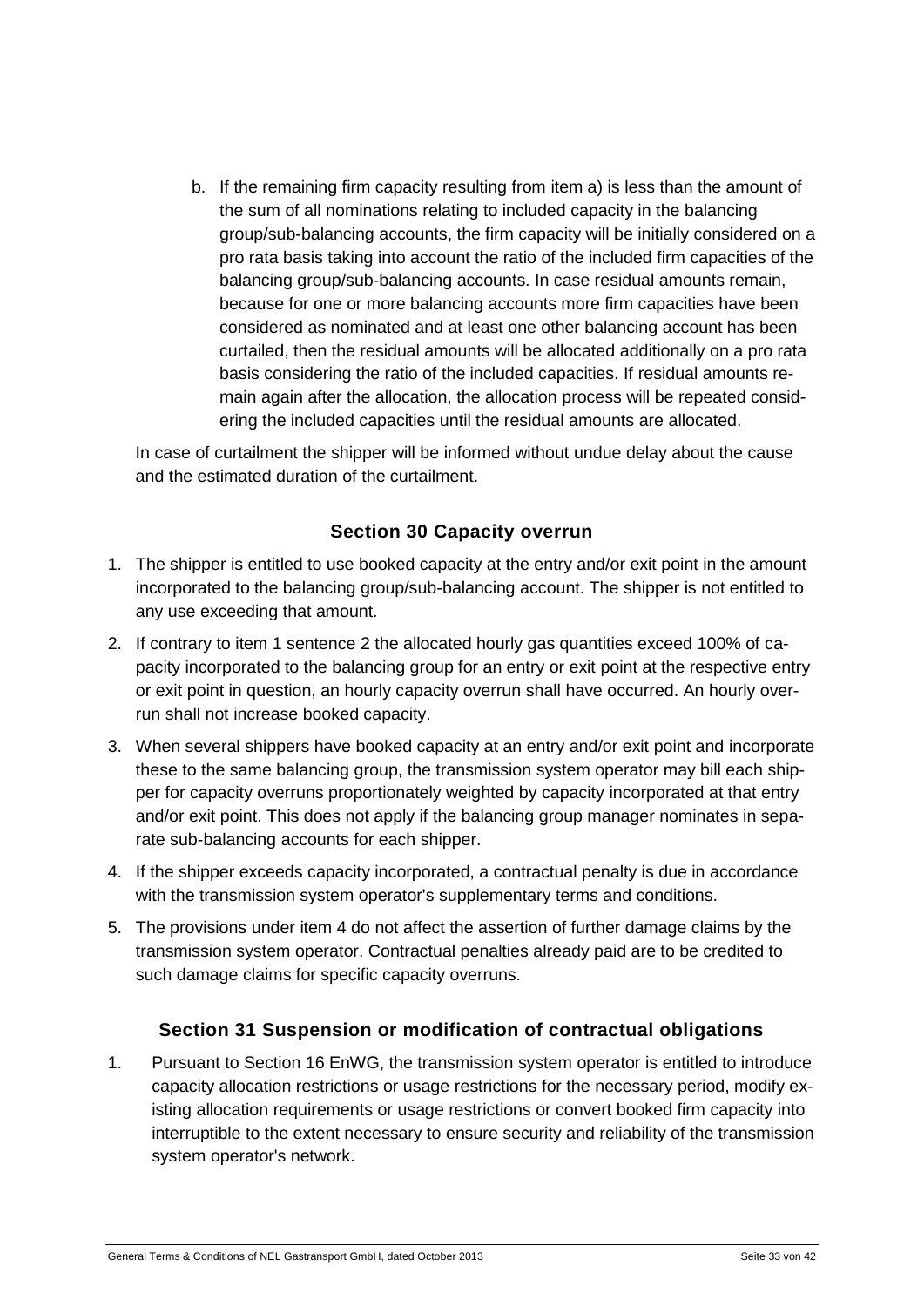- 2. The transmission system operator is also entitled measures per item 1 if capacity usage differs from the load flow simulation assumptions made in accordance with good gas industrial practices per Section 9 (2) GasNZV, and if the different capacity usage forces the transmission system operator to modify the assumptions applied in determining capacity as per Section 9 GasNZV so that capacity can no longer be offered in the amount previously offered. The transmission system operator may apply measures per item 1 if capacity and control instruments such as load flow commitments and operating reserve cannot or cannot completely be obtained to secure firm, freely allocable capacity required by the transmission system operator, or only on economically unreasonable terms, and other network or market measures are not possible. Measures applied by the transmission system operator per this item are to be reported in advance to the Federal Network Agency, stating the reasons.
- 3. If the entire booked firm capacity at a point is not equally affected by the measures per item 1, the transmission system operator will determine on a non-discriminatory basis for which capacity or concluded contracts these measures are to be implemented. In cases of conversion of booked firm capacity into interruptible capacity, the booked firm capacity is converted into interruptible capacity proportionately in relation to the firm capacity booked by the shippers. For the interruption of this capacity Section 29 applies provided, however, that interruption is done in the chronological order in which firm capacity is booked. Interruption is done subordinate to existing interruptible capacity bookings. Section 29 item 4 sentences 2, 3 and 4 apply accordingly.
- 4. The transmission system operator shall without undue delay notify the shipper in advance when the shipper's rights per items  $1 - 3$  are compromised, with sufficient prior notice for foreseeable developments (e.g. due to market area mergers), generally with a minimum prior notice of 3 months, stating the reasons.
- 5. The shipper may terminate the contracts concerned for material reason, wholly or in part, within 14 calendar days of the notification date, if the modification lasts longer than 14 calendar days per contract year. Termination becomes effective on the effective date of the modifications in the affected contracts. If the terminated capacity is firm capacity at a cross-border interconnection point or market area interconnection point, the shipper may require the transmission system operator to re-auction the terminated capacity at the same point again.
- 6. The contracts concerned are adjusted accordingly if the shipper does not exercise termination. If an adjustment results in firm capacity being converted into interruptible capacity, wholly or in part, the applicable charges for interruptible capacity accordingly to Section 25 apply for the converted portion. In such case, any auction surcharges are eliminated pro rata from the date of adjustment by the transmission system operator. If capacity allocation limitations or usage conditions are imposed or changed, the respective charges per the transmission system operator's supplementary terms and conditions apply. Any auction surcharges continue to apply in such case.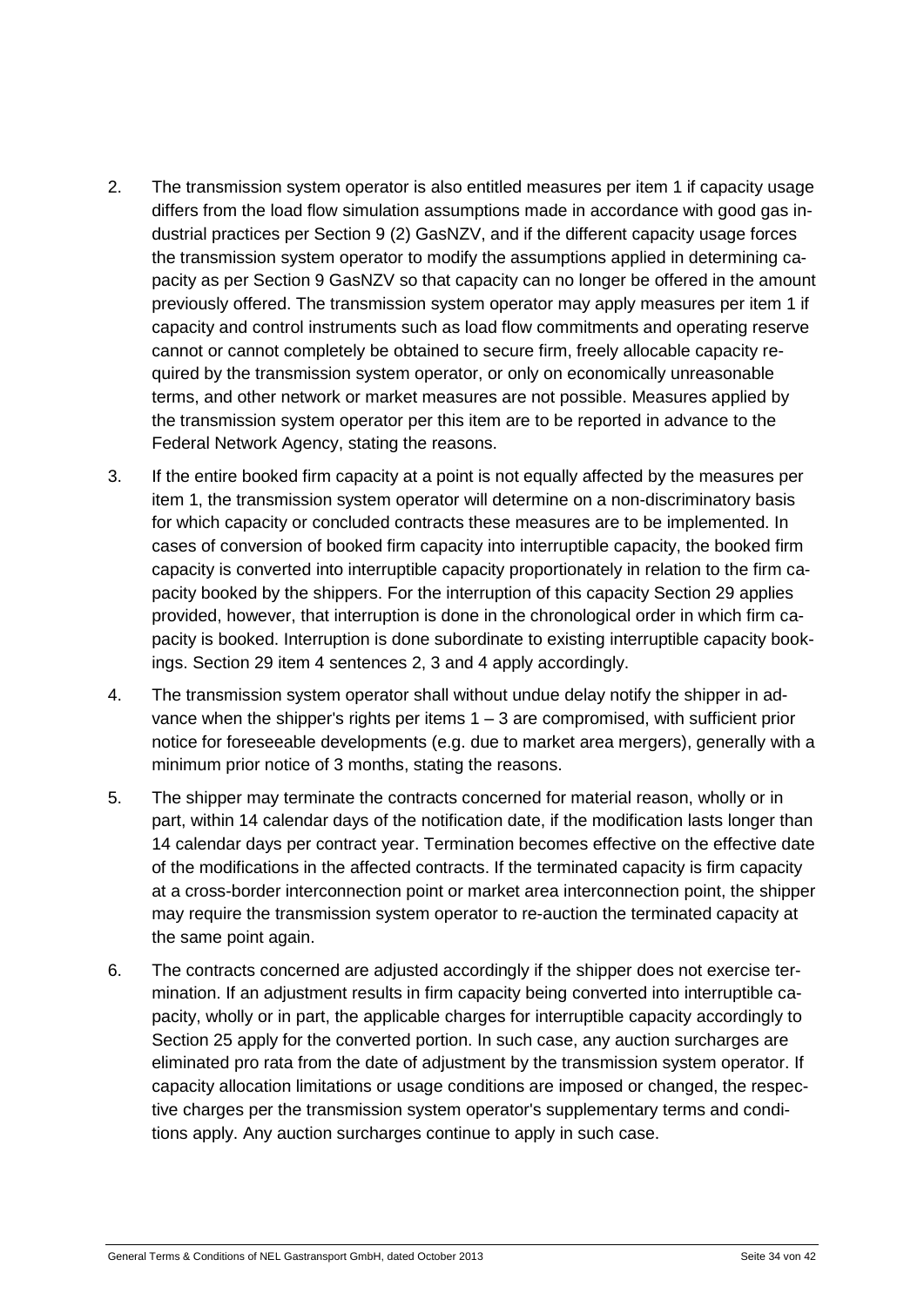# <span id="page-34-0"></span>**Section 32 Transmission System Operator contact person and availability**

<span id="page-34-1"></span>The names of the transmission system operator's contact persons are posted on its website.

#### **Section 33 Data transmission and data processing**

The transmission system operator may pass on fuel consumption, billing and contract data to other system operators or market area managers as far as and as long as necessary for proper execution of the respective contract. The shipper consents to automated data processing by the transmission system operator or provider contracted by the transmission system operator in accordance with data protection laws.

#### **Section 34 Force majeure**

- <span id="page-34-2"></span>1. A party to the contract shall be released from its obligations to the extent it is prevented from doing so due to force majeure per item 2. The respective other party shall in turn be released from its obligations as far as and as long as the first party is prevented from fulfilling its obligations due to force majeure.
- 2. Force majeure is defined as any unpredictable external event that is unavoidable, even having exercised reasonably expectable due care and deploying technically and economically feasible resources. Such events include in particular natural disasters, terrorist attacks, power failures, telecommunications failures, strikes and legal lockouts or regulatory requirements and government, courts or official orders (regardless of their legality).
- 3. The affected party to the contract shall notify the other party immediately, stating the reasons for the force majeure occurrence and its expected duration. The affected party shall endeavor to restore his ability to fulfill his obligations as soon as possible, deploying all technically and economically feasible resources to do so.
- 4. If a party to the contract utilizes third-party services to fulfill contractual obligations, an event constituting force majeure for the third party or other circumstances within the meaning of item 2 shall also constitute a force majeure event affecting that party to the contract.

#### **Section 35 Liability**

- <span id="page-34-3"></span>1. The transmission system operator shall be liable for damages to the shipper resulting from interruption or irregularity of network access in accordance with Section 5 GasNZV in conjunction with Section 18 of the NDAV. This shall be applied to low-pressure, medium pressure and high pressure grids. The wording of Section 18 NDAV is enclosed as appendix 2.
- 2. Moreover, the parties shall be liable to each other for injury to life, body or health, unless the party itself or its legal representatives or vicarious agents have neither acted with willful misconduct nor negligence.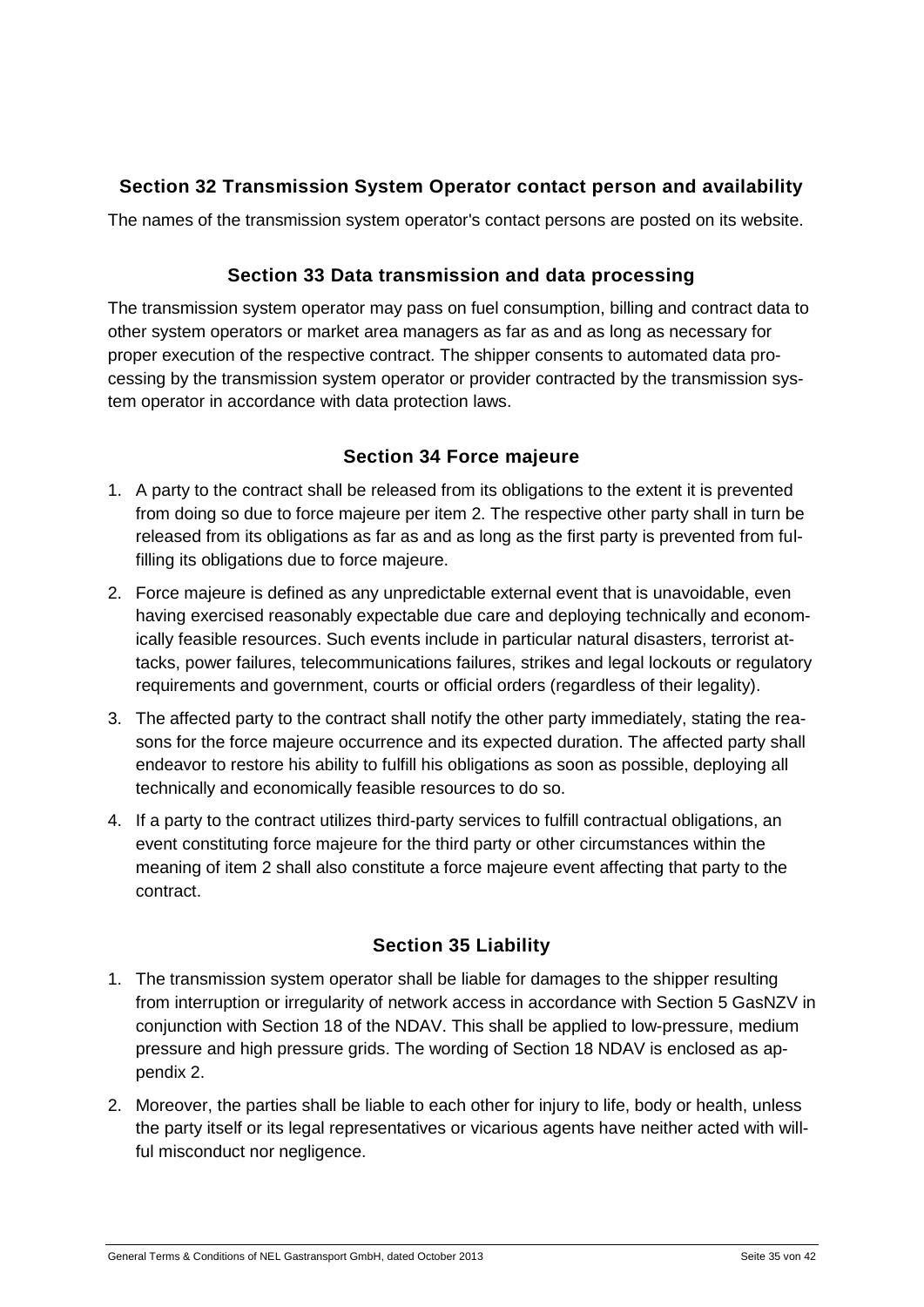- 3. In the event of a breach of a material contractual obligation ("wesentliche Vertragspflichten"), the parties shall be liable to each other for property damages to property ("Sachschäden") and financial loss ("Vermögensschäden"), unless such loss or damage was not caused by willful misconduct or negligence of the party itself, its legal representatives or vicarious agents. The liability of the parties in case of damages to property or financial loss caused by slight negligence shall be limited to the typical foreseeable loss or damages for such contracts.
	- a) Material contractual obligations are obligations the fulfillment of which is prerequisite to proper execution of the contract, the fulfillment of which the parties to the contract rely on and may at all times expect.
	- b) Typical, foreseeable loss or damages are damages the parties to the contract foresaw as possible consequences of breach of contract or would have foreseen under the circumstances known or that would have been known to him at that time if exercising due care ("verkehrsübliche Sorgfalt").
	- c) Typical damages for contracts of this kind are EUR 2.5 million for damage to property and EUR 1 million for financial loss.
- 4. The parties shall be liable to each other for damage to property and financial loss arising from breach of non-material contractual obligations, unless such loss or damage was neither caused by willful misconduct nor gross negligence of the party itself, its legal representatives or vicarious agents.
	- a) In cases of damages to property or financial loss caused by gross negligence, the liability of the parties and their legal representatives and vicarious agents shall be limited to the typical, foreseeable loss or damages.
	- b) In cases of gross negligence causing damages to property, the parties' liability for ordinary servants ("einfache Erfüllungsgehilfen") shall be limited to EUR 1.5 million for damage to property, and EUR 0.5 million for financial loss.
- 5. Section 16 and 16 a EnWG shall remain unaffected. Measures per Section 16 (2) EnWG include in particular actions to ensure domestic customers a secure natural gas supply in accordance with Section 53 a EnWG.
- 6. The parties' liability under mandatory provisions of the Public Liability Act ("Haftpflichtgesetz") and other laws remains unaffected.
- 7. Items 1 to 6 shall also apply regarding legal representatives, employees and vicarious agents of the parties, if and to the extent these conditions are applicable for the respective party.

#### **Section 36 Deposit**

<span id="page-35-0"></span>1. The transmission system operator may in certain justified cases demand reasonable deposit or advance payment for all payment claims arising from the commercial rela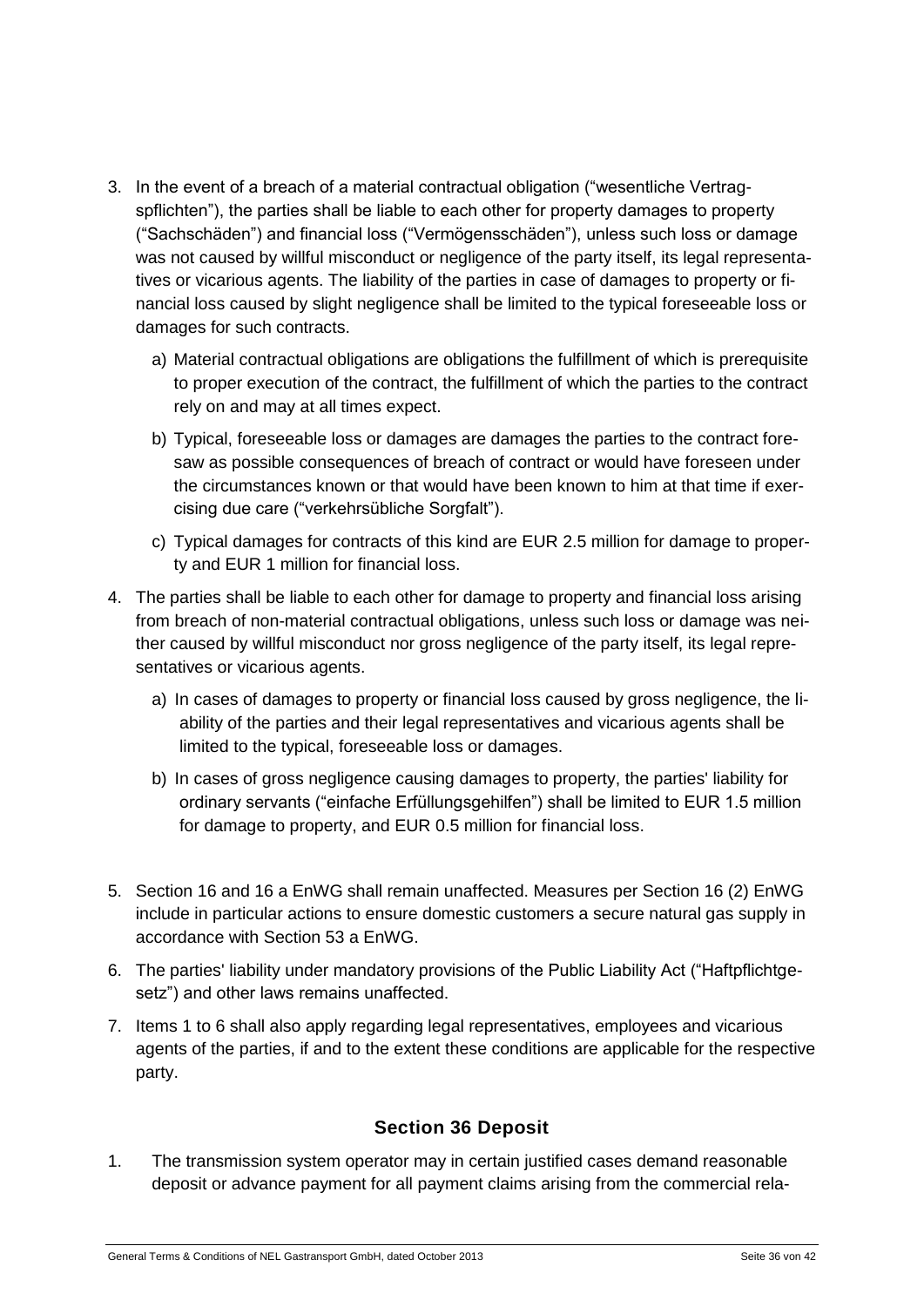tionship with the shipper. The request of a deposit or of an advance payment, respectively, shall be explained to the shipper in text form.

- 2. A justified case is in particular presumed to be when:
	- a) the shipper is in default on a payment after having been received an explicit payment demand
	- b) enforcement measures have been initiated against the shipper for monetary claims (Section 803 - 882a Code of Civil Procedure (ZPO))
	- c) the shipper has filed a request for initiation of insolvency proceedings for the shipper's assets, or
	- d) a third party has filed a request for initiation of insolvency proceedings for the shipper's assets.

In addition, the transmission system operator shall be entitled to demand an appropriate deposit or an advance payment in the event that there are reasonable concerns about the shipper's continuing ability to fulfil its obligations under this contract, based on information concerning the shipper obtained from a recognized credit reporting provider, or on any other facts, and the shipper does not provide suitable evidence of its creditworthiness to allay such concerns within five business days. The shipper may make available suitable evidence of creditworthiness such as, for example, a current financial statement, a trade register extract and, if necessary, more in-depth information relating to its creditworthiness. In the event that the shipper is not in the position to provide corresponding evidence within the period stated, it shall pay the deposit within a further five business days.

If the shipper has a rating of an recognized rating agency causes to express reasonable concerns are, in particular, when the shipper does not have

- a Standard & Poor's long-term rating of BBB- or better,
- a Fitch rating of BBB- or better,
- a Moody's long-term rating of Baa3 or better, or,
- a Creditreform rating (credit index score 2.0) of at least risk class II or better (according to Creditreform RatingMap as of December 2011).

Same applies, if the shipper does not have a corresponding comparable rating of any other recognized rating agency. In the event that several pieces of above mentioned information are provided, reasonable concerns exist also if only one of the stated solvency indices provokes reasonable concerns.

The transmission system operator shall fully disclose to the shipper the data and the essential content of the information obtained that supports a reasonable concern.

3. Deposit types include irrevocable, unconditional bank guarantees, irrevocable unconditional corporate guarantees (binding letter of comfort and affiliate guarantee), irrevocable, unconditional, directly enforceable guarantees and deposits of cash or debt securi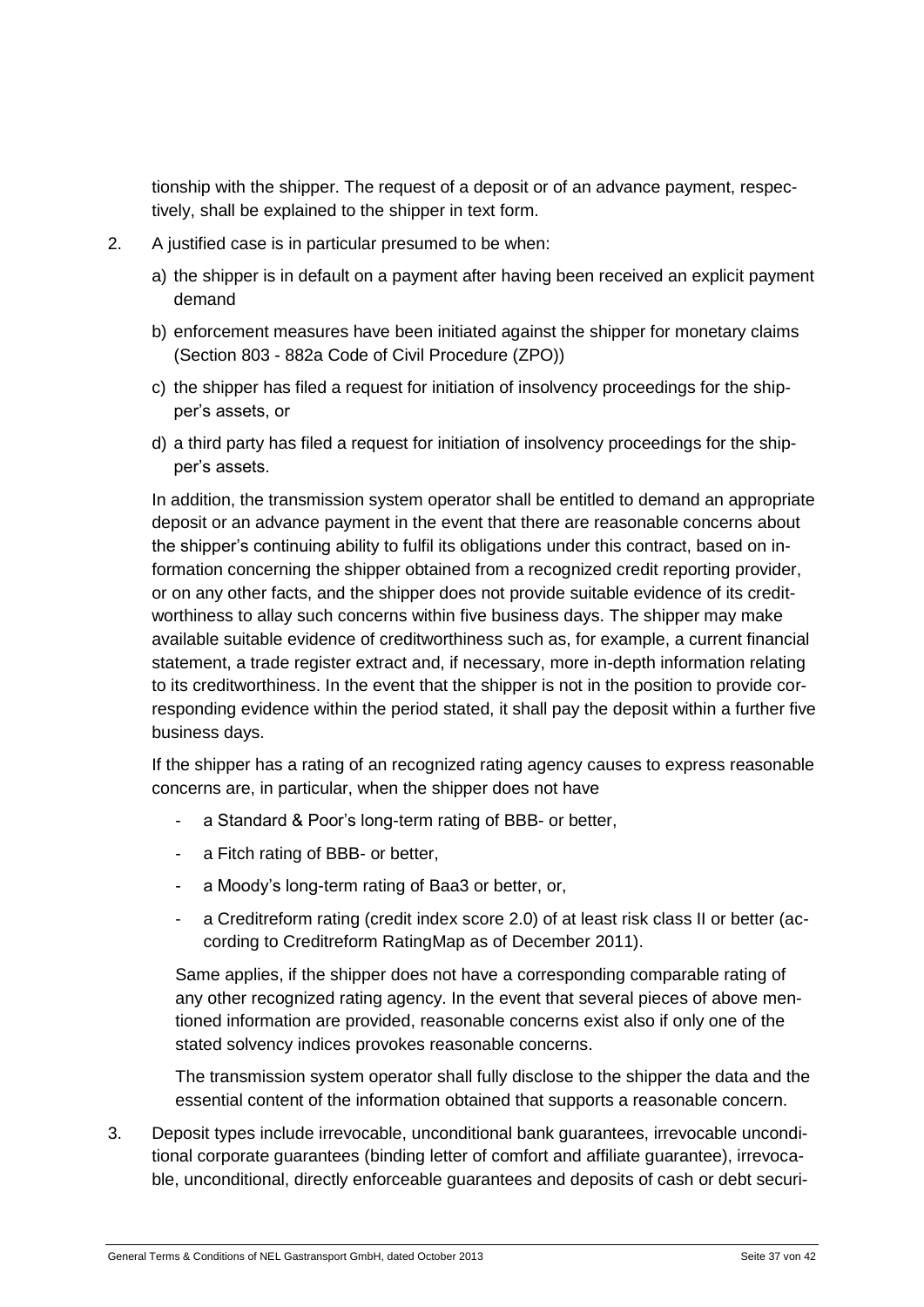ties. It is at the shipper's discretion to determine the type of deposit. The transmission system operator may also accept cash or assignments of claim.

- 4. The shipper may avoid providing deposit by making advance payment.
- 5. The shipper must provide deposit to the transmission system operator within five business days of the corresponding request. In the event of Item 2 d) the deposit shall be provided within ten business days, if the shipper does not prove, within this period, the absence of a reason to initiate insolvency proceedings within the meaning of Sections 17 (2), 19 (2) German Bankruptcy Act (InsO). If the deposit is utilized, the transmission system operator may demand the portion utilized be re-deposited or re-provided. The shipper must likewise provide deposit per sentence 3 within the period specified in sentence 1.
- 6. The requirements for individual deposit types are as follows:
	- a) Bank securities must be provided in the form of an unconditional, irrevocable and directly enforceable bank indemnity letter or guarantee. The bank issuing the deposit must have a Standard & Poor's long-term rating of A- or better, a Moody's long-term rating of A3 or better, or be part of the German savings and cooperative bank sector.
	- b) For corporate guarantees and indemnity letters, the issuing company providing the deposit must have a Standard & Poor's long-term rating of BBB- or better, a Fitch rating of BBB- or better, a Moody's long-term rating of Baa3 or better or a Creditreform credit index score (credit index score 2.0) of risk class II or better (according to Creditreform RatingMap as of December 2011). The corporate guarantee or indemnity amount may not exceed 10% of liable capital of the legal person providing deposit. The shipper must document this to the transmission system operator upon providing the deposit.
	- c) Any cash deposit provided must be deposited to an account specified by the transmission system operator. Interest is credited on these balances at the base rate published by the German Bundesbank on the first bank business day of the month. The shipper may also pledge an account credit balance to the transmission system operator.
	- d) The indemnity or guarantee amount is payable on initial demand and the letter generally must feature a waiver of the right to insist on prior failed attempt at direct enforcement, waiver of contestability and waiver of offset against claims unless undisputed or upheld by legal judgment. A directly enforceable indemnity or guarantee letter must be valid for at least 12 calendar months, expiring no later than two months immediately after the end of the contract term.
- 7. The deposit amount shall amount to the higher of any of the following values:
	- a) twice the average monthly capacity charges receivable from the shipper for the past 12 months. When the network usage period is less than 12 months, this period is used as a base for calculation of the deposit amount, or
	- b) the capacity fees receivable from the shipper for the two following months.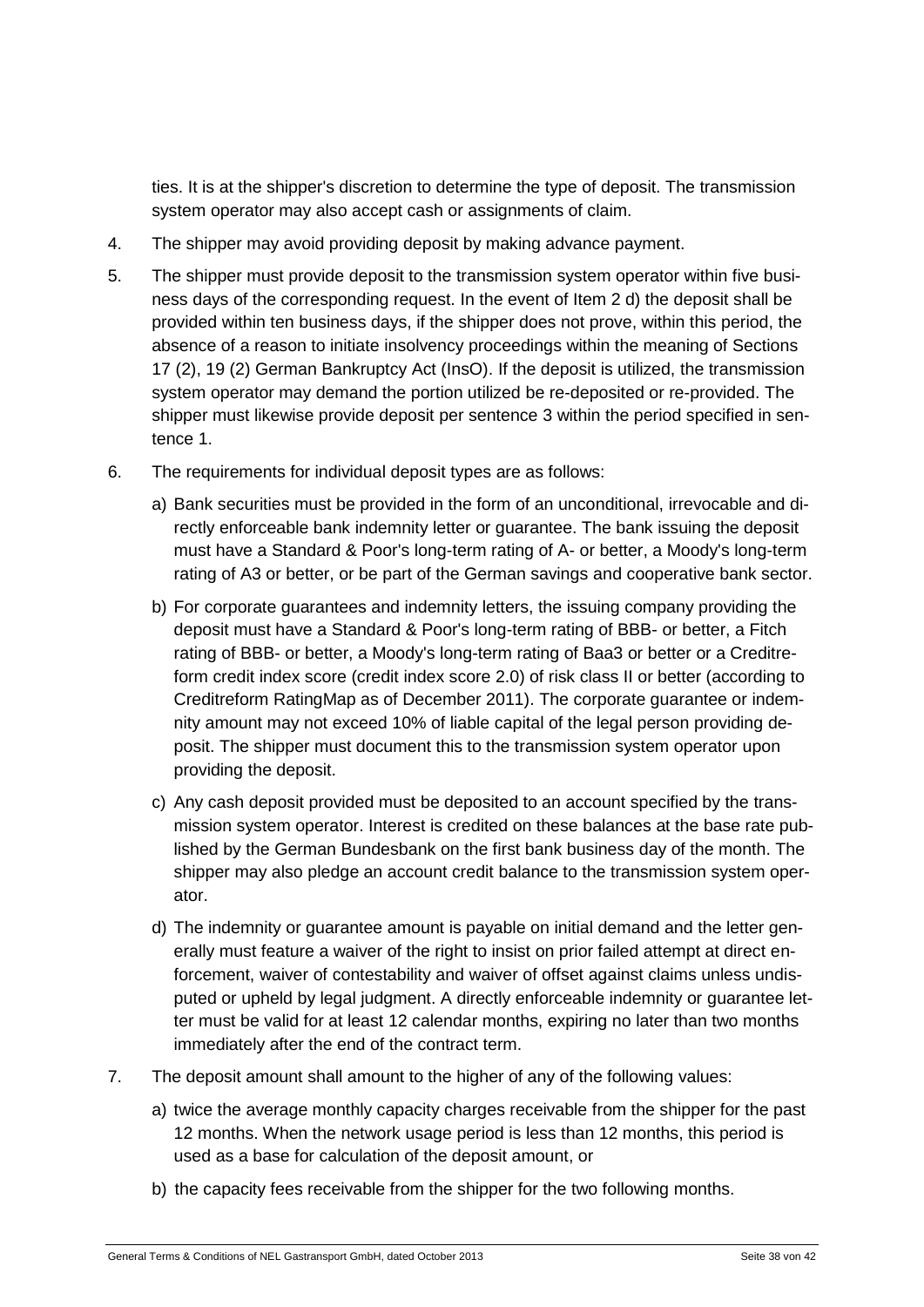Deviating from sentence 1, for a period of 6 months from the moment of admission according to Section 2a Item 2, the amount of the deposit shall amount to twice the average monthly capacity charges for expected capacity bookings for a period of 12 months. The shipper shall be obligated to provide the transmission system operator with any requested information necessary therefor in text form. In the first 6 months, admission can be restricted to the extent of the expected capacity bookings. It is possible at any time to adapt the extent of admission after the shipper has previously increased its deposit according to the amended expected capacity.

- 8. The transmission system operator may utilize deposit provided that it has issued a payment due notice for overdue amounts after payment has been delayed and the reasonable deadline set for making payment has not been met.
- 9. Securities provided must be returned without undue delay when the reasons for their being required no longer apply. The transmission system operator must review whether the reasons justifying the posting of deposit at least every six months. During such review the transmission system operator must verify whether the deposit amount meets the specifications per item 7. In the event that such review reveals that the realizable value of all securities provided exceeds the amount of the applicable value according to Item 7 not only insignificantly, the transmission system operator shall return the corresponding portion of the deposit amount. If several securities have been provided, the transmission system operator may choose at his discretion which securities to return. In the event that the realizable value of all securities provided falls below the amount of the applicable value according to Item 7 not only insignificantly, the transmission system operator may demand adjustment accordingly. The shipper may demand an advance payment arrangement be ceased after six months at the earliest if payments were made on time during the last 12 month.

#### **Section 37 Termination of contract**

- <span id="page-38-0"></span>1. This contract may be terminated without notice for a material reason ("wichtiger Grund").
- 2. Material reason shall in particular be deemed to be given when:
	- a) serious, repeated violation of material contractual obligations despite issuance of warning or
	- b) the shipper fails to promptly meet his obligation to provide deposit or make advance payment per Section 36 or the deposit or payment is not fully paid or
	- c) a request for initiation of insolvency proceedings for the shipper's assets has been filed and despite request, the insolvency administrator has not declared the continuation with the meaning of Section 103 German Bankruptcy Act (InsO) and in the case of requesting initiation of insolvency proceedings by a third party, the shipper or the insolvency administrator does not prove the absence of a reason to open the insolvency proceeding with the meaning of Section 17 (2), Section 19 (2) German Bankruptcy Act (InsO) within five business days.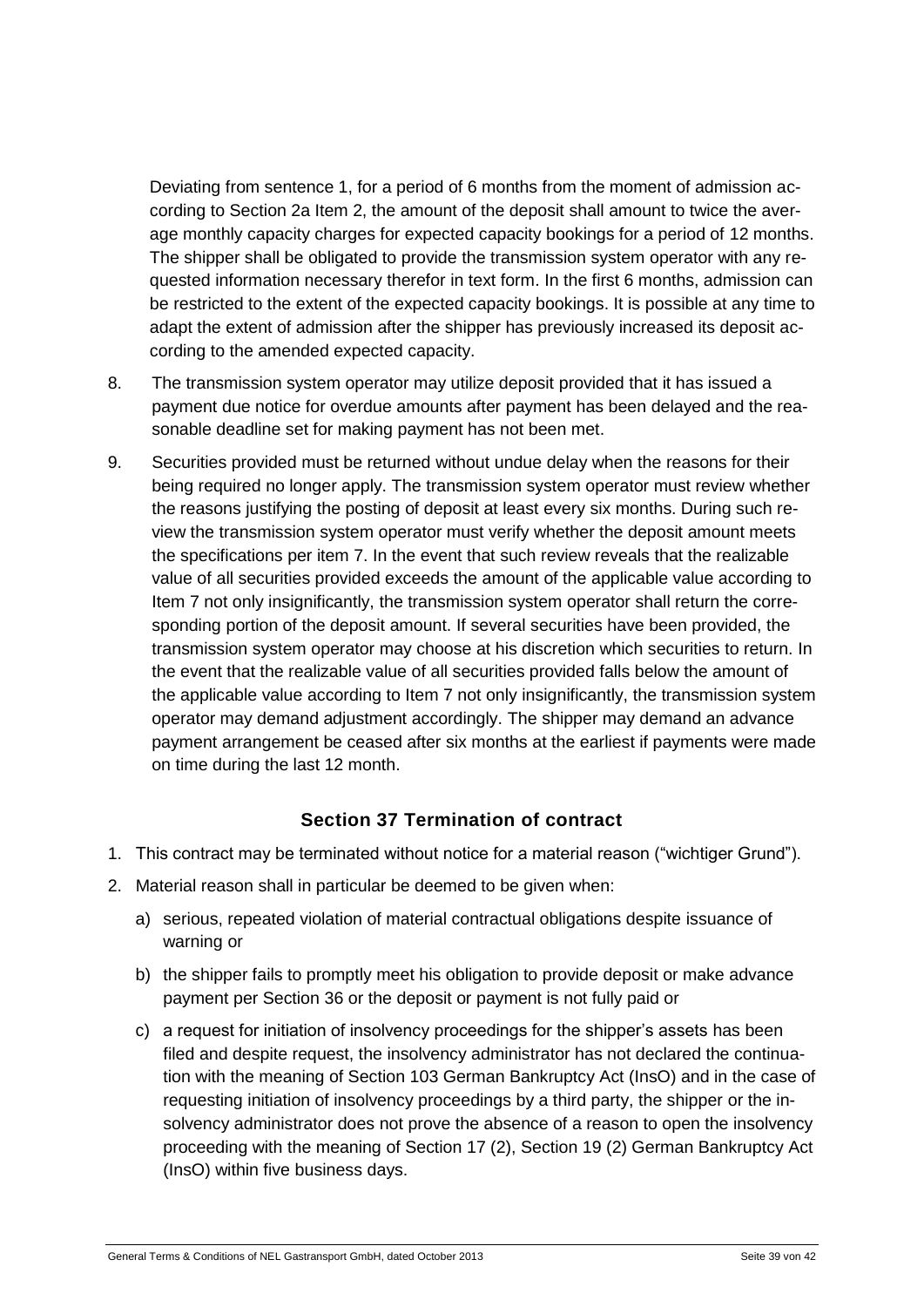# **Section 38 Loyality**

- <span id="page-39-0"></span>1. If during the term of the contract unforeseen circumstances should occur having significant economic, technological or legal impact on the contract for which the contract or terms and conditions have no provisions in place, or which were not considered at contract conclusion so as to become any contract provision unreasonable for one party to the contract, the affected party may demand of the other party a corresponding amendment of contractual provisions addressing the changed circumstances, taking into account all economic, technological and/or legal implications for the other party.
- 2. The party referring to such circumstances shall set forth and prove the necessary facts of that matter.
- 3. A right to amend the contract provisions exists from the date on which the party in question initially demands such amendment of contractual provisions due to changed circumstances, unless earlier demand by that party was not reasonably feasible.

# **Section 39 Confidentiality**

- <span id="page-39-1"></span>1. The parties shall keep the content of the contract and all information obtained thereunder by one party from the other party (hereinafter referred to as "confidential information") in confidence and shall not to disclose or make available such confidential information to third parties without the other party's prior written consent, except as provided under item 2 and Section 33. Each party shall exclusively use the confidential information for the purpose of execution of the respective contract.
- 2. Either party shall be entitled to disclose confidential information obtained from the other party without written consent:
	- a) to an affiliated company which shall be in the same manner as the disclosing party
	- b) to its representatives, advisors/consultants, banks and insurance companies if and to the extent that such disclosure is required for the proper performance of contractual obligations and prior to making such disclosure such person or has itself obligated to undertake confidentiality or is legally bound to do so by law or professional oath.
	- c) to the extent that such confidential information:
		- this information is legitimately already known to the obtaining party by the date of its receipt from the other party
		- is already publicly available or becomes available to the public other than through act or omission of the obtaining party
		- is required to be disclosed by a party under applicable law or by a juridical or governmental order, or by a request of a regulatory authority; in such case the disclosing party must notify the other party accordingly without undue delay.
- 3. The confidentiality obligation shall end 2 years after expiry of the respective contract.
- 4. Section 6a EnWG shall remain unaffected.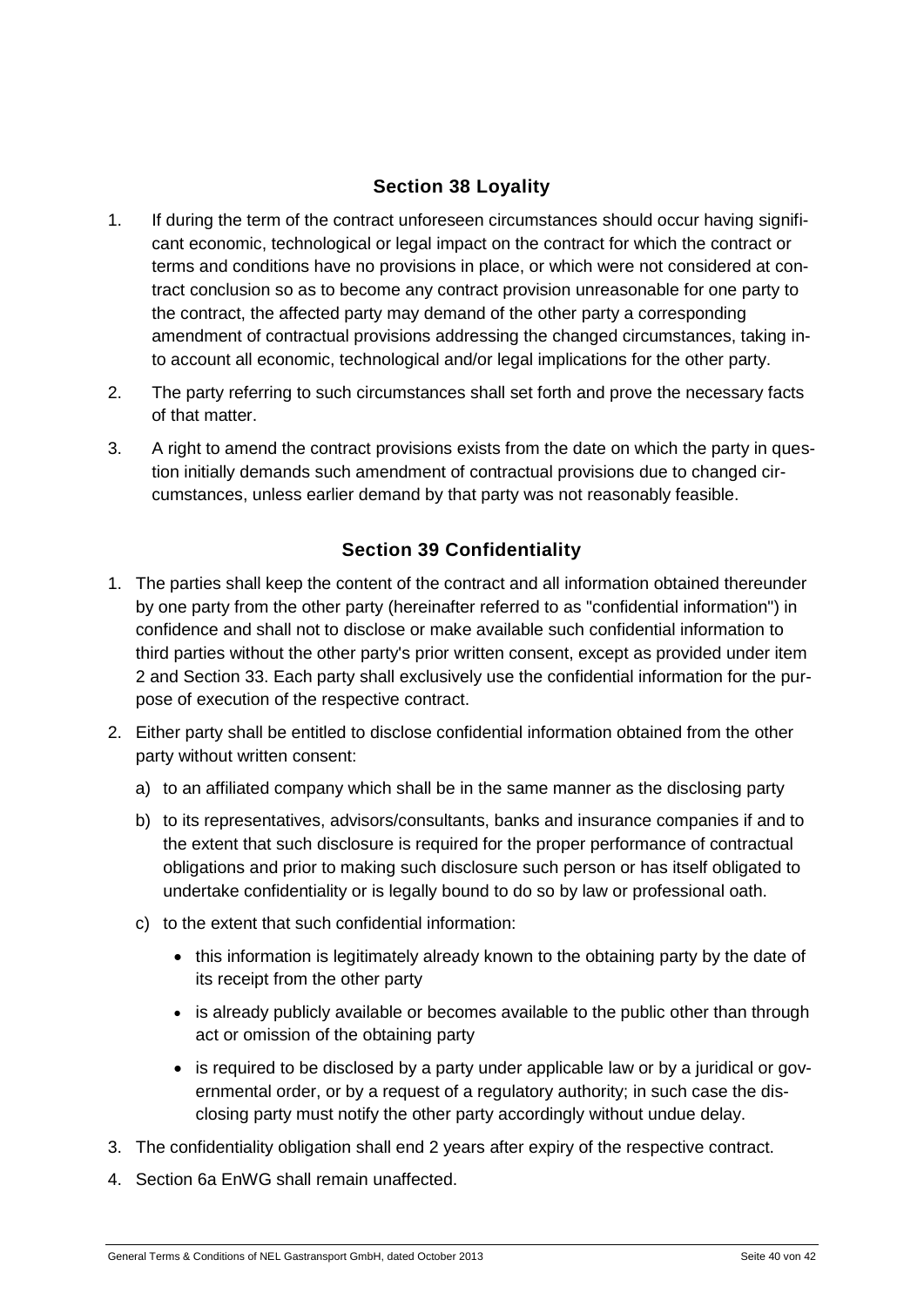#### **Section 40 Legal succession**

- <span id="page-40-0"></span>1. Subject to Section 19, contractual rights and obligations may only be assigned with the other party's prior consent, either in whole or in part. Consent may only be withheld for material reason.
- 2. Transfer in whole per item 1 to an affiliated company within the meaning of Section 15 Corporate Law (AktG) shall not require prior consent, but only written notification to the other party.

#### **Section 41 Contract amendments**

- <span id="page-40-1"></span>1. The transmission system operator may amend the General terms and conditions outlined in this contract with immediate effect as necessary to comply with applicable laws, regulations or legally binding orders by national or international courts or authorities – including particularly determinations and related announcements of the Federal Network Agency – or to comply with generally approved technical standards. In such case the transmission system operator must notify the shipper thereof without undue delay. If contract amendments result in the shipper being materially disadvantaged in economic terms, the shipper may terminate his contracts at the end of the month following the effective date, providing 15 business days' notice. No compensation shall be payable. This provision applies accordingly for amendments necessary for the further consolidation of market areas.
- 2. The transmission system operator is entitled to amend the terms and conditions outlined under this contract with future effect in cases other than as outlined under item 1. The transmission system operator shall notify the shipper in advance –two months prior to the effective date – of the amended terms and conditions under this contract in text form and publish the amended terms and conditions under this contract on his website. In justified cases the transmission system operator can deviate from the period laid down in sentence 2. Amendments of the terms and conditions of this contract shall be deemed accepted by the shipper unless rejected by the shipper within 30 days of receipt of notification thereof. In the event of rejection, the previous contract terms and conditions continue to apply. Text form is sufficient for rejection purposes. The transmission system operator must notify the shipper of the start of the rejection notification period, and that if not rejected the amended contract terms and conditions shall be deemed accepted.
- <span id="page-40-2"></span>3. Adjustments of charges are made as outlined under Section 25.

#### **Section 42 Severability**

- 1. If any provision of this contract or appendices thereto is or becomes ineffective or unenforceable, the effectiveness of the other provisions of this contract or appendices thereto shall not be affected.
- 2. The parties replace any ineffective or unenforceable provision with provisions which achieve an economic result as similar as possible to that of the ineffective or unenforceable provision. This shall also apply in case of gap in the provisions.